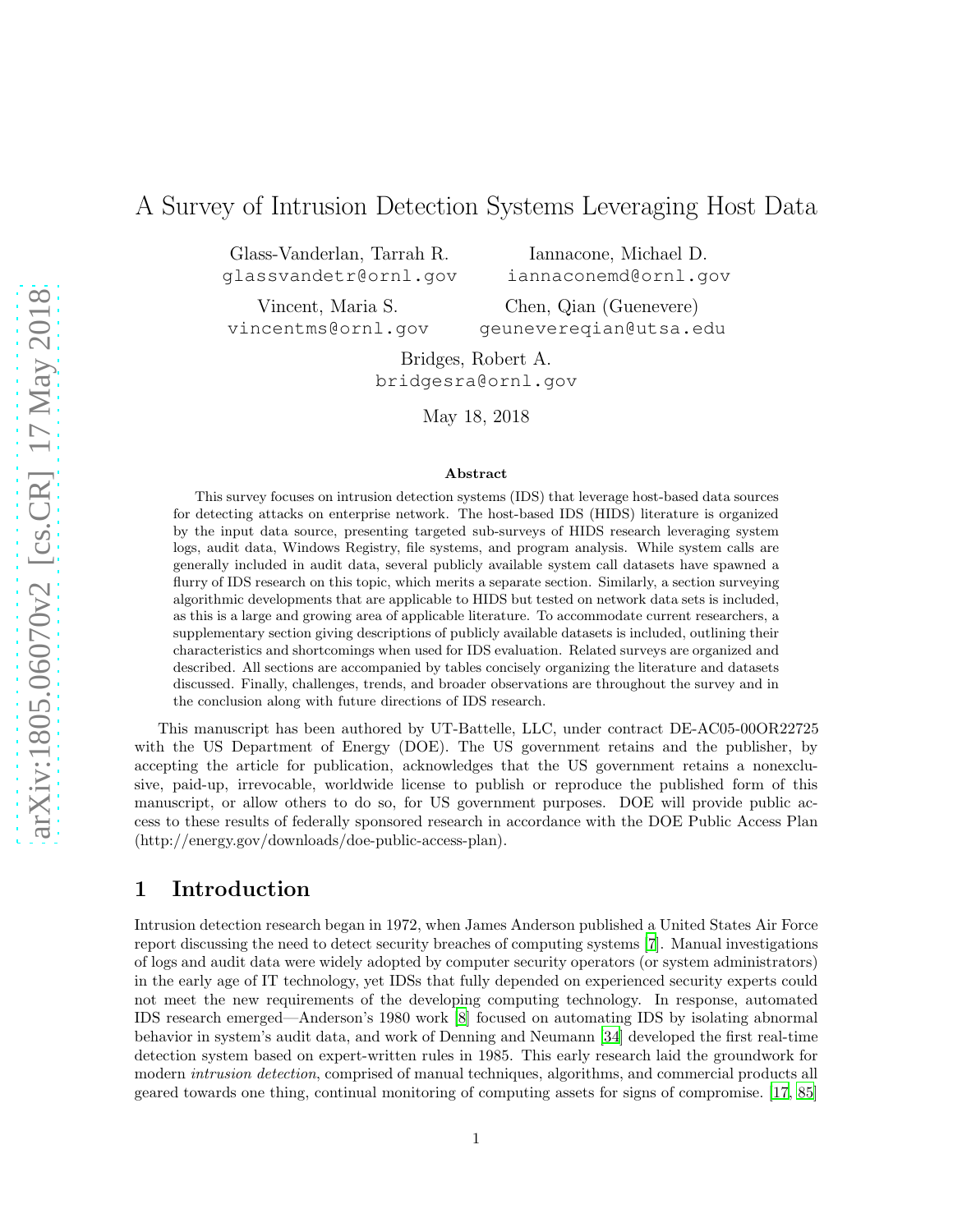Increasingly over the last 30 years, networked computing systems have emerged as ubiquitous assets on which state, personal, and industrial infrastructure critically depend. Moreover, the threat of cyber security breaches has risen, with adversaries now fueled by a profitable underground cybercrime economy and nation-state ambitions [\[3](#page-25-1), [151](#page-34-0)]. Consequently, breaches ranging from personal computers to large enterprises and governmental networks are now commonly reported, and governmental assistance, in terms of IDS tutorials, guidelines, and case studies have resulted [\[145](#page-33-0)]. Through the authors' ongoing collaborations with multiple security operations, we note that many operations now have widespread collection and query capabilities for logs and alerts. Yet, detection in practice has focused on signature and rule-based detection, often at the network or file levels, complemented by manual analysis of logs. [\[20](#page-26-2), [15\]](#page-26-3) These rule-based IDSs are accurate for detecting known system cyber attacks but cannot identify unknown, novel, or polymorphic cyber threats. In addition, their computational overheads (i.e., time, CPU, and memory costs) are usually high. This has motivated parallel developments in the research literature for a wide variety of automated, fast, and efficient IDSs. From expert-crafted rules to sophisticated statistical learning algorithms, publications explore and push detection accuracy metrics and performance on a variety of data sources and locations within the network (see Sections [3-](#page-5-0)[8](#page-19-0) below).

#### 1.1 IDS Components, Types, and Challenges

In general, all intrusion detection systems (IDSs) have three main components.

- Data collection: They ingest one or many data types e.g., system calls or network flows.
- Conversion to select features: Some predefined unit of data, e.g., system calls in a process or flows in a time window, is represented as a list of attributes, called a feature vector.
- Decision engine: An algorithm or heuristic to decide if the given data, as represented as a feature vector, is believed to be an attack or not.

Common research for IDS development involves testing supervised classifiers and unsupervised anomaly or one-class detectors as the decision engine algorithm. The decision engine can then be configured to inform a user or some automated response system.

The decision engine can be categorized as *misuse*, *anomaly* or a *hybrid* detector. Misuse intrusion detection uses predefined attack patterns, e.g., signatures of known malware or expert-crafted rules, to flag matching events. Consequently, zero-day attacks, i.e., novel attacks or attacks exploiting previously unknown vulnerabilities, generally bypass misused detection algorithms. Misuse detection systems dominate IDS use in practice, as they have been the main focus of commercially-driven detection products. Host-based anti-virus such as McAfee<sup>[1](#page-1-0)</sup> and Kasperski<sup>[2](#page-1-1)</sup>, and network-level rulebased systems such as Snort[3](#page-1-2) are examples of very popular misuse detection systems. Generally, the first line of defense, misuse detection relies on an database of attack signatures, which is generally large, constantly growing, can be cumbersome to use efficiently and necessitates regular updates. On the other hand, misuse detection generally realizes a relatively low number of false positives, but a high number of false negatives.

In anomaly detection, a description of normal or expected behavior is learned from observations and a sufficient deviation from this normal profile is flagged as a potential attack; thus, the detection of never-before-seen attack patterns is possible. Anomaly detection systems that update in near real time can evolve models with the slowly changing system [\[42](#page-27-1), [61](#page-29-0)]. The primary downside of anomaly detection is detection accuracy, most notably, that these techniques suffer from higher quantities of false alarms. Moreover, attacks can hide in the noise floor of ambient data if training data (from

<sup>1</sup> See <www.mcafee.com>.

<span id="page-1-0"></span><sup>2</sup> See <www.kaspersky.com>.

<span id="page-1-2"></span><span id="page-1-1"></span><sup>3</sup> See <www.snort.com>.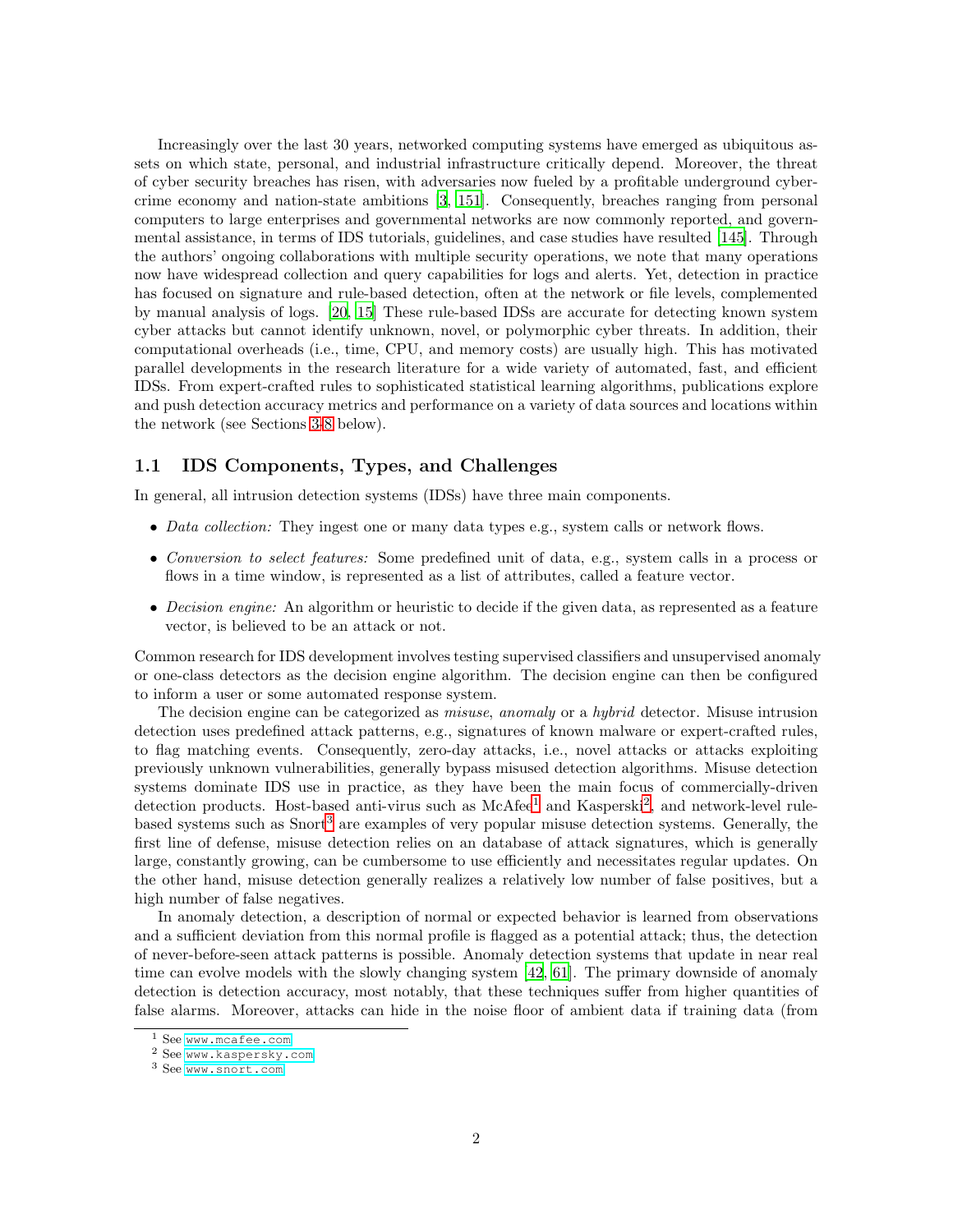which normal behavior is learned) exhibits large variance. Similarly, if attacks are present in training data, detectors will potentially be trained to regard such behavior as normal [\[150\]](#page-34-1).

Hybrid systems are also often studied; these take into account previous knowledge but seek to generalize to unseen data. For example, systems are proposed that seek to complement misuse detection with anomaly detection, using them in tandem [\[166](#page-35-0)]. When datasets with labeled intrusions are available, research will often experiment with combinations of feature selection and supervised learning algorithms. Supervised learning classifiers are generally less rigid than traditional misuse detection systems, as they are trained to generalize previously seen attack and non-attack examples. Supervised learners can often classify anomalies as attacks.

Feature selection is influential on both accuracy and performance of IDSs classifiers. In many applications, the number of features can grow to enormous quantities, but as feature vectors gain length so does the computational complexity, quantity of training data, and time needed for both training and inference. Additionally, poor features both decrease performance and add noise, reducing accuracy of the classifier while contributing to expense. To combat these factors, methods of dimension reduction seek to identify redundancy and find correlations in features, thereby reducing the number of features without losing information. This careful choice of features is the focus of many detection efforts. Where progressions of research built on the same datasets exist (e.g., see Sections [4](#page-9-0) and [8\)](#page-19-0), research generally trends from using raw data as features, to considering cost-to-accuracy benefits of various hand-crafted features, to data-driven techniques for dimension reduction and feature selection/creation.

Biased classes, in our case where non-attack data is in far more abundance than attack data, are a perennial problem for classifiers and a looming issue in the intersection of machine learning and intrusion detection. Much research seeks to use hybrid methods, ensembles, and advanced feature selection algorithms to circumvent the problem.

While incomplete training data (in particular, not having representative attack data available) is an issue for misuse supervised detectors, noisy training data is a common problem especially for anomaly detectors, which often characterize normal data from a history of the data. Most notably, if unknown attacks exist in training data, the detector may regard similar future attacks as normal. Robust statistical methods have been used to discard outliers when fitting anomaly detection models, which can help address these problems. As our survey is organized by data source, unique approaches to these challenges are pointed out in the sections in which they occur.

#### 1.2 IDS Location

An IDS is most often categorized based on the information source utilized by the IDS and its position within the network architecture. Since an IDS's capabilities depend largely on what data it has available [\[119](#page-32-0)], location is a critical architectural decision. This can be viewed most coarsly as networkbased IDS (NIDS) versus host-based IDS (HIDS). Host-based IDSs are generally a software component located on the system being monitored, and typically monitor a single system. This gives HIDS excellent visibility into the system state, but poor isolation from the system, meaning that an attacker with access to the system can either mislead or disable the HIDS. Additionally, host-based data is often context-rich, allowing deeper understanding of processes and activities, but comes with added costs of requiring access to the host, configuration of distributed clients, and often requires collecting and managing potentially large and sensitive datasets from these hosts. Network IDSs are generally physically separate devices, located on the network "upstream" of the system being monitored, and they generally monitor many separate systems on a common network. The NIDS is often completely transparent to the systems being monitored, which provides good isolation and makes NIDSs much less susceptible to any interference from an attacker. However, these systems have little or no information available about the internal state of the systems they are monitoring, which can make detection more difficult.

Hybrid and distributed IDSs (DIDS) combine information from multiple sources into one system. Hybrid IDSs combine both host-based and network-based data, generally with the goal of achieving more complete visibility of a host. Distributed IDSs combine data from multiple sensor locations into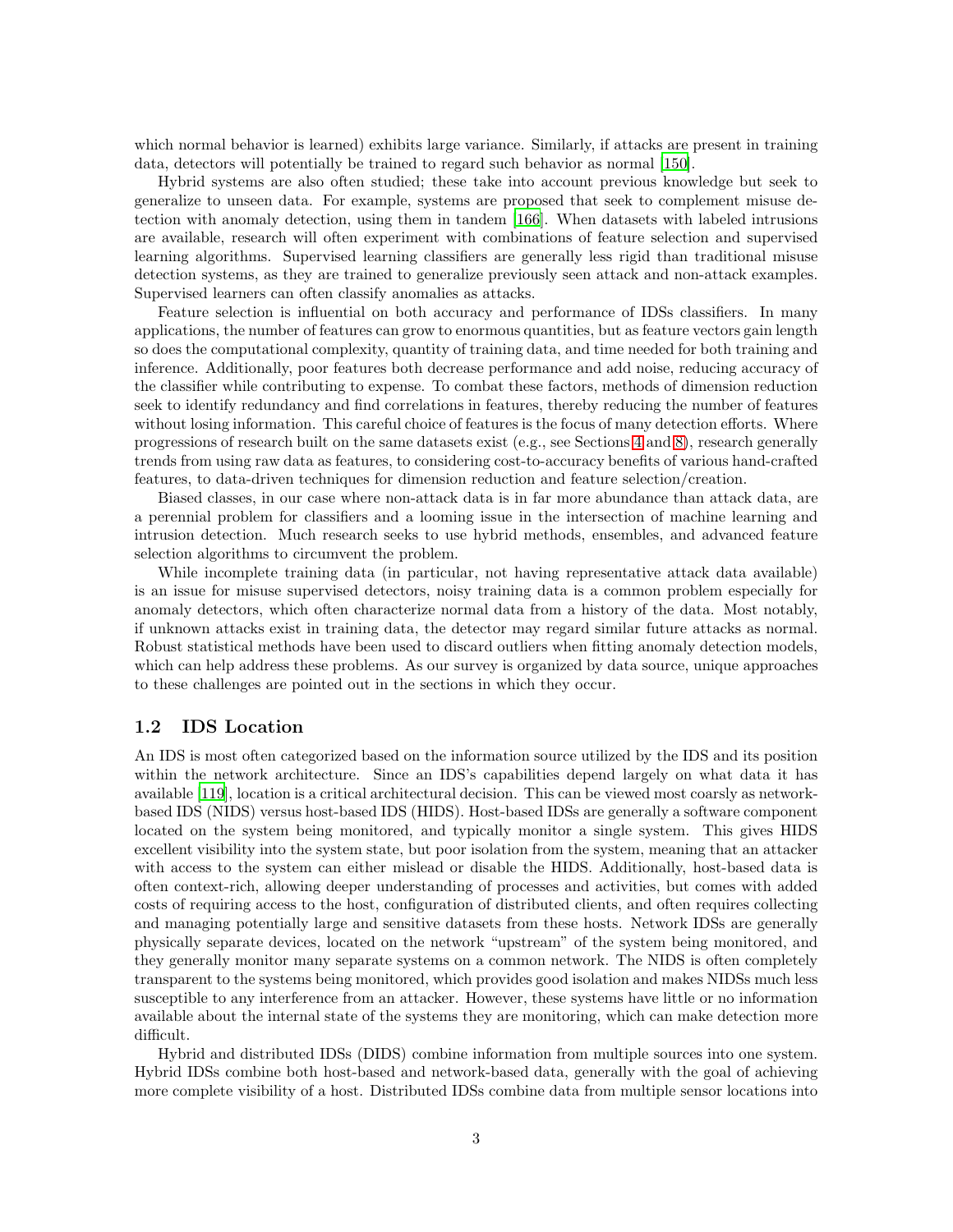a combined decision-making or combined alerting process; this may use information from host-based sensors, network-based sensors, or both.

The use of virtualized resources, e.g., cloud computing environments, provide opportunities for monitoring virtualized hosts from different locations, with trade offs in visibility and capabilities. For example, traditional IDSs can reside inside the virtualized host, or one can gain isolation from infections or compromises of the host, at the cost of poorer visibility into the host, by monitoring host data at the hypervisor-level to perform detection of one or many guest Operating Systems (OSs). Virtual machine monitor (VMM) IDSs involve monitoring a virtual machine's (VM) OS (or in some cases, its applications or services) from a logically external location on the same physical machine. Several of the above IDS techniques have been utilized within cloud environments. These cloud IDSs can include network-based data, host-based data, or both, and, while cloud infrastructure relies heavily on VMs, these systems do not necessarily include the same techniques as VMM IDSs.

Among HIDS, most systems can be categorized as either a program-level or OS-level IDS. Programlevel IDSs focus on monitoring a single application, using information such as source code, byte code, system calls invoked, static or dynamic control flow, and other information on the application's state. Much of this relies significantly on research in related topics, such as vulnerability detection and malware analysis/detection, but here we focus on works that take these techniques and apply them to detecting intrusions or anomalies in applications at run-time.

OS-level IDSs monitor the overall system state, and may monitor the combined behavior of all processes, to distinguish between normal and abnormal behavior at the OS level. This can involve collecting data from system logs, Windows Registry data, system calls invoked, file system monitoring, or other sources. System calls have been well utilized for the detection of normal and anomalous behavior. While sequences of system calls for a single application can be used in a program-level IDS, these are often combined, by monitoring all system calls of all processes, for use in an OS-level IDS. System call traces, the sequence of system calls of a given process, are used to find repeated patterns of system calls, enabling anomaly detection and misuse detection during execution. [\[93](#page-30-1)].

Finally, we note that side-channel detection—detectors leveraging physical characteristics such as power consumption, electromagnetic radiation, vibrations, timings—has gained traction in cyberphysical IDS research [\[51,](#page-28-0) [24](#page-26-4), [25,](#page-26-5) [75\]](#page-29-1) but is a growing area of research for traditional computers using host-level (albeit physical) data [\[29](#page-27-2), [75](#page-29-1)]. For most of these works, the primary advantage is the detectors' physical separation from the host, which prevents software intrusions from tampering with the detector, and the fact that malicious changes to host necessarily induces physical changes from normal behavior. These researches are considered out of scope for the current survey.

#### 1.3 Scope & Organization

This survey focuses on HIDSs, and attempts to capture and organize the variety of data sources used, methods tested, and general trends in the HIDS research. Because of the large volume of work in this area, we cannot comprehensively cover all relevant works; we prioritize a broad coverage each host-based data source and its use for intrusion detection, and we discuss research trends over time for each of these data sources. Algorithmic research that is developed for NIDS, but portable to host data sources, is isolated and included. While VMM-IDSs and DIDSs leverage host-level data, their contributions generally focus on new architectures, instead of the analysis itself, and for this reason they are not included.

Section [2](#page-4-0) describes several other IDS surveys. The following sections are sub-surveys of HIDS research, each for a different input data type. Section [3](#page-5-0) focuses on system logs and audit data. While system calls are considered audit data, a flurry of targeted detection research brought on by labeled data sets merited their own Section, [4.](#page-9-0) Section [5](#page-15-0) gives, to the best of our knowledge, a comprehensive description of the few IDS works leveraging Windows Registry data. Section [6](#page-16-0) reviews works leveraging file system monitoring for identifying malicious files, while Section [7](#page-18-0) discusses a few works that leverage information about processes or stored binaries on a host for detection. A large body of research focuses more on algorithmic development for detection than on specific data source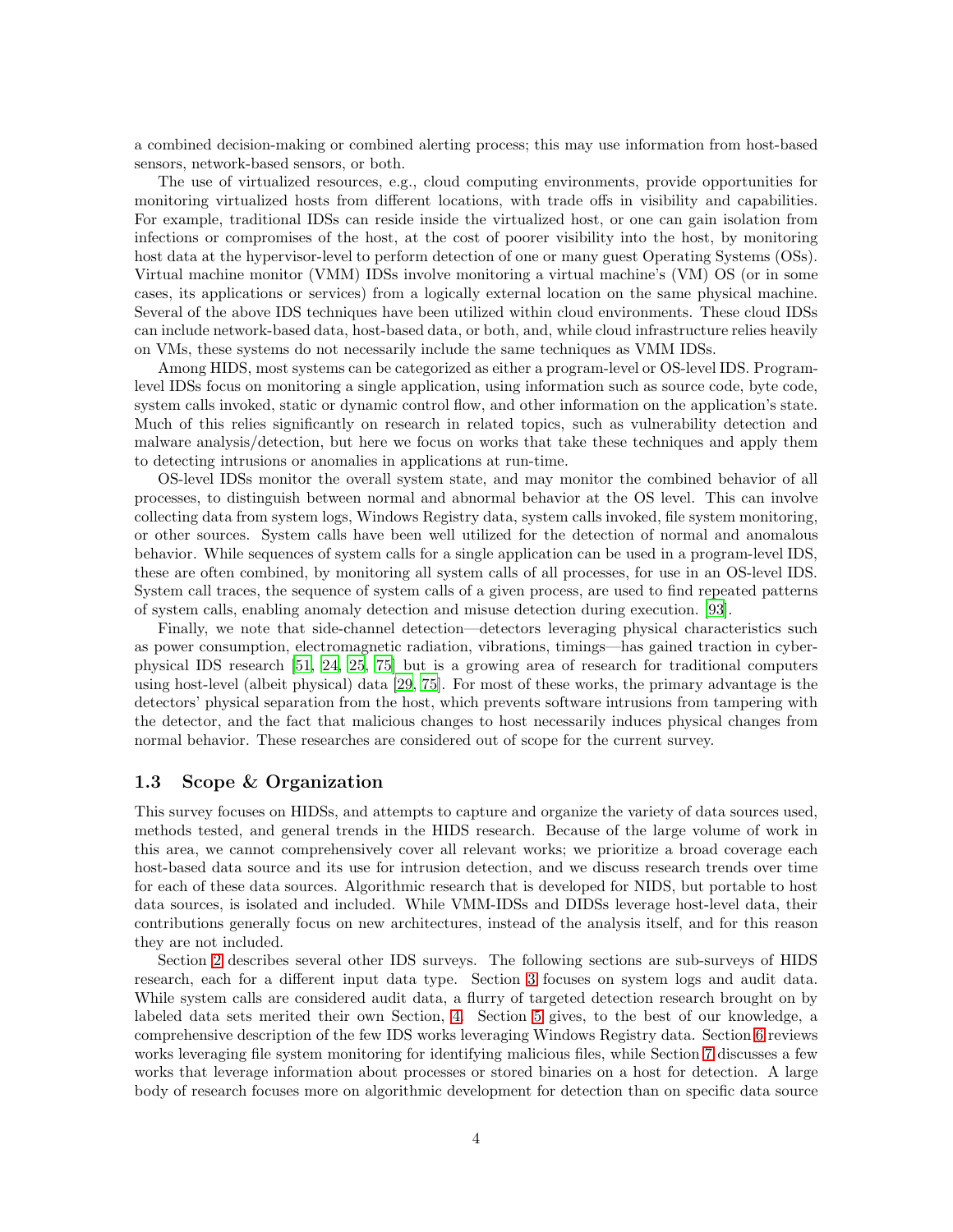applications; in particular, many of these works test the proposed methods on KDD- and DARPArelated network datasets, but the algorithms are applicable to host-based data sets. Many of these works are captured in Section [8.](#page-19-0) Our final section gives conclusions. To assist current research, the publicly available datasets and databases referenced in the literature for IDS validation are collected in [Supplemental Materials.](#page-36-0)

All sections are accompanied by one or many tables, itemizing the discussed references and presenting their key characteristics for comparison. By organizing the literature by data source, we hope that current researchers (1) quickly see the panorama of data sources available for HIDS research, and (2) for a given data source of interest, elicit progressions in the literature and identify gaps, trends, or novel directions for future contributions.

### <span id="page-4-0"></span>2 Related Surveys

Several surveys provide discussions on existing IDS research, and we review the recent, related ones in this section. Table [1](#page-4-1) presents a quick comparison, as it details many discussion topics and attributes of the surveys.

<span id="page-4-1"></span>

|                             | Table 1: Existing IDS Survey Comparison |            |           |                               |                     |
|-----------------------------|-----------------------------------------|------------|-----------|-------------------------------|---------------------|
| Survey                      | <b>IDS</b> Types                        | <b>IDS</b> | Datasets  | Data                          | Feature             |
|                             |                                         | Location   |           | Source                        | Selection           |
| This Survey                 | HIDS, NIDS                              | Discussed  |           | Discussed Discussed Discussed |                     |
| Axelsson '00 $[10]$         | HIDS, NIDS                              | NA         | NA        |                               | Discussed Discussed |
| Patcha & Park '07 [130]     | HIDS, NIDS                              | NA         |           | Discussed Discussed           | Discussed           |
| Kabiri & Ghorbani '05       | <b>NIDS</b>                             | NA         | NA        | NA                            | Discussed           |
| [78]                        |                                         |            |           |                               |                     |
| Lazarevic et al. $05$ [100] | HIDS, NIDS, DIDS                        | NA         | NA        | Discussed NA                  |                     |
| Sabahi et al. $08$ [142]    | HIDS, NIDS                              | Discussed  | Discussed | Discussed NA                  |                     |
| Mehmood et al. '13 [115]    | HIDS, NIDS, DIDS,                       | Discussed  | NA        |                               | Discussed Discussed |
|                             | <b>VMM</b>                              |            |           |                               |                     |
| Liao et al. $13$ [105]      | HIDS.<br>NIDS, DIDS,                    | NA         | NA        | Discussed NA                  |                     |
|                             | <b>VMM</b>                              |            |           |                               |                     |
| Modi et al. '13 [119]       | HIDS, NIDS, DIDS,                       | Discussed  | NА        | NА                            | NA                  |
|                             | VMM                                     |            |           |                               |                     |
| Kumar & Gohil '15 $[98]$    | HIDS, NIDS, DIDS                        | Discussed  | NA        | NA                            | NA                  |
| Kahn et al. '16 [86]        | HIDS, NIDS                              | Discussed  | NA.       | NA                            | NA                  |
| Chiba et al. $16$ [23]      | HIDS, NIDS, DIDS,                       | Discussed  | NA        | NА                            | NA.                 |
|                             | VMM                                     |            |           |                               |                     |
| Buczak & Guven '16 $[18]$   | <b>NIDS</b>                             | NA         |           | Discussed Discussed           | NA                  |
| Mishra et al. $17$ [118]    | VMM                                     | Discussed  | NA        | ΝA                            | NA                  |

Axelsson [\[10\]](#page-26-6) surveys anomaly and misuse papers pre-2000 and organizes the research by sorting on the proposed problem's level of difficultly.

Patcha & Park [\[130\]](#page-33-1) perform an in-depth review of anomaly and hybrid based intrusion detection papers spanning from 2000-2006. The papers are organized based on the classification algorithm used and discussed in terms of existing challenges, such as high false alarm rate. Additionally, numerous open challenges, such as failure to scale to gigabit speeds, are discussed.

Kabiri & Ghorbani [\[78](#page-30-2)] primarily focus on NIDS, but discuss the importance of feature selection with respect to dimension reduction, importance of the features, and their relation to one another in the feature space, which is neglected as its own topic in other surveys.

Lazarevic et al. [\[100](#page-31-0)] extensively cover attack types and categorizes them into classes. A generic architecture is defined for an IDS. The survey provides an overview on IDS taxomony and discusses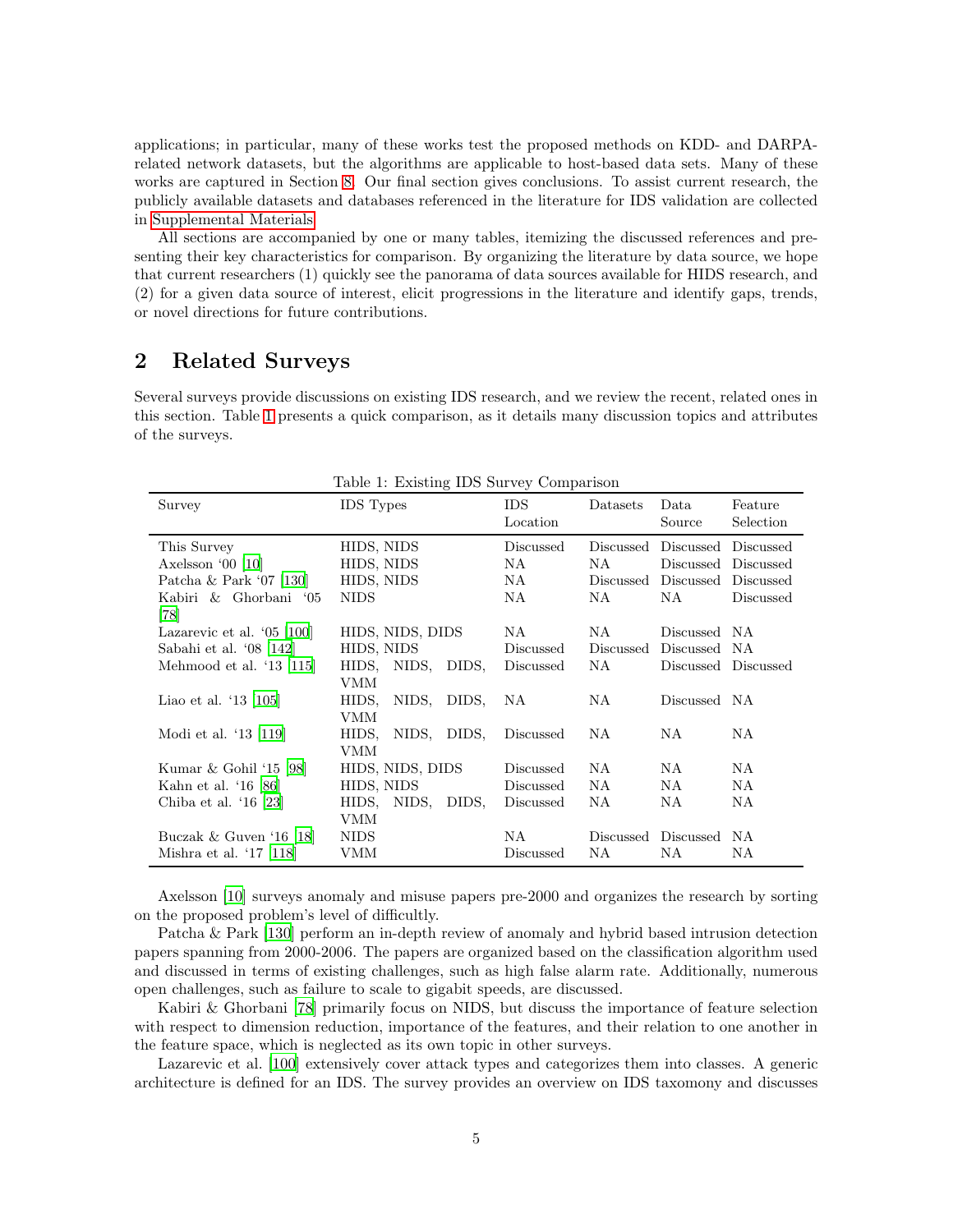information sources, including system commands, accounting, and logs as well as security audit processing. However, user-level logs, process profiling, file system, registry, raw pages/introspection are excluded.

Sabahi et al. [\[142\]](#page-33-2) provide a very brief survey of different IDS systems including HIDS, NIDS, and DIDS, covering data sources used to conduct detection and detection methods, such as misuse detection, protocol analysis and anomaly detection. They mention that detection can be conducted online or offline and provide examples of both centralized and distributed architectures.

Mehmood et al. [\[115\]](#page-32-1) provide an overview of different intrusions for cloud-based systems and analyze several existing cloud-based IDSs with respect to their type, positioning, detection time, detection technique, data source, and attacks detection capabilities. The analysis also provides limitations of each technique to evaluate whether each fulfills the security requirements of the cloud computing environment.

Liao et al. [\[105\]](#page-31-1) present a comprehensive survey of IDSs concentrating on signature-based, behaviorbased, and specification-based methods. These detection methods are further divided into "statisticsbased, pattern-based, rule-based, state-based, and heuristic-based" approaches.

Modi et al. [\[119](#page-32-0)] offer recommendations for IDS/IPS placement within cloud environments to reach common security goals in next-generation networks.

Kumar & Gohil [\[98\]](#page-31-2) discuss traditional attack types and analysis techniques used for HIDSs, NIDSs, and DIDSs.

Khan et al. [\[86\]](#page-30-3) briefly discuss HIDSs and NIDSs, and discuss their architecture and applicability, as well as highlighting shortcomings, such as the high communication and computational overhead of some approaches. A parametric comparison of the threats being faced by cloud platforms is performed, which incorporates a discussion of how various intrusion detection and prevention frameworks can apply to various common security issues.

Chiba et al. [\[23\]](#page-26-7) discuss cloud-based IDSs and analyze the systems based on their various types, positions, detection type, and data source. Strengths and weaknesses are discussed to determine the IDSs validity in a cloud computing environment.

Buczak and Guven [\[18\]](#page-26-8) provide a survey of machine learning approaches for IDSs. Their work provides brief descriptions of important algorithms, including a table with algorithmic time complexity. This non-comprehensive survey primarily includes examples of NIDS research, with selection criteria for influential works to include examples of each classification algorithm used for an IDS. Similarly, a few data sources, e.g. packets, are discussed in detail, along with several open source datasets.

Mishra et al. [\[118](#page-32-2)] heavily focus on virtual machine introspection (VMI) and hypervisor introspection (HVI) as IDS techniques, and compares cloud security with network security. Cloud-specific threats and vulnerabilities are discussed via an attack taxonomy. Challenges are briefly discussed including availability of data sets, IDS position, performance, and IDS limitations. Parallel programming and the usage of GPUs are mentioned for performance improvement.

This survey provides an in-depth discussion of IDS work that leverages host-based data sources for attack detection. We organize works based on their data source with the goal of giving the interested reader a panoramic view of the different avenues for detection. Furthermore, this work provides an in-depth introduction to available host-level data sources, and discusses and their uses and limitations. Works that focus on algorithmic development, but are tested on network-level data, are included where they apply to HIDS. Additionally, a supplementary includes a list of publicly available datasets used in the research literature for evaluating IDSs, outlining their characteristics and shortfalls.

# <span id="page-5-0"></span>3 System Log and System Audit Data IDSs

Log files are a collection of system-generated records that detail the sequence of events of a server, an OS, or an application. The log files are processed or stored for various analyses or forensics. Most programs and applications generate separate individual log files, associated with activities conducted by those programs' processes. As an example, a system log file is usually associated with records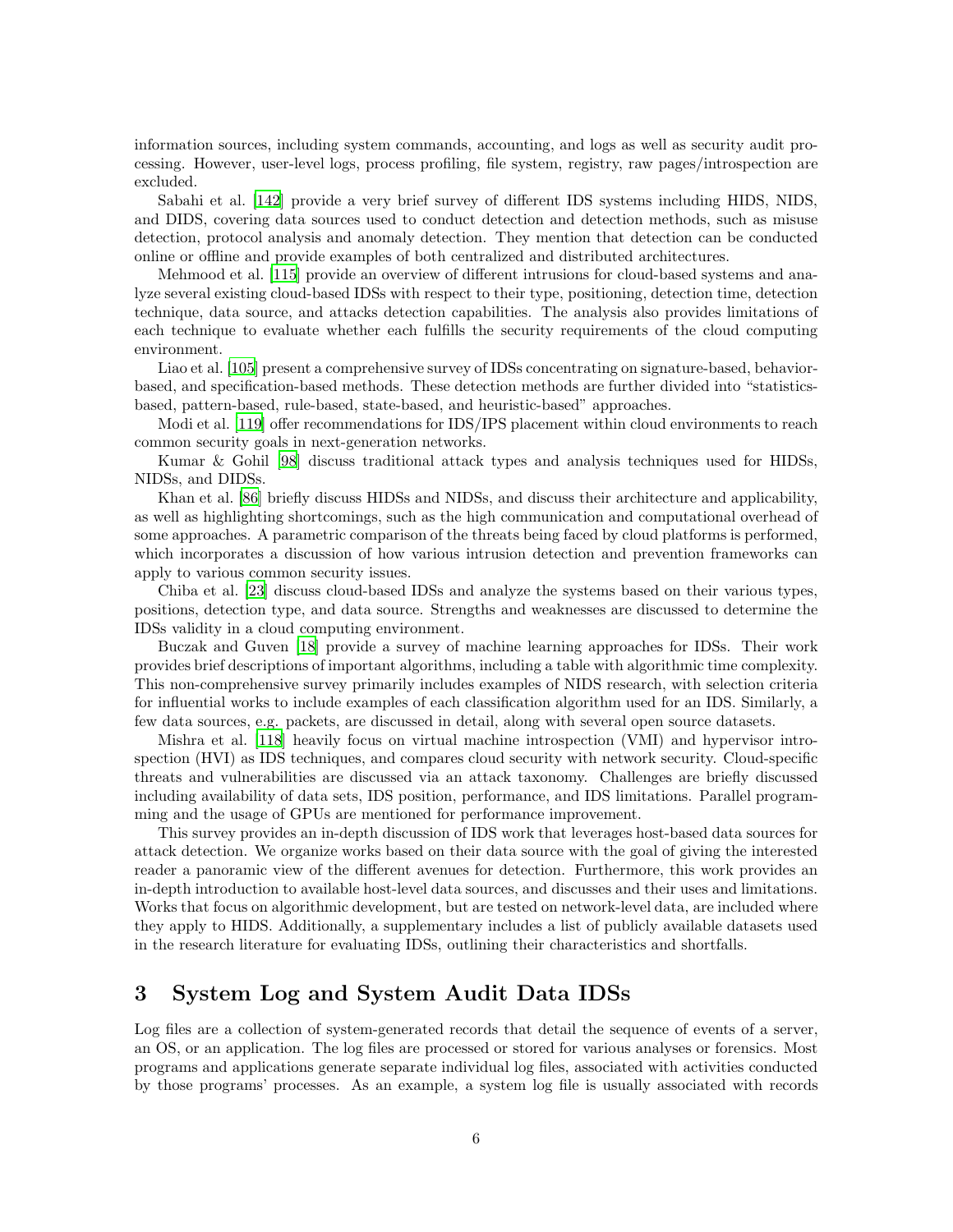produced by the OS, including but not limited to warnings, errors, and system failures. Individual applications may produce log files associated with user sessions containing login time, authentication result, user-program interactions, etc. While an OS-produced log file is considered a system log file, files produced by individual applications or users are considered audit data. Examples include successful and failed authentication logs, system calls, or user command logs.

Since such data sources document the sequence of events of the system or programs, they are a promising resource for detecting intrusions, as an HIDS can leverage the data to profile behavior of an individual user or system. Conversely, the downside to high fidelity audit data is the collection cost. Below we survey literature leveraging system logs and audit data for intrusion detection. We note that system calls can be considered a subset of audit data, but because there is a rich progression of research which considers them independently, system-call-based IDSs merit their own section, Section [4.](#page-9-0)

### 3.1 System Logs IDSs

With any IDS, the goal is to perform in a cost-effective, adaptable, intelligent, and real-time manner. This is especially challenging when analyzing system logs, which can be CPU intensive and typically requires human expertise. System log analysis requires that all performed actions by the OS be stored, and then feature extraction and classification can then be performed.

The following papers focus on analyzing system logs and various ways to achieve this goal. We break them into two subcategories—those focusing on detection accuracy, and those focusing on IDS architecture.

Due to the extensiveness of the topic, not all papers could be included in this survey. Other notable works include, but are not limited to,

Table 2: HIDS with System Logs

| <b>IDS</b> Reference        | Technique | Dataset    | Classifier | Learning     |
|-----------------------------|-----------|------------|------------|--------------|
| Reuning '04 [140]           | Anomaly   | DARPA99    | TF-IDF     | Supervised   |
| Guan et al. '05 [53]        | Anomaly   | NΑ         | NΝ         | Supervised   |
| Zhaojun & Chao '10 [183]    | Anomaly   | NΑ         | NΝ         | Supervised   |
| Tchakoucht et al. '15 [160] | Anomaly   | Simulation | Clustering | Unsupervised |
| Wang & Zhu '17 [171]        | Anomaly   | KDD99      | $C5.0\;DT$ | Supervised   |
|                             |           |            |            |              |

the following references, [\[36,](#page-27-3) [139,](#page-33-4) [168,](#page-35-2) [167\]](#page-35-3).

#### 3.1.1 System Log IDS Research

Reuning [\[140\]](#page-33-3) describes an anomaly detection system based on Bayesian probability theory and the term frequency inverse document frequency (TF-IDF) information retrieval technique. TF-IDF is applied to event log messages, treating each entry as an individual document. First, system training is required, in which data over a chosen time interval is collected and indexed into hash table, where each term is mapped to its TF-IDF weight. Messages with high scores, defined as the sum of the TF-IDF scores of the messages' terms, are detected. Results of the experiment on the DARPA99 dataset suggest that using log data solely produces a high false positive rate and many undetected attacks, but it can become a valuable component of a larger and more complex IDS.

Tchakoucht et al. [\[160\]](#page-34-2) improve upon the IDS of Yacine et al. [\[14](#page-26-9)]. The goal is to help decrease User-to-Root (U2R) and Remote-to-Local (R2L) attacks that exploit operating system or software vulnerabilities. User activity is audited based on LoginFlow, LoginFails, SessionDuration, Session-CPU, FormatCounter, AccessFails, DataVolume, and QuotaOverloadFails, which provide a feature vector representation for each user's behavior over a given time period. To characterize user behavior, k-means clustering identifies groups of similar user behavior. Euclidean distance is calculated to compare new user behavior to the reference profile in the detection phase. An experiment was conducted with a health information system consisting of three users, a patient, doctor, and an administrator, including their behavior over 30 days. The experiment resulted in significant improvements during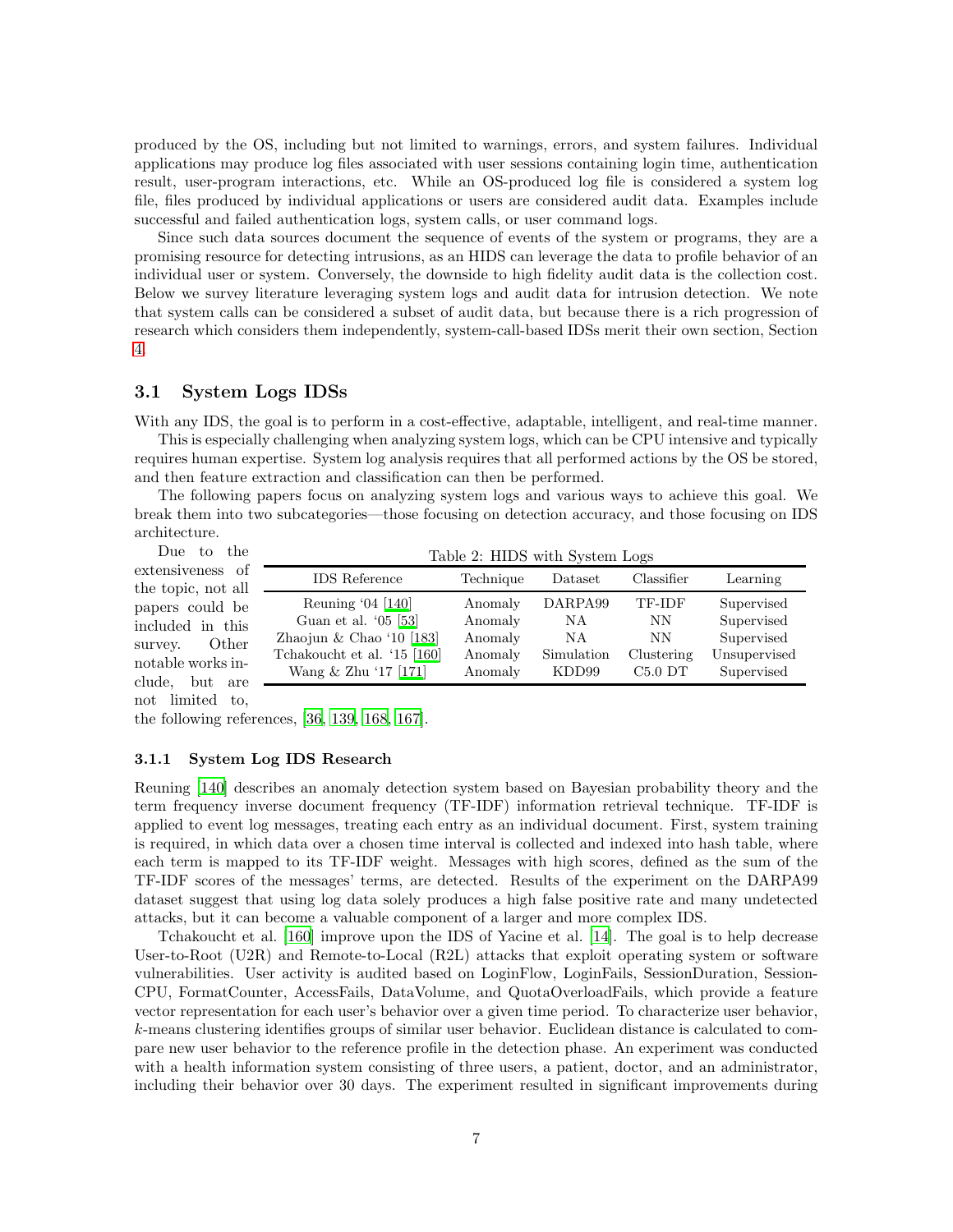learning and testing over Yacine et al.'s previous work [\[14](#page-26-9)] with a sizable increase in successfully identifying users and a large decline in false positives. Achieving good results, Tchakoucht et al. identify two constraints that can affect accuracy, change in user behavior and the system's inability to handle large datasets.

#### 3.1.2 System Log IDS Architecture Research

Guan et al. [\[53\]](#page-28-1) introduce KIT-I, an architecture for an IDS using system log data. Log data is stored in a secure server, so even if the computer is compromised, an intruder would not have the ability to modify log files to cover attack traces. The system consists of two modules, a transferring module and a neural network (NN) module. The transferring module is used to transfer log data at defined intervals from a client to a remote logging server via a secure channel, which is implemented using the SSL library in Java and a Certificate Authority for client to server authentication. The NN module is used to analyze received log files for abnormal behavior. In this work, no experiments are presented.

Zhaojun & Chao [\[183\]](#page-36-1) describe a new type of HIDS architecture based on an analysis of system logs. The architecture contains five modules—log collection and pre-processing, saving and updating, search and analysis, statistics and analysis, and alarming. During execution of the first four modules, system logs are collected and turned into records containing fields extracted from three parts of the system logs, namely, a priority with "Facility" and "Severity" fields, a header with "Timestamp" and "Hostname" fields, and a message with "Tag" and "Content" fields. A constructed record is stored in a MySQL database and filtered using regular expressions to extract important records. For the decision engine, records from the database are transformed into numerical values and then passed through a back-propagation NN (BPNN) model for analysis. Once analysis is complete, the alarm module determines how to inform the user, if necessary.

Wang & Zhu [\[171](#page-35-1)] propose a centralized HIDS architecture for private cloud computing, with the main goal to reduce usage of system resources. Their model is built on OpenStack<sup>[4](#page-7-0)</sup>, an opensource infrastructure platform for cloud computing) and consists of three nodes, compute, controller, and network nodes, and four modules, data collection, data pre-processing, detection, and alarm modules. The collection module uses Logstash<sup>[5](#page-7-1)</sup> to gather system logs from all VMs and stores it into Elasticsearch<sup>[6](#page-7-2)</sup> for farther analysis by the detection center, which uses a C5.0 decision tree (DT). If an anomalous event is detected, the detection center alert to victim VM. This model was tested using the KDD99 dataset and compared to a traditional HIDS. Comparing the new centralized HIDS with a traditional HIDS shows that a centralized HIDS CPU utilization is approximately 14% lower, memory consumption is about 2% less, and the detection rate of 94% is about the same with a slightly longer detection time.

#### 3.2 Audit Data IDSs

In this survey, audit logs will refer to more granular information than system logs, collected with the goal of providing a chronological, detailed record of user activities. For example, audit logs allow visibility into network connections (e.g., source/destination bytes, protocols, etc.), command line actions (e.g., number of shells opened), privilege escalations, and changes to files. System calls are included in the audit logs, but the wealth of IDS research using them is discussed separately in the next section. Audit logs are high volume and costly to collect and manage, but they give higher fidelity for forensics and detection.

Ilgun [\[72\]](#page-29-2) illustrates a real-time IDS for UNIX operating system called USTAT (State Transition Analysis Tool for UNIX), which is the UNIX version of STAT described by Porras et al. [\[136\]](#page-33-5). It is a rule-based IDS and works by matching known patterns to the sequences of audit data gathered by the audit collection mechanisms of the OS. Some of the aims of USTAT are to automate a matching

<sup>4</sup> See <www.openstack.org>.

<span id="page-7-0"></span><sup>5</sup> See <https://www.elastic.co/products/logstash>.

<span id="page-7-2"></span><span id="page-7-1"></span><sup>6</sup> See <https://www.elastic.co/products/elasticsearch>.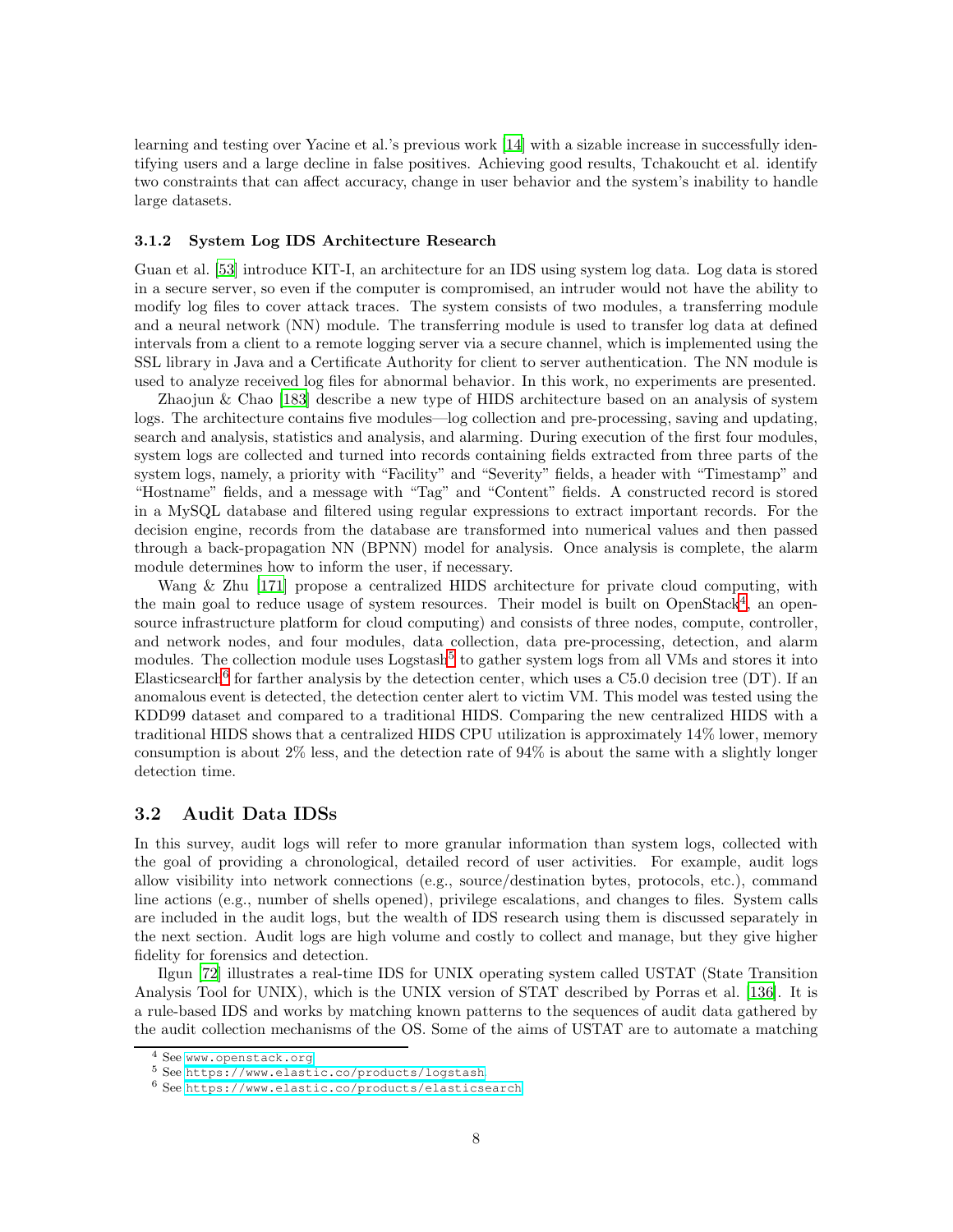| <b>IDS</b> Reference          | Technique | Dataset           | Classifier                  | Learning     |
|-------------------------------|-----------|-------------------|-----------------------------|--------------|
| Ilgun'93 [72]                 | Misuse    | NA.               | Rules                       | NΑ           |
| Ye et al. '01, '02 [179, 178] | Misuse,   | DARPA98           | $T^2$<br>DT,<br>test.       | Both         |
|                               | Anomaly   | simula-<br>$^{+}$ | $\chi^2$<br>Markov<br>test. |              |
|                               |           | tion              | model                       |              |
| Botha $&$ Von Solms '03 [13]  | Misuse    | Self made         | Rules<br>Fuzzy<br>$^{+}$    | NA           |
|                               |           |                   | logic                       |              |
| Manikopoulos '04<br>$Li \&$   | Anomaly   | Self made         | <b>OCSVM</b>                | Unsupervised |
| [104]                         |           |                   |                             |              |
| Shavlik & Shavlik $'04$ [148] | Anomaly   | Self made         | Winnow, NB                  | Supervised   |
| Lin et al. $'10$ [109]        | Hybrid    | NA.               | OSSEC, NN                   | Supervised   |
| Mehnaz & Bertino '17 [116]    | Anomaly   | Self made         | FSA rule-mining             | Unsupervised |

Table 3: HIDS with Audit Data

process and make patterns more flexible to adopt to different instances of equivalent attacks. This proposed IDS is able to detect attacks which involve cooperation of multiple user sections or accounts. USTAT analysis is based on state changes, where state is "the collection of all volatile, permanent, and semi-permanent data stores of the system at a specific time" and changes are called actions; therefore, an attack pattern is defined as a sequence of attacker actions. There are four main components, the data pre-processor, the knowledge-base component (containing fact-based data of objects of the system and rule-based data of state transitions), the inference engine (used to infer all states of the system and detect attacks), and a decision engine (used to chose an action and inform the user about results from inference engine). The conducted experiment was not focused on detection accuracy but instead on resources utilization running USTAT with other processes. This resulted in a limitation of disk throughput when running both USTAT and an audit daemon that collects audit trails.

Ye et al. [\[179\]](#page-35-4) study data attributes for intrusion detection. Attributes include: (1) individual event occurrences (e.g., "audit events, system calls, user commands"), frequencies (e.g., "number of consecutive password failures"), and durations (e.g, "CPU time of a command, duration of a connection"), (2) event combinations, (3) multiple events frequency and distribution, and (4) event sequence/transition. They compare the intrusion detection performance of four methods—a supervised DT and three unsupervised anomaly detection algorithms utilizing both Hotelling's  $T^2$  test  $(T^2)$ test) and the  $\chi$ -squared distance  $(\chi^2 \text{ test})$ —both multivariate statistical analysis methods, and a first order Markov model—for intrusion detection in their experiments with the DARPA98 dataset and simulated attacks. The Markov chain based on an ordering property showed superior performance. This verifies that the ordering and frequency of audit events provides useful information to detect intrusions.

Follow-on work by Ye et al. [\[178](#page-35-5)] present more results comparing  $T^2$  test and the  $\chi^2$  test, on audit trails to detect anomalous behavior. The proposed techniques are better in session-wise analysis (an entire session is considered an intrusion if it contains a single intrusive event), and overall performance of  $\chi^2$  is better than  $T^2$ .

Botha & Von Solms [\[13](#page-26-10)] implement a hybrid IDS based on comparing user actions with intrusion actions, using fuzzy logic. These actions are interpreted as phases of an intrusion, which they describe using their own schema: "probing," "initial access," "super-user access," "hacking," "covering," and "backdoor." These are represented as a graph for comparison using fuzzy logic. The authors developed a working prototype, and testing was done with the help of 12 users, where ten users were conducting both "legal" and "illegal" (presumably normal and unauthorized) activities and two users were conducting only legal activities. The system correctly identified both users conducting "legal" activities by assigning intrusion probabilities of 0%, while the remaining users had probabilities of intrusive activities between 12% and 48%.

Li & Manikopoulos [\[104\]](#page-31-3) model user profiles with one-class support vector machines (OCSVMs),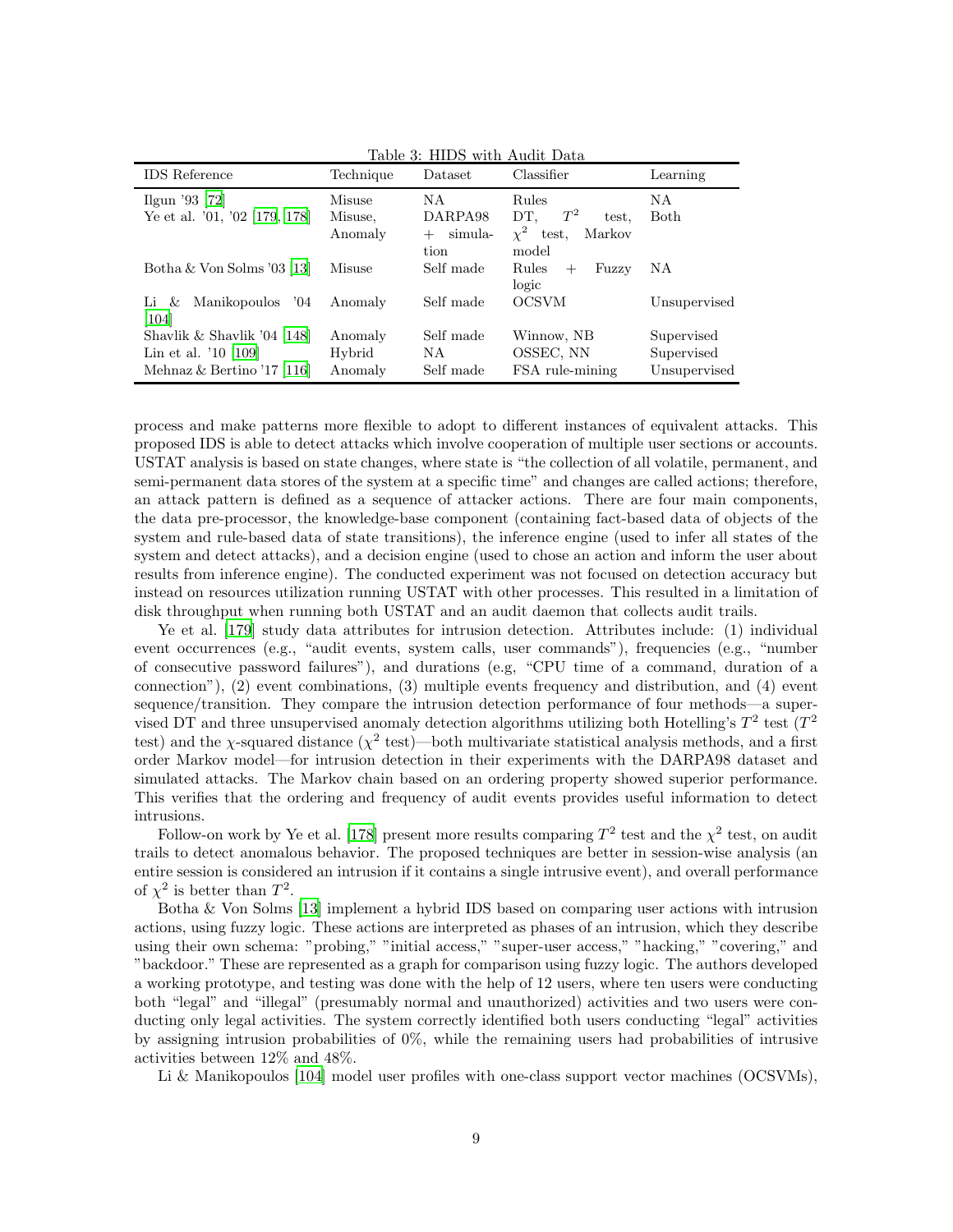an unsupervised support vector machine (SVM) technique requiring only the user's own legitimate sessions to build the user's profile, using a year of Windows audit data with a focus on masquerade detection. This approach allows for easier user management, such as adding and removing users legacy users, rather than multi-class classification methods. Results show the two-class training achieves a detection rate of 63% with a 3.7% false alarm rate and one-class training shows a 66.7% detection rate with a 22% false alarm rate. Even though the one-class training approach results in increased false alarms, this is offset by easier management and a reduction in training time.

Subsystems can monitor an abundance of system actions in the Windows OS. An anomaly detection system is presented by Shavlik & Shavlik [\[148\]](#page-34-3) that performs statistical profiling of users and system behavior on Windows 2000. Their algorithm uses measurements taken from two-hundred Windows 2000 attributes at one second intervals to generate approximately 1,500 features. Examples of features are encodings of CPU utilization, data input-output quantities, process information, and differences and averages of current versus historical values, among others. User behavior is accurately identified using features with assigned weights. Moreover, unique signatures are created by assigning individual user feature weights.

Winnow [\[110\]](#page-31-5), a simple linear binary classification fitting algorithm, generally used with a large number of features, is tested against Na¨ıve Bayes (NB) classifier. Succeeding training, all features "vote" every second as "for" or "against" the likelihood of an intrusion occurrence. The weighted votes are then compared against a threshold to determine if there is an intrusion. During training, Winnow changes the weight of features that fired on incorrectly labeled instances, similar to perceptron training. Self-collected data from multiple hosts is used for gathering a baseline for normal users, and the same from a held-out set of hosts is labeled "intrusions", with the motivation of identifying insider threats. Winnow yields a 95% detection rate with a low false-alarm rate (under one per day per computer), while NB has a 59.2% detection rate and has 2 false alarms per day.

Lin et al. [\[109\]](#page-31-4) propose an HIDS architecture combining open-source misuse detection with supervised learning. Misuse detection is implemented using OSSEC [\[161\]](#page-34-4) (Open Source HIDS SECurity), an open-source IDS framework capable of conducting analysis of log files; anomaly detection is implemented using a BPNN. The misuse detection process consists of collecting log data, pre-processing and analyzing data with OSSEC, and finally reporting results. The anomaly detection process consists of training the BPNN. This can be trained with login or session activities, resource utilization, file operation activities, among other data types. BP training may take days or weeks and was cited as an area of active research. In this work, no testing was discussed.

Mehnaz & Bertino [\[116](#page-32-3)] present Ghostbuster, a HIDS that profiles users based on their file-system access patterns and detects anomalies. The Linux utility blktrace<sup>[7](#page-9-1)</sup> is used to extract sequences of file access events. During the profile creation phase for each user, a feature vector is created by encoding file access by sizes (with blocks as units), frequencies, and patterns of files accessed. Statistical outliers of file access size and frequencies are a cause for alerts, and a finite state automata (FSA) for access patterns defines rule-based anomaly detection. Performance evaluation is given for actual file accesses of 77 users for 560 target files over eight weeks, four for training and four for testing. Results are given for many simulated attacks, and overall high detection rates and low false positive rates are reported; overhead is reported at 2%.

We note that research for utilizing audit log data for intrusion detection in a cloud environment is a budding area of research, but is outside of the scope of this work [\[122,](#page-32-4) [101,](#page-31-6) [177,](#page-35-6) [181\]](#page-36-2).

### <span id="page-9-0"></span>4 System Call IDSs

System call data is a popular choice for HIDS research, because they are a primary artifact of the OS kernel; that is, there is no filtering, interpretation, or processing (such as, in the production of log files), that can obfuscate events [\[28\]](#page-27-4). Often the unit of data used for detection is a system call

<span id="page-9-1"></span><sup>7</sup> See <https://linux.die.net/man/8/blktrace>.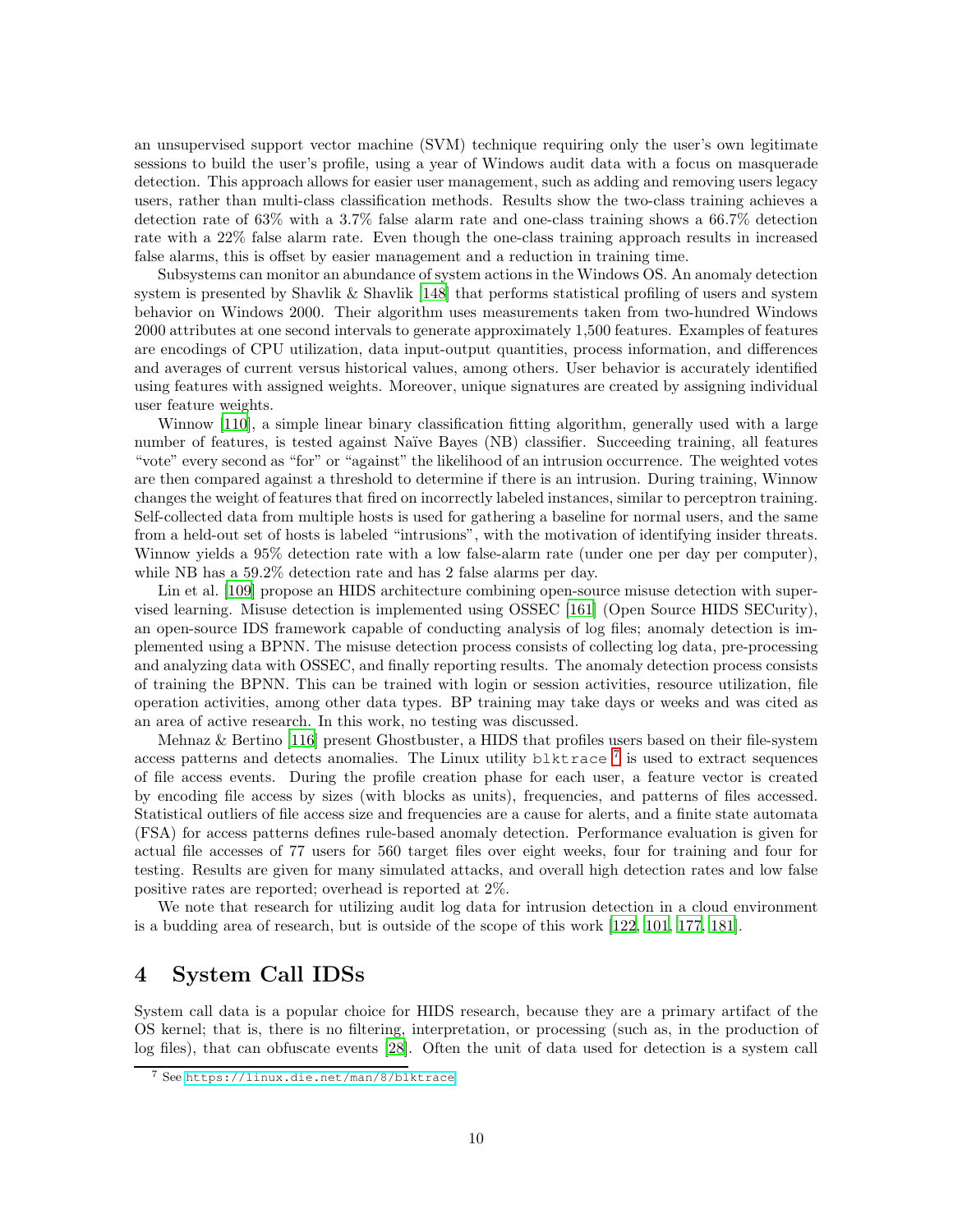trace, a sequence of all calls invoked by a single process in a given time window. Hence, these IDS developments sit at an OS-level, but the object of modeling is program level. System calls can be collected for example with the 'strace' utility, although there are many other ways to collect this same information. Some common calls include 'open', 'close', 'read', 'write', 'wait', 'exit', 'mmap', among many others. Modern OSes often have hundreds of syscalls, for example the 'syscalls' Linux manual page lists over 300. Drawbacks of system-call-based approaches include the large computational overhead needed for harvesting and analysis and the large possible variations that potentially lead to false positives [\[9](#page-26-11)].

Because each process produces a sequence of system calls, language modeling techniques are prevalent for system call-based HIDSs. In particular, many variations on n-gram features and Markov models of sequences of calls are configured to produce normal/attack classifications. See Forrest et al. [\[43\]](#page-28-2) for a more detailed survey of pre-2008 works leveraging system calls. Critical insights from this section are as follows:

- While research has shown that normal processes can be profiled using system calls, wide variations occur across processes, or for fixed processes across different user environments, installation configurations, etc.
- Detection results are quite sensitive to the length of sequence-based features with six- to eight-grams being strong choices.
- Short sequences provide less computation during training but are easier to bypass than longer sequences.
- Augmenting calls with other information, such as arguments of the calls, program counters, and addresses, can yield higher accuracy with less overhead.

Overall, general trends indicate that features which model sequences are more costly than simple frequency counts of individual features, but yield better detection. Finally, meta-trends show that as labeled datasets become popular, a flurry of research ensues allowing IDS comparisons across papers and testing of many standard machine learning algorithms to flourish.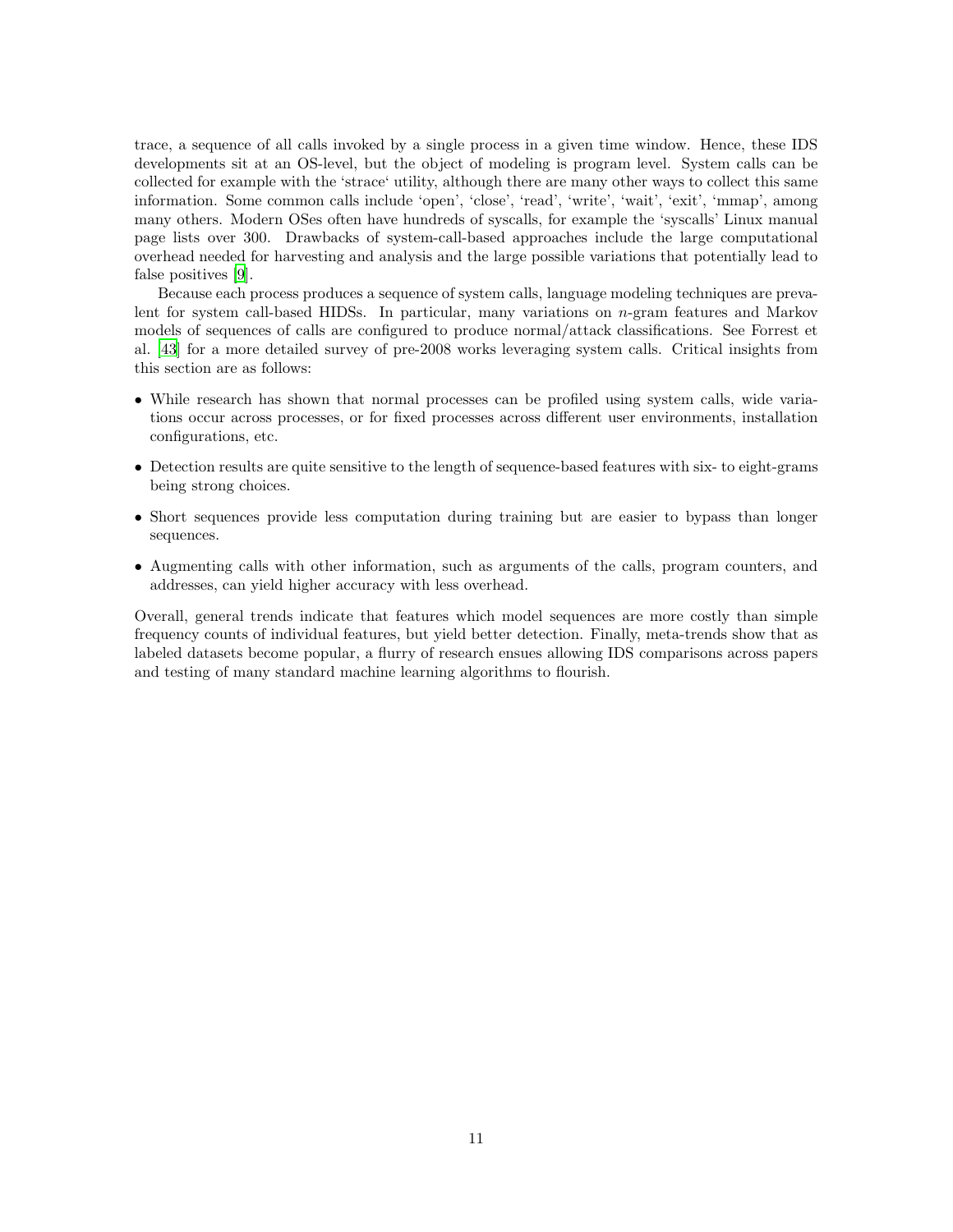| <b>IDS</b> Reference                           | Technique        | Dataset                    | rable 4. THES Leveraging System Cans<br>Classifier | Learning                 |
|------------------------------------------------|------------------|----------------------------|----------------------------------------------------|--------------------------|
| Forest et al. '96 [44]                         | Anomaly          | Simulated                  | Rules                                              | Unsupervised             |
| Kosoresow et al. '97 [93]                      | Anomaly          | Self made                  | $_{\mathrm{FSA}}$                                  | Unsupervised             |
| Hofmeyr et al. '98 [66]                        | Anomaly          | Simulated                  | <b>FSA</b>                                         | Unsupervised             |
|                                                |                  | Self<br>$^{+}$             |                                                    |                          |
|                                                |                  | made                       |                                                    |                          |
| Ghosh et al. '99 [48, 49]                      | Hybrid           | <b>DARPA</b>               | $\mathrm{NN}$                                      | Both                     |
|                                                |                  | 99                         |                                                    |                          |
| Warrender et al. '99 [172]                     | Hybrid           | UNM,                       | Rules, HMM                                         | Unsupervised             |
|                                                |                  | DARPA98                    |                                                    |                          |
| Sekar et al. '01 [147]                         | Anomaly          | Simulated                  | <b>FSA</b>                                         | Unsupervised             |
|                                                |                  | Self<br>$^{+}$             |                                                    |                          |
|                                                |                  | made                       |                                                    |                          |
| Wagner $&$ Dean '01 [169]                      | NA               | Self made                  | Static Analysis                                    | NA                       |
| Liao & Vemuri '02 $[106]$                      | Hybrid           | DARPA98                    | $k$ -NN                                            | Both                     |
| Abad et al. $03$ [1]                           | Hybrid           | Self made                  | <b>RIPPER</b>                                      | Both                     |
| Feng et al. $03$ [41]                          | Anomaly          | Simulated<br>Self          | <b>FSA</b>                                         | Unsupervised             |
|                                                |                  | $^{+}$<br>made             |                                                    |                          |
| Hoang et al. $03, 09$ [64]                     | Hybrid           | <b>UNM</b>                 | $HMM + Rules$                                      | Unsupervised             |
| Kruegel et al. '03 [96]                        | Anomaly          | <b>DARPA</b>               | BN                                                 | Unsupervised             |
|                                                |                  | 99                         |                                                    |                          |
| Kruegel et al. $03$ [97]                       | Anomaly          | <b>DARPA</b>               | Probability models                                 | Unsupervised             |
|                                                |                  | 99                         |                                                    |                          |
| Jha et al. $04$ [74]                           | Anomaly          | <b>UNM</b>                 | Markov<br>Filtering,                               | Unsupervised             |
|                                                |                  |                            | Models                                             |                          |
| Tandon & Chan $(05, 06)$ [157,                 | Anomaly          | UNM,                       | Rules                                              | Unsupervised             |
| 158                                            |                  | DARPA98                    |                                                    |                          |
| Han $\&$ Cho '05 [60]                          | Anomaly          | DARPA99                    | <b>ENN</b>                                         | Unsupervised             |
| Zhang et al. $05$ [182]                        | Hybrid           | DARPA98                    | $k$ -NN, Robust<br>SVM,                            | Both                     |
|                                                |                  |                            | SVM, OCSVM                                         |                          |
| Gao et al. $06 \; [46]$                        | Anomaly          | Self made                  | HMM-based distance                                 | Unsupervised             |
| Hu et al. '09 [68]                             | Anomaly          | UNM,                       | HMM                                                | Unsupervised             |
|                                                |                  | DARPA98                    | <b>RBFNN</b>                                       |                          |
| Ahmed et al. $09$ [2]<br>Tong et al. '09 [162] | Hybrid<br>Hybrid | <b>UNM</b><br><b>DARPA</b> | $RBFNN + ENN$                                      | Supervised<br>Supervised |
| Ye et al. '10 [180]                            | Anomaly          | NA                         | Rules                                              | Unsupervised             |
| Jewell & Beaver '11 [73]                       | Anomaly          | Self made                  | Rules                                              | Unsupervised             |
| Elgraini et al. $12$ [39]                      | Anomaly          | <b>UNM</b>                 | $\rm NB$ with a $\rm MM$                           | Unsupervised             |
| Xie et al. '13, '14 [174, 176, 175]            | Anomaly          | ADFA-LD                    | $k\text{-NN},$<br>OCSVM,<br>$k-$                   | Unsupervised             |
|                                                |                  |                            | Means                                              |                          |
| Creech & Hu '14 [28]                           | Anomaly          | UNM,                       | ELM NN                                             | Supervised               |
|                                                |                  | ADFA-                      |                                                    |                          |
|                                                |                  | LD,                        |                                                    |                          |
|                                                |                  | KDD98                      |                                                    |                          |
| Anandapriya & Lakshmanan                       | Anomaly          | ADFA-LD                    | SVM, ELM NN                                        | Supervised               |
| 15[6]                                          |                  |                            |                                                    |                          |
| Gupta & Kumar '15 [54]                         | Misuse           | <b>UNM</b>                 | Rules                                              | Unsupervised             |
| Haider et al. '15 $\left[58\right]$            | Anomaly          | ADFA-LD                    | $k$ -NN                                            | Unsupervised             |

Table 4: HIDS Leveraging System Calls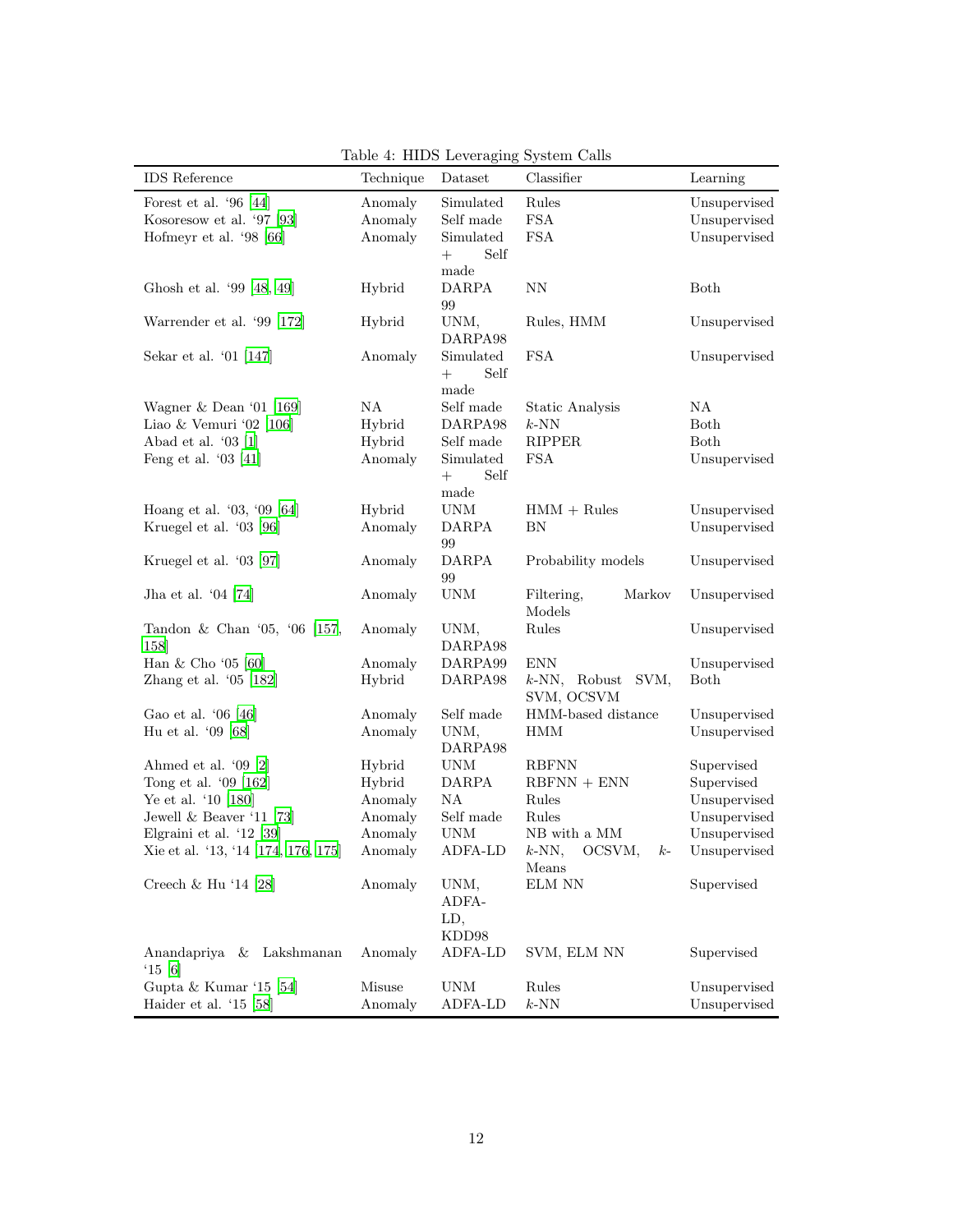#### 4.1 Sequential Features (n-Grams)

Early work of Forrest and Longstaff [\[44\]](#page-28-3) provide preliminary HIDS results by characterizing normal (frequent) and then identifying abnormal (infrequent) short sequences of System calls. One way to conceptualize the main idea is that System calls are "words", sequences of calls form "phrases". The general trend incurs relatively large computational expense for feature extraction and/or model training, but reap strong detection metrics.

Similar anomaly detectors based on modeling *n*-grams of system calls were explored by others, but without statistically modeling their frequencies [\[66](#page-29-3), [93\]](#page-30-1). Helman & Bhangoo [\[63\]](#page-29-9) rank system call traces by the likelihood of n-grams in normal versus attack scenarios. Ye et al. [\[180\]](#page-35-9) use set theory to design an algorithm that learns rules defining normal system call sequences, then detect anomalies based on votes from the rules, although no testing is presented.

For each process, Jewell & Beaver [\[73](#page-29-8)] consider variable length sequence of System calls, defined as an observed sequence of System calls for which no call occurs twice. Comparing this with other sequential features,  $(e.g., \eta_{\text{-grams}})$ , they observe that the counts of the system call sequences observed plateau for normal user activity faster than other definitions, and the counts spike upon novel activity. With the goal of identifying malicious data exfiltration activities in real-time, an experiment in which researchers were challenged to exfiltrate three file collections on a given set of machines over two days is used to collect malicious and normal system call data, which is used to validate the approach.

Elgraini et al. [\[39](#page-27-6)] estimate the probability of a sequence of calls conditioned on the class (normal/attack) using a first order Markov model— $P(s_1, s_2, ... | C) = P(s_1 | C) P(s_2 | s_1, C) ...$  Finally, a NB approach is used to find the most likely class. Results are compared to many other previous classifiers on data from the University of New Mexico (UNM), finding that this method performs similarly.

Creech & Hu  $[28]$  make two innovations for a HIDS based on kernel level system call traces,  $(1)$ creating semantic features of system call sequences (phrases) by defining a context free grammar and (2) using an extreme learning machine (ELM)—a neural network (NN) classifier of Huang et al. [\[69](#page-29-10)]. This approach takes per-host training that is computationally costly, taking days or weeks, although once trained, labeling (or decoding) is fast and accuracy results are very strong, reported via the Receiver Operating Characteristic (ROC) curve using the Darpa98[8](#page-12-0) and ADFA-LD datasets. Anandapriya & Lakshmanan [\[6](#page-25-4)] also test anomaly detection results using semantic features with the ELM on the ADFA-LD dataset.

Gupta & Kumar [\[54\]](#page-28-7) define a signature for a program as the admissible bigrams of calls, specifically those seen in training. This allows lightweight detection of programs with a variety of new twosequences of calls that gives highly accurate results as tested on the UNM dataset. Their work discusses implementation for cloud infrastructure using multiple VMs.

#### 4.2 Frequency-Based Features: A Cheaper Alternative

In response to the costly but effective sequence-based features, research to develop and test more computationally inexpensive, frequency-based features from system call traces finds, at least for the AFDS-LD dataset, that such features still produce strong accuracy results.

Liao & Vemuri [\[106\]](#page-31-7) regard traces as documents represented with the vector of TF-IDF scores for each word (system call). The  $k$ −nearest neighbor  $(k-NN)$  with cosine similarity distance is used for anomaly detection. If a process is classified as intrusive, the whole session it belongs to is also considered an attack session. Liao et. al performed the experiment using the names of System calls recorded in Basic Security Module<sup>[9](#page-12-1)</sup> (BSM) audit data from DARPA98 dataset; they exhibited over 90% TPR with under 2% FPR. The second experiment preempted this TF-IDF anomaly detector with signature verification. First, each process is compared to a set of abnormal processes using cosine similarity, and, if they match, the process is marked as intrusive. Otherwise, the  $k$ -NN anomaly detection process is used to classify the process. This two-stage workflow produced 91.7% detection

<sup>8</sup>Darpa98 is sometimes referred to in other literature as KDD98.

<span id="page-12-1"></span><span id="page-12-0"></span><sup>9</sup> See <https://docs.oracle.com/cd/E19457-01/801-6636/801-6636.pdf>.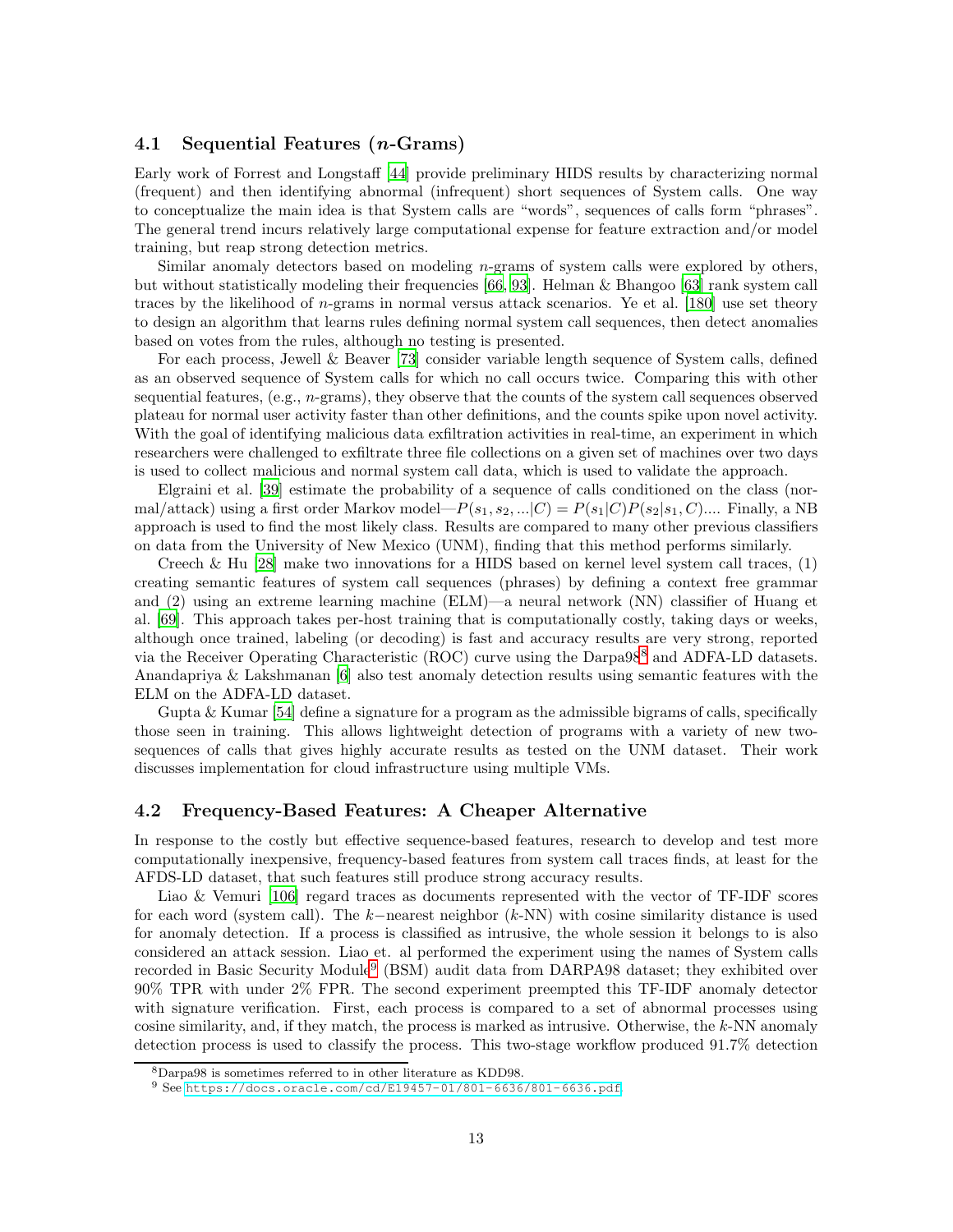rate and 0.59% false positive rate with threshold of 0.8. This method is computationally efficient, with complexity  $\mathcal{O}(N)$ , with N as the number of processes.

Continuing the system call/trace interpretation as words or documents, respectively, Zhang et al. [\[182](#page-36-3)] propose two novel techniques to lower false positives. First, a modified TF-IDF score is crafted from system call traces; second, the authors build a detector using supervised training with Robust SVMs to battle noisy training data, OCSVMs for unsupervised training, and k-NN. Online-training of the SVMs is used to decrease training time while preserving accuracy of intrusion detection. Clean and noisy datasets are generated from system calls of privileged processes in the DARPA98 dataset, these are used to compare each classifier with and without their modifications. Results showed that the detection accuracy of the modified classifiers is the same or higher than the baseline, when tested with both the clean and noisy datasets, while the training time ratio for the modified SVM over the original is between 51.61% and 66.67% (i.e., retraining is significantly faster).

Xie & Hu, and Xie et al. [\[174,](#page-35-10) [176](#page-35-11), [175](#page-35-12)] consider simple features such as a trace's length, and the relative frequency of each call in that trace, and achieve "acceptable" detection results (i.e., ROC curves) in their testing with the ADFA-LD dataset, using simple one-class classifiers; namely,  $k$ -NN, OCSVM, and k-means algorithms.

Haider et al. [\[58\]](#page-28-8) propose using different, but still inexpensive, statistical features on system call traces of the ADFA-LD dataset, with the same goal of fast performance of transforming data to features without sacrificing accuracy of detection. Four features, namely, the least/most repeated and the minimum/maximum values in a trace, are used to represent a trace to detect attacks, and three supervised learning algorithms, SVM with linear and radial basis kernels and k-NN, are used. Results show k-NN receives a 78% TPR, average(FPR, FNR) = 21%. These results increased the TPR over works of Xie & Hu, and Xie et al. [\[174](#page-35-10), [176,](#page-35-11) [175](#page-35-12)], for similar false positive metrics, but are far less accurate than the computationally expensive work of Creech et al. [\[28](#page-27-4)]. Although this set of work used the same dataset, it is not clear from the authors' treatment if the experiments provide a fair comparison across papers.

#### 4.3 Hidden Markov Models (HMMs) for System Call Modeling

HMMs are a natural data model for sequential data and many other works employ HMMs for system-call-based IDSs. Warrender et al. [\[172\]](#page-35-7) compare four methods of detection based on  $n$ -grams of system call traces: list-and-lookup of observed sequences, relative frequencies, RIPPER rule induction algorithm of Cohen [\[26](#page-27-7)], and HMMs. Their conclusions indicate that sufficiently accurate detection results are achievable by more computationally efficient algorithms than HMMs, and that accuracy results are more dependent on test datasets than the algorithm chosen.

Gao et al. [\[46](#page-28-6)] create a novel HMM-based metric that reports better IDS results than their previous "evolutionary distance (ED)" metric, while also obtaining 6% faster performance.

Hoang et al. [\[65](#page-29-11)] develop a hybrid detection scheme that uses both a HMM to model system call sequences and a "normal" database, which includes the frequency of each observed database short sequence. Fuzzy rules are defined to classify a newly-observed sequence and take into account the sequence's probability (computed via the HMM) and frequency in the normal database.

HMM training is performed using an incremental method in conjunction with an initial parameter optimization method to reduce the high cost incurred during computation. Validation on the AFDA-LD dataset exhibit a lowering of false positive rate of 48% while indicating greater anomaly detection than a "normal-sequence database scheme and a two-layer scheme." In addition, the HMM training time realized a 75% reduction while simultaneously decreasing the memory usage. This hybrid approach follows their earlier work [\[64\]](#page-29-4), where first the "normal" database is used to determine frequency, and second HMM-likelihood is computed detect anomalies of only those sequences of system calls that are rare or unseen in training. Experiments on the UNM's dataset (only using sendmail program traces) prove that this approach is better in detecting anomalous behavior of programs in terms of accuracy and response time than a conventional single layer approach; however, the HMM model training is expensive. The integrated system is able to produce higher levels of anomaly signals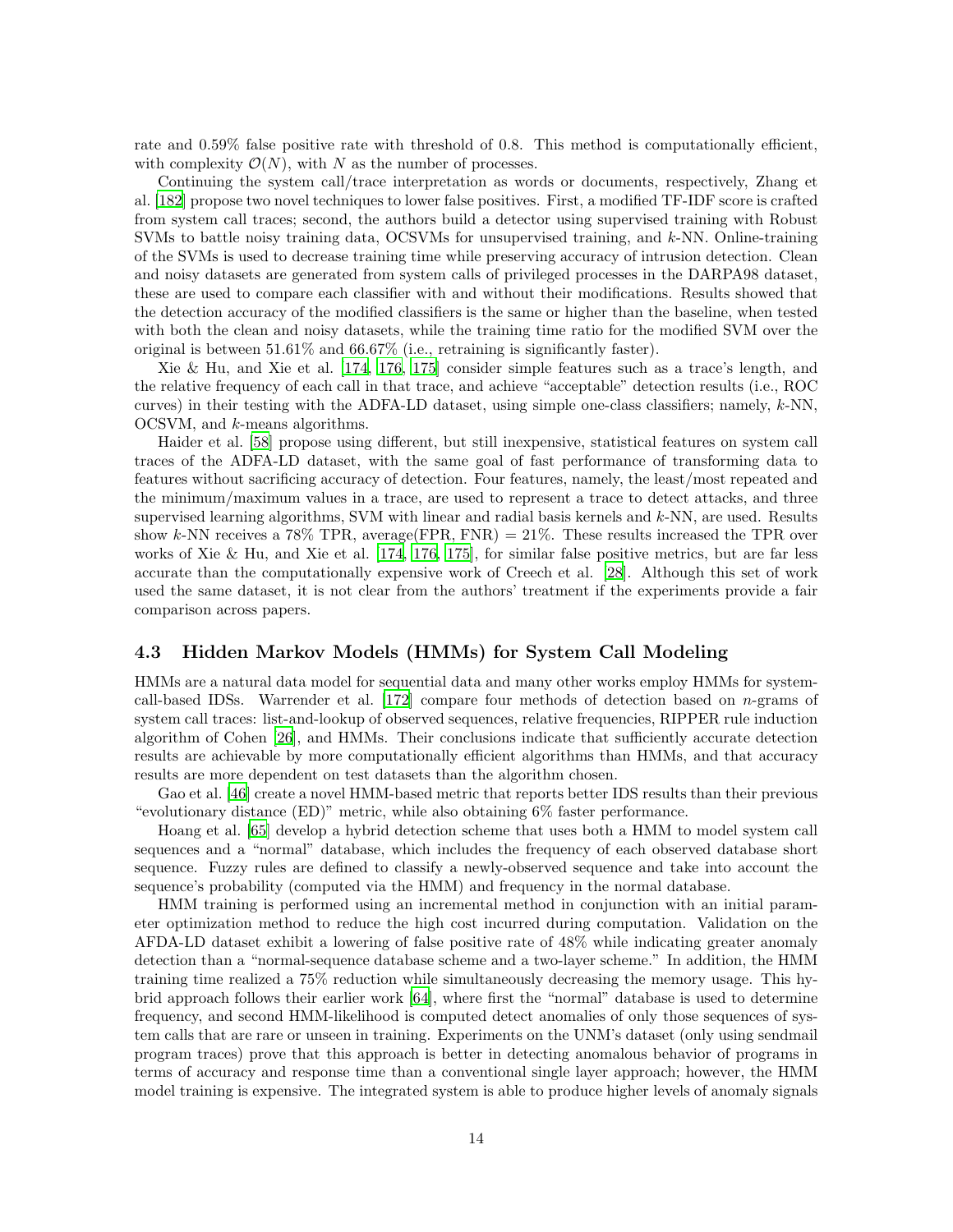as soon as an intrusion occurs. Known problems include storage requirements, reducing the training cost of the HMM, and determining the parameters of the model automatically.

Hu et al. [\[68](#page-29-7)] propose a pre-processing and training approach for HMMs that halves training time of traditional HMMs with "reasonable" accuracy, i.e., with some adverse effect to the false detection rate as tested on UNM and DARPA98 datasets. In general, the work breaks training sequences into many small sequences, and train many "small" HMMs, and finally take take a weighted average.

#### 4.4 Other System Call IDS Works

Jha et. al. [\[74](#page-29-5)] introduce a novel statistic-based anomaly detection algorithm for system call sequences. They observe that after Markov models (not HMMs) are learned from observed sequences of System calls, an observed sequence is assumed to be a mixture of the learned models and a chaotic model. Bayesian techniques are used to optimized the mixing parameter, and if it is greater than a specified threshold, an alert is raised. By using mixtures of Markov chains, their filtering approach can model mixtures of system call traces from multiple users, potentially in cases involving multiple users cooperating. Additionally, the filtering based approach can address the masquerade-detection problem, allowing for the identification of the user that generated a given execution trace based on usage patterns. Results for many configuration parameters are given on the UNM data set. Comparing this technique to HMMs, one finds that Markov chain training is  $O(m)$ , with m the length of the trace, while HMM training has complexity  $O(n * m^2)$ , where n denotes the number of HMM states.

Ghosh et al. [\[48,](#page-28-4) [49\]](#page-28-5) test artificial neural networks (ANNs) for misuse (supervised) and anomaly detection (unsupervised) using the DARPA99 dataset. For anomaly detection, a NN is trained using normal data and randomly generated data (for simulated attacks). ROC curves are given showing strong results, notably, a TPR of 77.3% and a FPR of 2.2%.

Han  $& Cho [60]$  $& Cho [60]$  introduce an IDS utilizing evolutionary neural networks (ENNs) to simultaneously calculate the NNs structure and weights. For labeled training data, ambient system call sequences are labeled normal (non-attack) and randomly generated sequences are labeled anomalous (attack) at a rate of 2-to-1. Experiments with an ENN produced a 0.0011% false-alarm rate while obtaining a 100% detection rate using the DARPA99 data set. Performance shows that training the ENNs takes about an hour; in comparison, this is about order of magnitude longer than training any single, comparably structured NN, but about an order of magnitude less than a grid search over many traditional NNs.

Tong et al. [\[162\]](#page-34-8) propose a new hybrid IDS using Radial Basis Function (RBF) NN with Elman NNs (ElNN) for both anomaly and misuse detection. RBFNN classifies events in real time, passing output as an input into the ElNN. Positively (respectively, negatively) detected events by the RBFNN increase (respectively, decrease) a context weight in the ElNN, which improves accuracy and decreases the false positive rate. This technique is advantageous due to its memory of prior seen sequences—it is robust to sparse occurrences of misuse or anomalies but will detect high temporal density of anomalies and misuse—and it exhibits faster training time, as compared to the Multilayer Perception (MLP) NN IDS of Ghosh et al. [\[48](#page-28-4)]. Evaluations with the DARPA dataset resulted in an anomaly detection accuracy of 93%, false positive rate of 2.6%, and a misuse detection accuracy of 95.3% with a 1.4% false positive rate. Results were compared to [\[48](#page-28-4)] and [\[77](#page-29-12)], ultimately producing higher accuracy and lower false positive rates.

Ahmed & Masood [\[2](#page-25-3)] test radial basis function NNs on the UNM dataset, exhibiting accurate detection. Explicitly, they optimize  $y(x) = \sum_{1}^{N} w_i \phi_{\sigma_i}(x - \mu_i)$ , for a spherical radial basis function  $\phi$ centered at  $\mu_i$  with variance  $\sigma_i^2$  (i.e.,  $\phi_{\sigma_i}(x) = \exp(-\sigma_i^{-2}||x||^2)$ ) to learn  $w_i, \sigma_i, \mu_i$ , and they augment the training algorithm to also learn  $N$ , the number of basis functions.

Wagner & Dean [\[169](#page-35-8)] use static analysis to automatically derive three models of application's system call behavior. Immediate detection of a program's wrongful behavior allows for the detection of intrusions. More generally static analysis is a large area of research that is outside the scope of this HIDS survey. See other static analysis surveys [\[70,](#page-29-13) [120\]](#page-32-5).

Kruegel et al. [\[96](#page-31-8)] create anomaly detectors modeling four features of system calls. These four detectors outputs are dependent nodes in novel Bayesian network (BN), along with dependent nodes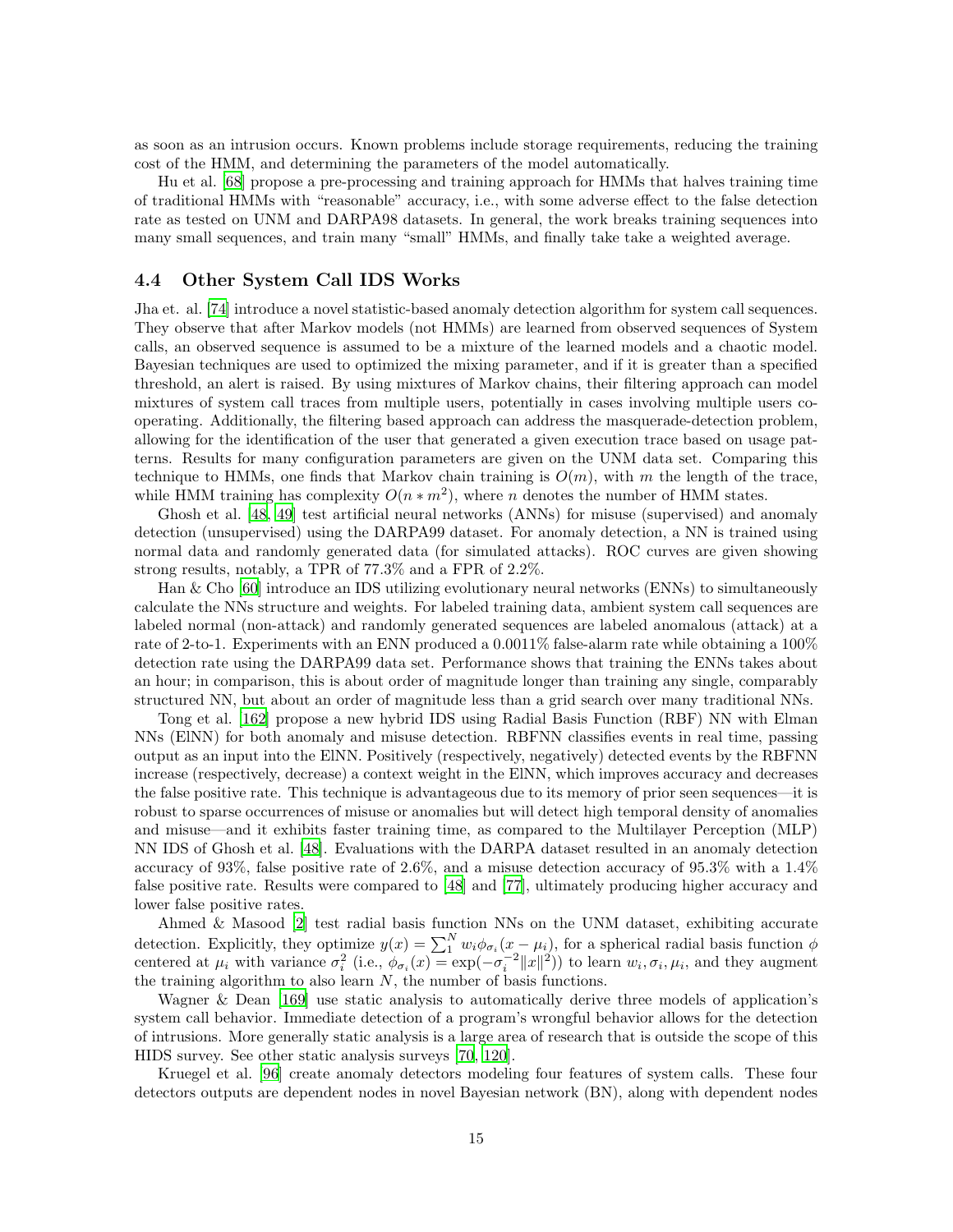for the four detectors confidence, and a single independent node for the classification. Results show perfect detection rates with a 0.2% FPR. Training time is costly (NP-hard), but labeling is  $\mathcal{O}(N)$ with  $N$  as the number of nodes in the network.

#### 4.5 Using System Call Arguments and Additional Data

In addition to modeling the system calls, incorporating the arguments of the calls or memory pointers has garnered IDS results.

Abad et al. [\[1](#page-25-2)] describe an IDS based on correlating network traffic to system calls and aiming to increase the detection rate and decrease the false positive rate for both misuse and anomaly detection. Two approaches were taken, top-down, where attacks' behavior is analyzed to identify which logs can contain evidence of attack, and bottom-up, where multiple logs are analyzed to detect a specific attack. The bottom-up approach finds attacks through log correlation, and since logs may have millions of entries, the RIPPER data mining tool is used for record filtration. To conduct the experiment, the authors used RIPPER, a rule mining algorithm that attempts to "predict the next system call", combined with log correlation using both System calls and network traffic. These ideas follow from work of Lee & Stolfo [\[102](#page-31-10)]. Results show an increased detection rate and a decreased false positive rate.

For each system call (e.g., read, write, ..) for each process (e.g., sendmail), Kruegel et al. [\[97\]](#page-31-9) build models of normal arguments' string lengths, characters, and structure. Similar features found in Kruegel et al. [\[96\]](#page-31-8) are used on System calls, not arguments. For anomaly detection, arguments with sufficiently different features are flagged, and the detector exhibits strong detection accuracy. Overhead is investigated, showing about 5Kb of memory is required, and 18% (of a 2003 era) processor was used. Follow-on research of Mutz et al. [\[123\]](#page-32-6) uses the same Bayesian network of Kruegel et al. [\[96\]](#page-31-8) to combine these system call argument feature anomaly detectors into an ensemble.

Tandon & Chan [\[157,](#page-34-6) [158\]](#page-34-7) develop an anomaly detection system based on rule learning techniques that leverage both system calls and their arguments. Results show gains over using just System calls, but at significant computational expense (an order of magnitude higher). Similarly, other works leveraging the arguments of System calls to enhance system-call-based detectors became prevalent at this time; e.g., see Bhatkar et al. [\[12\]](#page-26-12) and Sufatrio & Yap [\[153\]](#page-34-9).

Sekar et al. [\[147\]](#page-34-5) use finite state automata (FSA) to model the programs' code path by combining System calls (transitions between states) with program counter information (to learn states). This is a computationally cheaper approach than the HMM and n-gram techniques, and also improves accuracy over these techniques. To create a model of the virtual path between calls, Feng et al. [\[41\]](#page-27-5) incorporate dynamic extraction of return addresses in addition to the FSA approach, yielding additional accuracy without increased cost.

#### 4.6 System Call Mimicry Attacks

Finally, we note that system-call IDS developments are met with research designing attacks to evade such measures, with key ideas including "mimicry" attacks, where null-effect calls pad the malicious sequence of effective calls [\[50,](#page-28-9) [79,](#page-30-4) [80,](#page-30-5) [81,](#page-30-6) [95](#page-31-11), [169](#page-35-8)] or malicious call sequences are sufficiently small to evade detection [\[156,](#page-34-10) [155\]](#page-34-11).

### <span id="page-15-0"></span>5 Windows Registry IDSs

Windows Registry is the OS's key-value database containing configuration settings for all programs and hardware on that host. This database is heavily used during computer operation.

All processes use the Registry, including malware that also often modify the Registry to achieve their aim [\[67\]](#page-29-14). Consequently, Registry monitoring has been leveraged by many researcher efforts for forensic analysis [\[19,](#page-26-13) [35,](#page-27-8) [114\]](#page-32-7). Below we survey the few works that build HIDS from Registry data.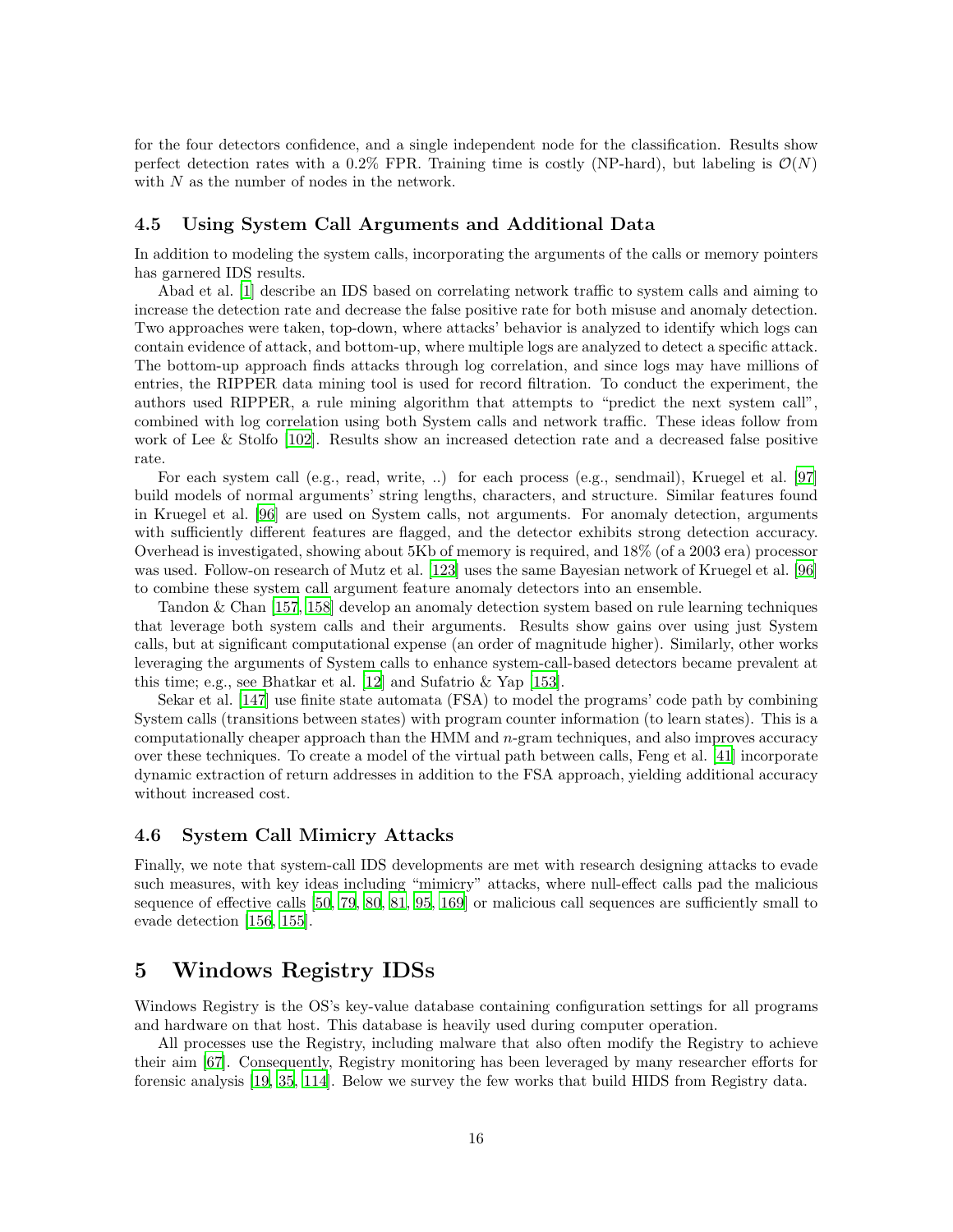Initial work by Apap et al. [\[9](#page-26-11)] proposed the Registry Anomaly Detection (RAD) system, consisting of three components, an audit sensor to log Registry activities, a model of normal behavior, and a real-time anomaly detector. RAD extracts five raw features from Registry accesses, namely: (1) the process accessing the registry,  $(2)$  the query type requested,  $(3)$  the key used,  $(4)$  its value, and  $(5)$ the outcome (e.g., success, error) called the response. Importantly, any anomaly detection algorithm that can accommodate these sparse feature vectors is applicable. In this initial work, the probability of each feature (5 distributions), and conditional probability of pairs of features (20 distributions) are estimated following Friedman and Singer [\[45](#page-28-10)], and the detection system alerts if any of the 25 estimates are below a threshold. An advantage of this estimation is that models are continually updated without any user interaction.

Heller et al. [\[62\]](#page-29-15) and a follow-on publication of Stolfo et al. [\[152](#page-34-12)] both test OCSVMs for the anomaly detection component of RAD with three different kernels and conclude that the probabilistic anomaly detector (PAD) of Apap et al. is much more accurate. Computational analysis is also given.

| Technique     | Performance           | Memory                                                                                    |
|---------------|-----------------------|-------------------------------------------------------------------------------------------|
|               | Cost                  | $\cos t$                                                                                  |
| <b>PAD</b>    | $\mathcal{O}(v^2d^2)$ | $\mathcal{O}(vd^2)$                                                                       |
| <b>OCSVMs</b> |                       | $\mathcal{O}(d(L))$<br>$+$                                                                |
|               |                       | T))                                                                                       |
|               |                       | $\mathcal{O}(d(L))$<br>$^{+}$                                                             |
| SOM           |                       | T)                                                                                        |
|               | <b>OCSVMs</b>         | Table 5: Registry Anomaly Detection Systems<br>$\mathcal{O}(dL^3)$<br>$\mathcal{O}(dL^3)$ |

Here  $v$  denotes number of unique records,  $d$  the number of features,  $L$  the number of training records, and  $T$ the number of testing records.

PAD takes time  $\mathcal{O}(v^2 d^2)$  and space  $\mathcal{O}(v d^2)$  where v denotes the number of unique records, and d denotes number of record components (dimension). The OCSVM takes time  $\mathcal{O}(dL^3)$  and space  $\mathcal{O}(d(L+T))$  where L, T denote the number of training records, and testing records, respectively. The comparison of algorithms was conducted on Pentium Celeron with 512MB RAM with memory usage of under 3MB, and 3%-5% of CPU usage.

Topallar et al. [\[163\]](#page-34-13) refer to the RAD system, but propose the use of Self-Organizing Maps (SOM), a NN model, as an algorithm for anomaly detection. The abstract claims their results demonstrate a low false positive rate in comparison to other IDSs.

### <span id="page-16-0"></span>6 File System IDSs

This section surveys work that propose or test IDSs that monitor host file-systems for detection. File systems have visibility to stored data, executables, and metadata used to service file requests. Malicious actions often involve modifying or adding new files or metadata (e.g. to allow unauthorized future access or remove evidence of previous access), leveraging file systems to monitor files, access to files, or determine legitimacy of any requests to the file system is a promising avenue for intrusion detection and prevention. Since file-system IDSs are logically separate from the OS, they are harder to disable and allow monitoring after compromise. The primary drawback of storage-based IDSs is their limited visibility.

First available in 1992, Tripwire<sup>[10](#page-16-1)</sup>, from Kim & Spafford [\[90\]](#page-30-7), is perhaps the most notable fileintegrity tool. Tripwire is an open-source and now commercially available IDS for detection and

<span id="page-16-1"></span><sup>10</sup> See <www.tripwire.org>.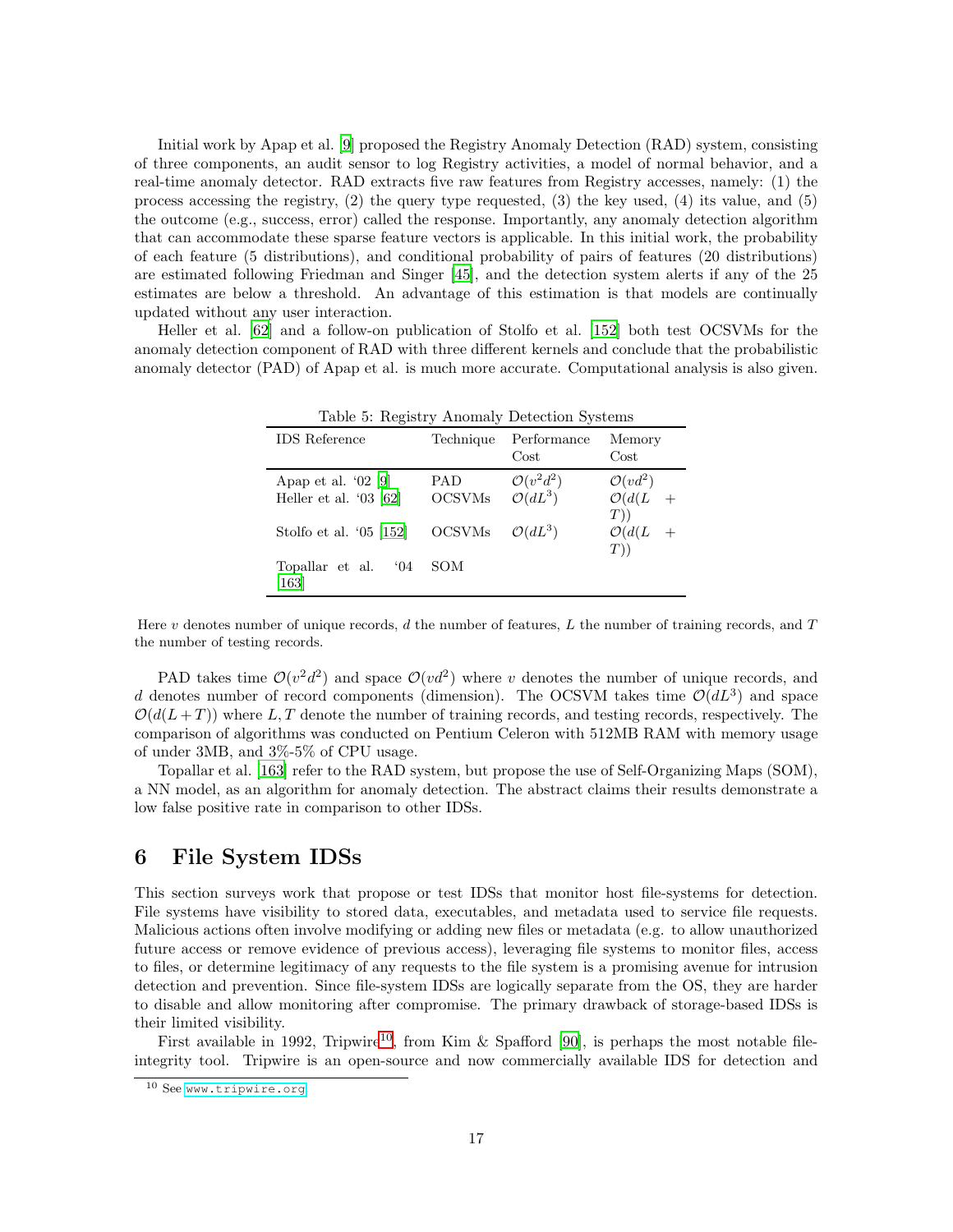Table 6: File System Detection Systems

| <b>IDS</b> Reference        | Name              | Rule Base         |
|-----------------------------|-------------------|-------------------|
| Kim $&$ Spafford '94 [90]   | Tripwire          | Checksum          |
| Griffin et al. $03$ [52]    | Disk-Based IDS    | Policy            |
| Pennington et al. '03 [133] | Storage-Based IDS | Checksum & policy |
| Patil et al. '04 [131]      | $I^3$ FS          | Checksum & policy |

remediation of malicious file and configuration changes originally designed for the UNIX system. A checklist of information about important files is created periodically and compared against previous versions to detect unexpected or unauthorized file changes. Details of the original system implementation and use are reported in the publication cited above. Notably, the system was deployed and in use before the publication.

Griffin et al. [\[52](#page-28-11)] implement "IDS functionality in the firmware of workstations' locally attached disks," where the majority of system files lie. The Intrusion Detection for Disks (IDD) system monitors the file system for suspicious file manipulations, such as unauthorized reads, writes, file meta-data modifications, suspicious access patterns, compromises of file integrity, or other events which may indicate an intrusion. Since this IDS is required to run on separate hardware, it is protected even if the system it is monitoring has been compromised, so long as the storage device and administrative computer are uncompromised. The system has four main design requirements: specifying access policies, securely administrating the IDD, monitoring, and responding to policy violations. The system's architecture consists of three main components: (1) the bridge process on the host computer, to connect the administrator and IDD, (2) the request de-multiplexer, to differentiate administrative requests from other requests, and (3) a policy manager on the IDD, to monitor the system for violations and generate alerts. An evaluation using a prototype disk-based IDS into a SCSI (Small Computer System Interface) disk emulator and using PostMark trans and SSH-build filesystem benchmarks indicates that it is feasible to include IDS functionality in low-cost desktop disk drives, in terms of CPU and memory costs.

Pennington et al. [\[133\]](#page-33-6) propose an Intrusion Detection on Disk, a rule-based IDS embedded in the storage interface and monitoring the file system. The system prototype uses a set of rules to monitor important files and binary changes (following Tripwire [\[90\]](#page-30-7)) and rules to detect patterns of changes to the file system. Testing on 16 rootkits and two worms shows that 15 are identified by the IDS, and three of the detected 15 modify the kernel to hide from other file-system integrity checkers (e.g., Tripwire). Examples of alerting activities include "modifying system binaries, adding files to system directories, scrubbing the audit log, or using suspicious file names." The overhead of the system is investigated, and results show under 2MB of memory is needed. The primary advantages of this storage-based IDS are its independence from the host (if the host system is compromised, extra steps are necessary to disable this IDS), and that modifications to the storage device are necessary if any malware is to persist across reboots.

Patil et al. [\[131\]](#page-33-7) describe I<sup>3</sup>FS, an In-kernel Integrity checker and Intrusion detection File System; this is an IDS based on real-time, in-kernel, on-access integrity file checking. The proposed IDS is modular and can be mounted on any file system. The main goal is to restrict access and notify administrators if an intrusion is detected. The system is compared against Tripwire [\[90\]](#page-30-7) and can overcome its limitations—intruder tampering, large performance overhead, and inability of real-time detection. I<sup>3</sup>FS uses security policies and cryptographic checksums of files computed using MD5, and stores both in four in-kernel Berkeley databases: policy, checksums, checksum metadata, and access counter databases. IDS security is implemented by adding an authentication mechanism which allows for file calls interception and by using policies and previously computed checksums to determine file integrity to allow or deny access to those files, and possibly alerting system administrators. I<sup>3</sup>FS is primarily designed to prevent replacement of legitimate files with files containing malicious content,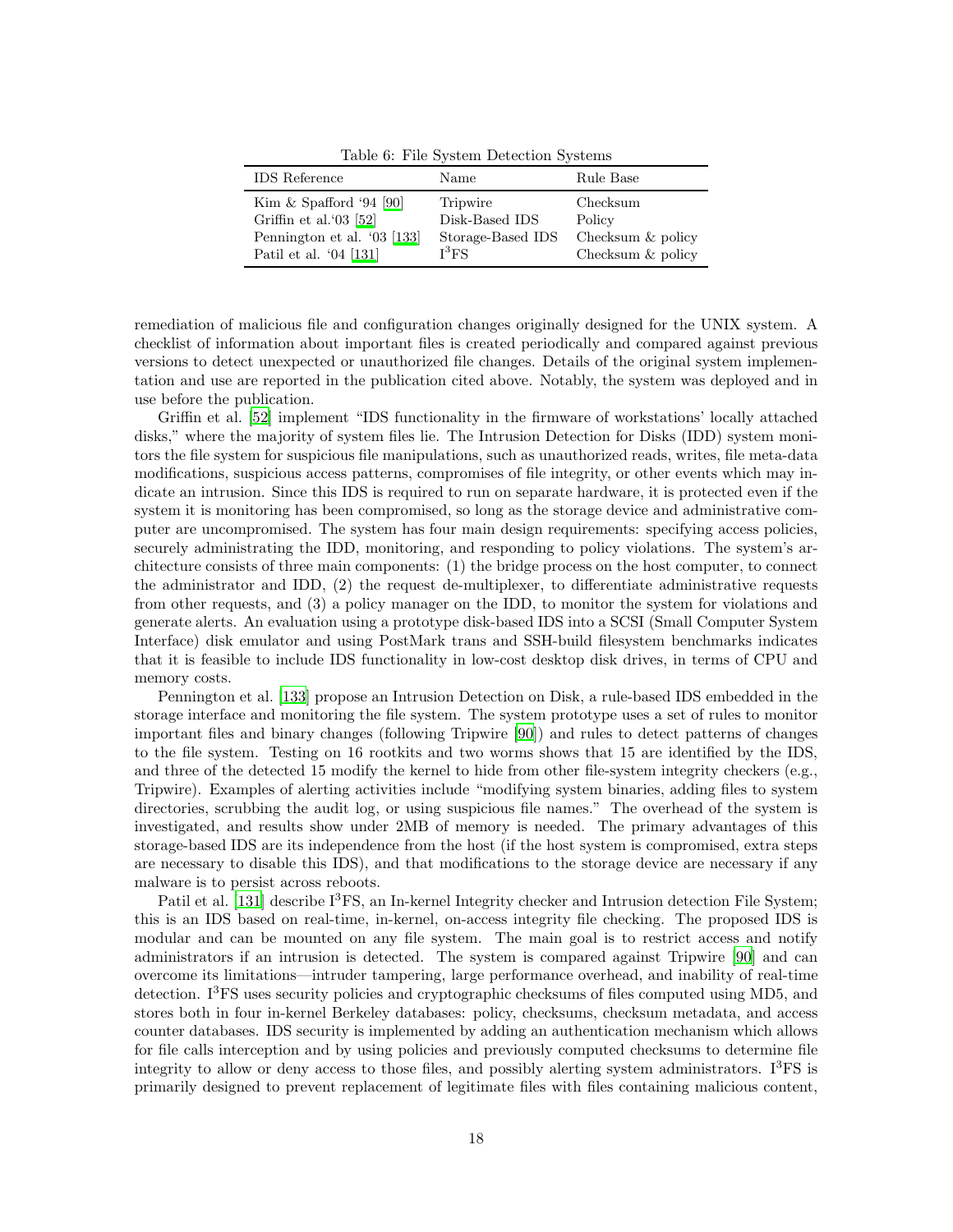unauthorized modification of data, and data corruption. The system was tested using CPU, I/O, and custom read benchmarks. Results indicate that performance overhead under normal user workload is 4%, and can be modified by setting system parameters and changing system policies.

File system monitoring is frequently used in HIDSs that leverage virtual environments. Quynh & Takefuji [\[137\]](#page-33-8) propose monitoring a system by implementing sniffing and forwarding file system call logs (e.g., map, open, write) to a privileged VM. Ko et al. [\[92\]](#page-30-8) design a "file-centric logger" that watches file accesses and transfers and can be implemented in cloud VMs and physical environments. A tool is provided for the end user to verify personal file tampering. Gupta et al. [\[55,](#page-28-12) [56\]](#page-28-13) describe a lightweight and platform independent HIDS based on monitoring file system integrity while running as privileged VM. Jin et al. [\[76](#page-29-16)] implement VMFence, which includes file integrity monitoring, among other

(network-oriented) features.

Distributed and more comprehensive IDS architectures leveraging file-integrity for detection exist as well, see Demara et al. [\[33](#page-27-9)]. Their work also provides a short survey of existing frameworks for file-system IDSs.

# <span id="page-18-0"></span>7 Program Analysis and Monitoring Techniques

This section focuses on a few works that that leverage information about processes, process trees, or specific binaries on a host for detection. We note that this has significant overlap with other security sub-fields, such as dynamic malware analysis and application vulnerability analysis. A detailed survey of these related topics is out of scope for this survey.

| <b>IDS</b> Reference                                    | Data Source                    | Classifier               | Learning                   |
|---------------------------------------------------------|--------------------------------|--------------------------|----------------------------|
| Schultz et al. $01$ [146]<br>Newsome $&$ Song '05 [125] | Binary, DLL, calls<br>Binary   | RIPPER, NB, MNB<br>Rules | Supervised<br>Unsupervised |
| Moscovitch et al. $07$ [121]                            | Program's resource utilization | DT, NB, BN, ANN          | Supervised                 |
| Khan et al. '16, '17 [88, 87]<br>Vaas & Happa '17 [165] | Process' network utilization   | AdaBoost                 | Supervised                 |

Table 7: Program Analysis for Detection Works

Schultz et al. [\[146\]](#page-33-9) describe a framework for automatic detection of malicious executables before they run. Different data mining algorithms are explored to determine the best algorithm for new binaries.

Experiments used three data mining algorithms; RIPPER, NB, and Multi-Naïve Bayes (MNB), and five types of features—Dynamically Loaded Libraries (DLL) used by the binary, DLL function calls made by the binary, number of unique function calls within each DLL, strings extracted from binary files, and byte sequences. To conduct

<span id="page-18-1"></span>Table 8: Schultz et. al. [\[146\]](#page-33-9) Results

|               | Algorithm Feature Type | <b>TPR</b> | <b>FPR</b> |
|---------------|------------------------|------------|------------|
| Signatures    | <b>Bytes</b>           | 33.75%     | $0\%$      |
| <b>RIPPER</b> | <b>DLLs</b>            | 57.89%     | 9.22%      |
| RIPPER.       | DLLfunction calls      | 71.05%     | 7.77%      |
| RIPPER.       | DLLs with counted      | 52.63%     | 5.34\%     |
|               | function calls         |            |            |
| NB            | Strings                | 97.43%     | 3.80%      |
| <b>MNB</b>    | <b>Bytes</b>           | 97.76%     | 6.01%      |
|               |                        |            |            |

Here TPR is true positive rate, and FPR is false positive rate.

the experiment, a dataset of malicious and benign executables were created from McAfee's virus scanner. Results were compared to conventional signature based detectors and are summarized in Table [8.](#page-18-1)

TaintCheck, a system that can "perform dynamic taint analysis by performing binary rewriting at run time" was developed by Newsome & Song [\[125\]](#page-32-8). Data originating from or influenced by any input,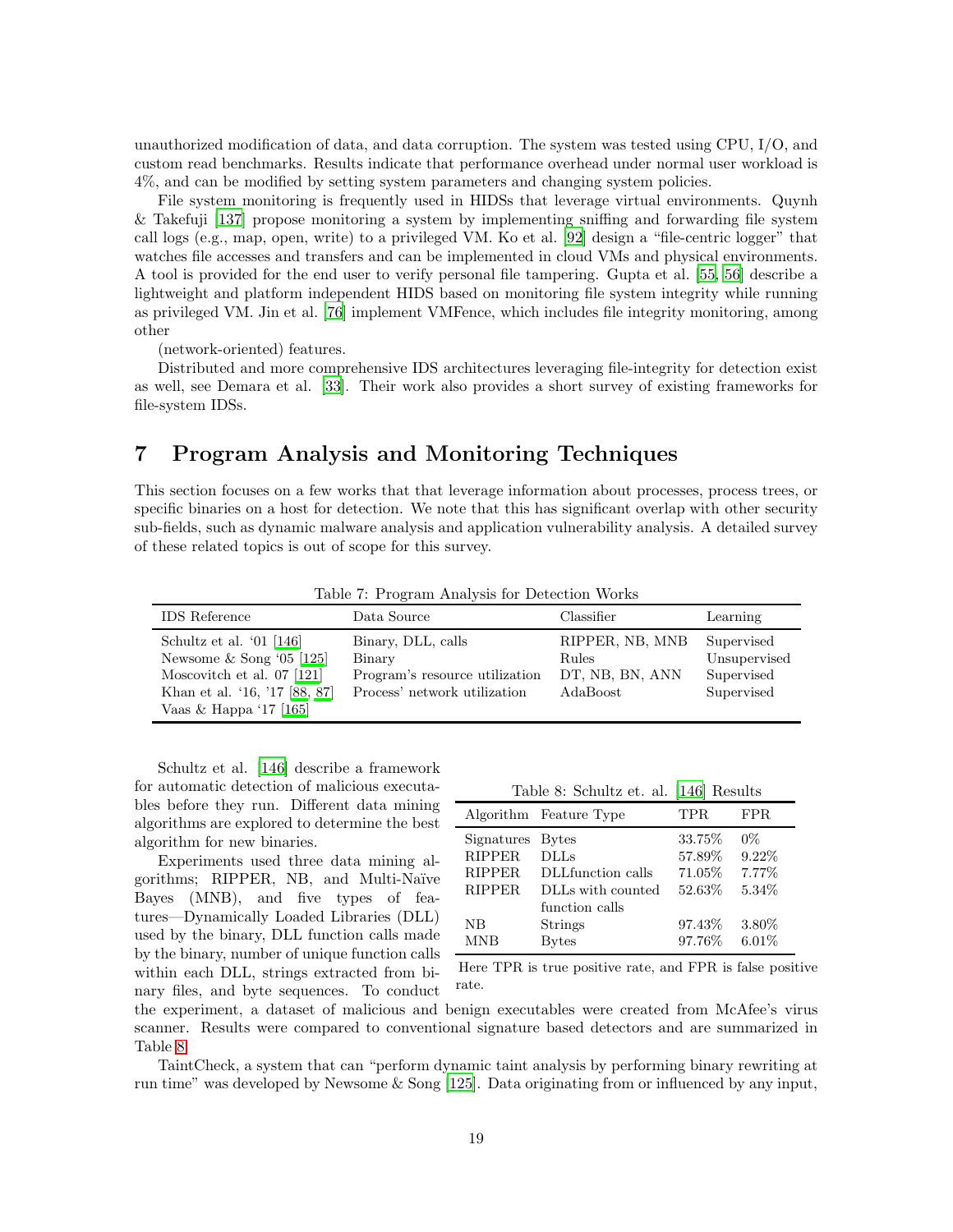e.g., memory addresses and format strings that are not supplied by the code itself, i.e., are supplied by external inputs or mathematical computation, are considered tainted, and when used unsafely indicates likely vulnerable code. TaintCheck identifies tainted code, then monitors instructions that manipulate it (e.g, MOVE, LOAD, PUSH instructions), and finally identifies if the data is used in a manner that violates set policies (e.g., as input to a system call). It reliably detects most types of exploits while producing no false positives, and permits semantic analysis using signatures.

Moscovitch et al. [\[121](#page-32-9)] test four machine learning techniques: DT, NB, BN, and ANN. Each has different feature subsets to detect unknown malware based on characteristics of known malware, in particular worms, using computer measurements, such as memory usage, disk usage, CPU usage, etc. To examine worm behavior, the authors used five known worms,which all perform port scanning and other actions. A variety of configurations were created, using machines with different hardware and using different levels of activity from background tasks and user tasks. Four hypotheses were tested: the method can reach detection accuracy of known malware above 90% and detection accuracy of unknown worms above 80%; the computer configuration and background activities have no significant influence on detection; furthermore, at most 30 features are needed to attain the same accuracy as full set. All goals were achieved, with BNs consistently producing accurate results.

Khan et al. [\[88\]](#page-30-9) introduce an anomaly detection HIDS based on a modified AdaBoost ensemble classifier. They add an "information fractal (cognitive) dimension approach", which assigns higher weights to weak classifiers, which puts emphasis on misclassified samples to improve their estimation. This idea stems from fractal dimension theory [\[91](#page-30-11)]. A host sensor is utilized to collect the network profile of processes (process ID, time started, and the process's network connection information) and modules on Windows 7 OS.

To conduct the experiment, authors collected 333,692 data samples for 1 hour and used malware detected by 3 out of 54 antivirus companies, according to VirusTotal<sup>[11](#page-19-1)</sup>. To build a classifier, the dataset was partitioned into 70% and 30% as training and testing sets, respectively. Results indicate that the proposed AdaBoost algorithm reduces the error 60% more than the traditional algorithm with 30 less iterations. A comparison shows an improvement in detecting true positives from 93.93% to 95.27% and a reduction of false negatives from 6.06% to 4.73%; however, detection of true negatives decreased from 100% to 97.14% and false positives increased from 0.0% to 13.7% A similar fractal approach by many of the same authors, Siddiqui et al.  $[149]$  uses  $k$ -NN with a fractal weighting approach on network data for detection, and further work in Khan et al. [\[87\]](#page-30-10) attempting to model polymorphic malware with fractal analysis of the process tree.

Vaas & Happa [\[165](#page-35-13)] design a client-server architecture that observes process' memory consumption. Snapshots of each process are collected over a time window containing its resource utilization and timestamp, with the goal of identifying anomalous behavior of a machine's processes on a perapplication basis. The method consists of three phases: acquisition, learning, and production. A memory fingerprint is gathered during the acquisition phase. During the learning phase, a model of each application is computed from the fingerprint and the model is used to create an anomaly detector. During the production phase, the quality of the model is assessed. The model is then tested with user process data, and results indicate an ability to distinguish processes by their virtual memory fingerprints. To increase efficiency during the learning phase, in order to make application models available more quickly, parallel machine learning techniques are utilized.

# <span id="page-19-0"></span>8 Host-Relevant Algorithms Tested on Network Traffic

This subsection surveys select works that focus on algorithmic development. Most focus on advancing detection metrics or performance as tested on the DARPA- and KDD-related datasets; hence, their presentation falls under NIDS applications, but the detection algorithms can be applied to HIDS. Note a progression in the literature from testing standard machine learning algorithms against each other,

<span id="page-19-1"></span><sup>11</sup> See <www.virustotal.com>.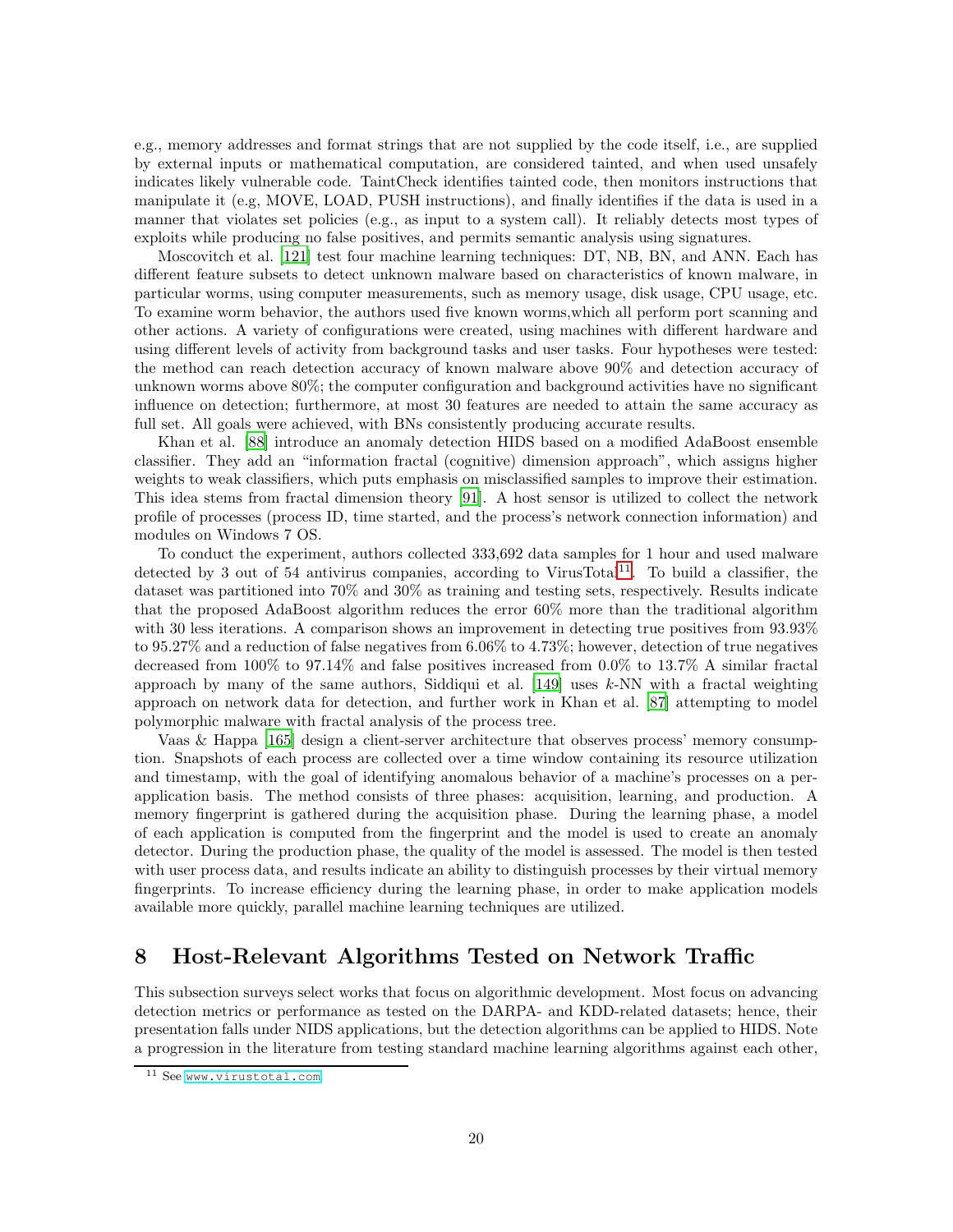| <b>IDS</b> Reference                  | Technique     | Dataset        |       | Classifier         | Learning     |
|---------------------------------------|---------------|----------------|-------|--------------------|--------------|
| Barbará et al. '01 [11]               | Anomaly       | DARPA99        |       | Rule mining, DT    | Supervised   |
| Ambwani '03 [4]                       | Hybrid        | DARPA98        |       | <b>SVM</b>         | Supervised   |
| Amor et al. $'04$ [5]                 | Hybrid        | KDD99          |       | NB                 | Supervised   |
| Liu et al. $'04$ [111]                | Anomaly       | KDD99          |       | Genetic Cluster-   | Unsupervised |
|                                       |               |                |       | ing                |              |
| Chen et al. $'07$ [21]                | Misuse        | KDD99, DARPA98 |       | <b>NN</b>          | Supervised   |
| Kayacik et al. '07 [84]               | Anomaly       | KDD99          |       | Hierarchical       | Unsupervised |
|                                       |               |                |       | SOM                |              |
| Ozyer et al. $'07$ [128]              | Hybrid        | KDD99          |       | $Rules + boosting$ | Supervised   |
| Peddabachigari et al.<br>$^{\circ}07$ | Anomaly       | KDD99          |       | DT, SVM, DT-       | Supervised   |
| $[132]$                               |               |                |       | SVM, Ensemble      |              |
| Tajbakhsh et al. $'09$ [154]          | Hybrid        | KDD99          |       | ABC                | Supervised   |
| Wang et al. '10 [170]                 | Hybrid        | KDD99          |       | FC-ANN             | <b>Both</b>  |
| Nadiammai et al. '11 [124]            | <b>Misuse</b> | KDD99          |       | ZR, DT, RF         | Supervised   |
| Lin et al. $'12$ [107]                | <b>Misuse</b> | KDD99          |       | DT and SVM         | Supervised   |
| Kim et al. '14 [89]                   | Hybrid        | NSL-KDD        |       | DT and SVM         | Supervised   |
| De la Hoz et al. $'14$ [30]           | Hybrid        | DARPA98.       | NSL-  | $NSGA-II+GH-$      | Supervised   |
|                                       |               | <b>KDD</b>     |       | SOM                |              |
| Eesa et al. '15 [38]                  | Misuse        | KDD99          |       | CFA-DT             | Supervised   |
| Lin et al. $'15$ [108]                | Hybrid        | KDD99          |       | Clustering         | Supervised   |
| Ravale et al. '15 [138]               | Hybrid        | KDD99          |       | $k$ -means + RB-   | Supervised   |
|                                       |               |                |       | <b>SVM</b>         |              |
| Harshaw et al. $'16$ [61]             | Anomaly       | Self-made      |       | Graphprints        | Unsupervised |
| Ikram $&$ Cherukuri '16 [71]          | Hybrid        | NSL-KDD,       | GURE- | $PCA+SVM$          | Supervised   |
|                                       |               | <b>KDD</b>     |       |                    |              |
| Mishra et al. '16 [117]               | Hybrid        | KDD99          |       | NB, NN, C4.5 DT    | Supervised   |
| Zhu et al. '17 [184]                  | Hybrid        | NSL-KDD,       | GURE- | I-NSGA-III         | Supervised   |
|                                       |               | KDD, KDD99     |       |                    |              |

Table 9: Selected algorithmic developments for IDS, not tested on host data but applicable

to testing ensembles to gain accuracy, to parallelization and GPU acceleration efforts, and finally to pre-composing the classifiers with data-driven feature selection algorithms. For the interested reader, we note that this section complements the survey of Buczac & Guven [\[18](#page-26-8)], which also surveys only a minority of the many works focusing on machine learning advancements for detection, most of which are also tested on NIDS datasets, though Buczac & Guven focus on more detailed analyses of the algorithms involved.

Barbará et al. [\[11\]](#page-26-14) introduce a new IDS, Audit Data Analysis and Mining (ADAM), for anomaly detection. ADAM is designed to be used on-line and is implemented using a data mining technique to build rules of normal behavior and a classifier to identify attacks in TCP dump recorded traffic. First, using data mining, ADAM builds a repository of attack-free items. Then using an online, slidingwindow algorithm, it identifies frequent items to compare with the repository. Abnormal items are classified via a DT as a known attack, unknown attack, or false alarm. The system was tested using DARPA99 dataset and took third.

Ambwani et al. [\[4\]](#page-25-5) propose a multi-class SVM classifier using a one-versus-one method<sup>[12](#page-20-0)</sup> to identify various misuse and attacks by type. The authors cite previous research to claim one-versus-one outperforms one-versus-all methods. An experiment is conducted using labeled 10% training and testing sets from the KDD99 dataset. Accuracy (91%) and performance are reported.

Amor et al. [\[5\]](#page-25-6) compare NB and DT classifiers for intrusion detection, concluding DT is slightly

<span id="page-20-0"></span><sup>&</sup>lt;sup>12</sup> To create an n-class classifier, the one-versus-one method trains binary classifiers to distinguish each of the  $n(n-1)/2$ pairs of classes. Usually a voting scheme collects the  $n(n-1)/2$  votes to make a final classification.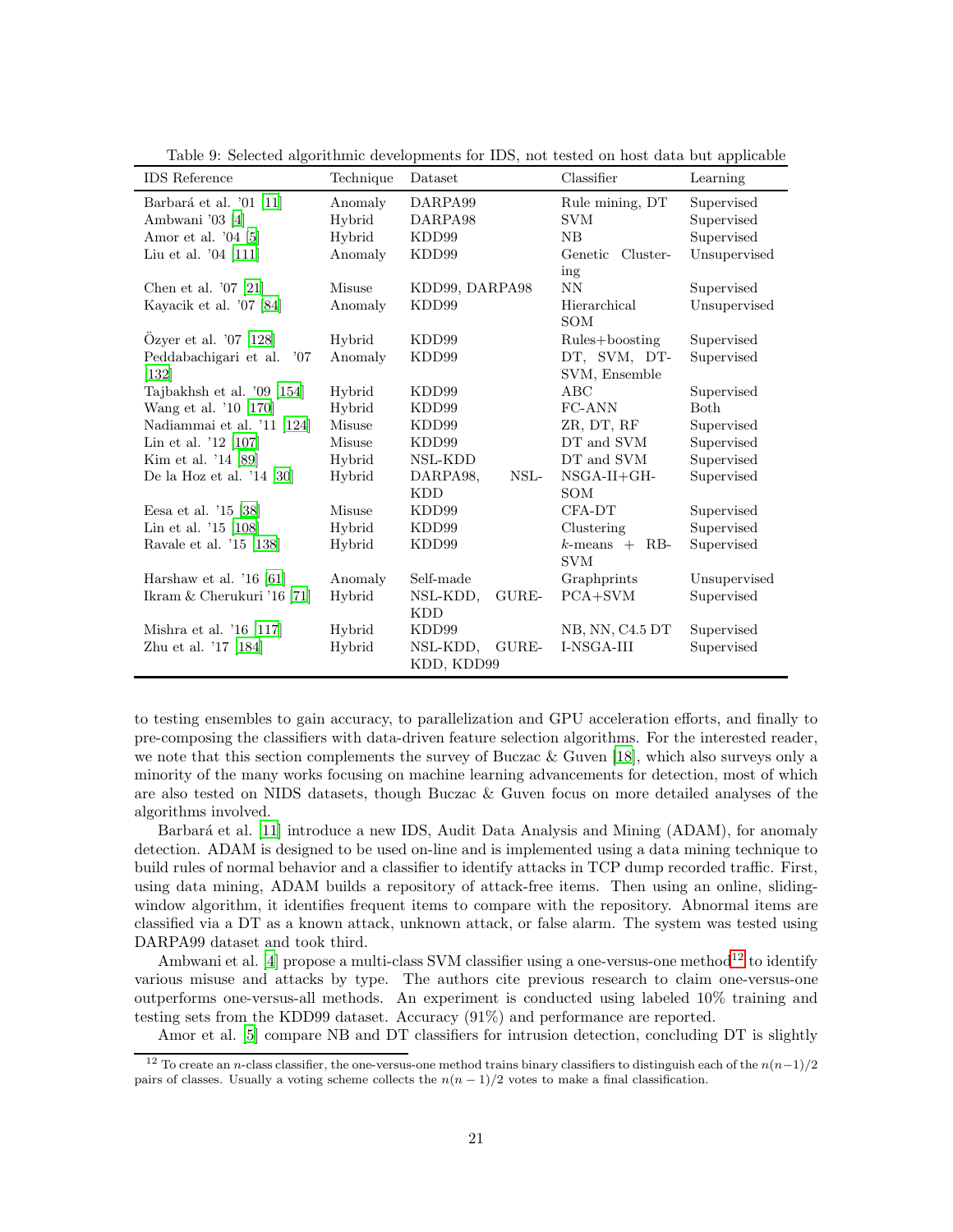more accurate but learning and classifying is seven times longer. There were three experiments performed on the KDD99 traffic data, and both algorithms perform in the 91-94% range.

Liu et al. [\[111\]](#page-31-12) describe an unsupervised, clustering-based approach, using a genetic algorithm to classify network traffic. This approach achieves good results overall when evalutated with the KDD99 datasets, and includes an adjustable sensitivity factor, i.e., a parameter to trade false positives for false negatives.

Chen et al. [\[21](#page-26-15)] present an evolutionary NN—meaning the NN structure is learned as well as the parameters during training—trained by a particle swarm optimization (PSO) algorithm with flexible bipolar sigmoid activation functions. This work focuses on improving the intrusion detection performance by selecting an effective small subset of the input features. The algorithm's effectiveness is demonstrated on network data from the KDD99 dataset, and then its application to host-based datasets is discussed.

Kayacik et al. [\[84\]](#page-30-12) demonstrate an unsupervised approach, using a hierarchy of SOMs, which results in similar detection rates as supervised approaches in other publications. When tested on the KDD99 dataset, the false positive rate of this unsupervised approach is about three times higher than supervised methods, and the authors discuss ways to reduce this further.

Ozyer et al.  $[128]$  describe an intelligent intrusion detection system  $(IIDS)$  that iteratively learns association and classification rules. Fuzzy association rule mining and filtering is used for each class, then a boosting algorithm is used for classification. Results appeared to be close to the KDD99 winning entry and proved the usefulness of this boosted fuzzy classifier. The authors believe that results can be farther improved with an increased training dataset.

Peddabachigari et al. [\[132\]](#page-33-10) evaluate four classifiers for intrusion detection: DT, SVM, hybrid DT-SVM (first data is passed through a DT, and then the same data plus the result of the DT is passed through an SVM), and an ensemble, with the main goal to find the most accurate algorithm. Experiments are conducted on the KDD99 dataset, and it was determined that the ensemble approach performed the best. It classified non-attack, Probe, DoS, U2R, and R2U attacks with 99.70%, 100%, 99.92%, 68%, and 97.16% of accuracy, respectively. To utilize the achieved results, a hybrid IDS is proposed, employing ensemble classifiers.

Tajbakhsh et al. [\[154](#page-34-15)] describe an IDS using fuzzy association rules and Association Based Classification (ABC) for misuse detection and an ABC extension for anomaly detection. The objective is a fast data mining technique that can be used to implement an IDS. The association rule induction algorithm grows exponentially according to the dataset's feature quantity. To accelerate this technique they introduce a concept called association hyper-edge, which reduces the above problem to a graph problem. The main challenge of the proposed classification is to define appropriate matching measures; two solutions are described and tested. Evaluations of their misuse detection approach using the KDD99 dataset realized a 91% detection rate and a 3.34% false positive rate; the anomaly detection approach had a detection rate of 80.6% with 2.95% false positive rate for all records with total execution time of about 500s. Detection of novel attacks was much less effective, as the misuse detection approach resulted in 11% detection rate for new attacks, and the anomaly detection approach resulted in 20.5% detection rate for these new attacks.

Wang et al. [\[170\]](#page-35-14) describe an IDS using fuzzy clustering (FC) to partition training data into subsets and train an NN on each subset; the results are aggregated with a fuzzy aggregation module for detection. An experiment was conducted using the KDD99 dataset, and results concluded that FC-ANN works similar to BPNN, NB, and DT in detecting high frequency attacks, and outperforms in detecting low frequency attacks. The average accuracy of this method is 96.71%. Training time is higher than the other methods, but can be improved with parallelization.

Nadiammai et al. [\[124\]](#page-32-11) determine the severity of attacks in a dataset with data mining methods. Several classifiers are used to determine the classification accuracy. The Zero R (ZR) classifier, DT classifier, and Random Forest (RF) classifier are compared using the KDD99 dataset. Results show that RF outperforms the other classification algorithms.

Lin et al. [\[107\]](#page-31-13) develop an IDS based on SVMs and DTs, and use Simulated Annealing (SA)—a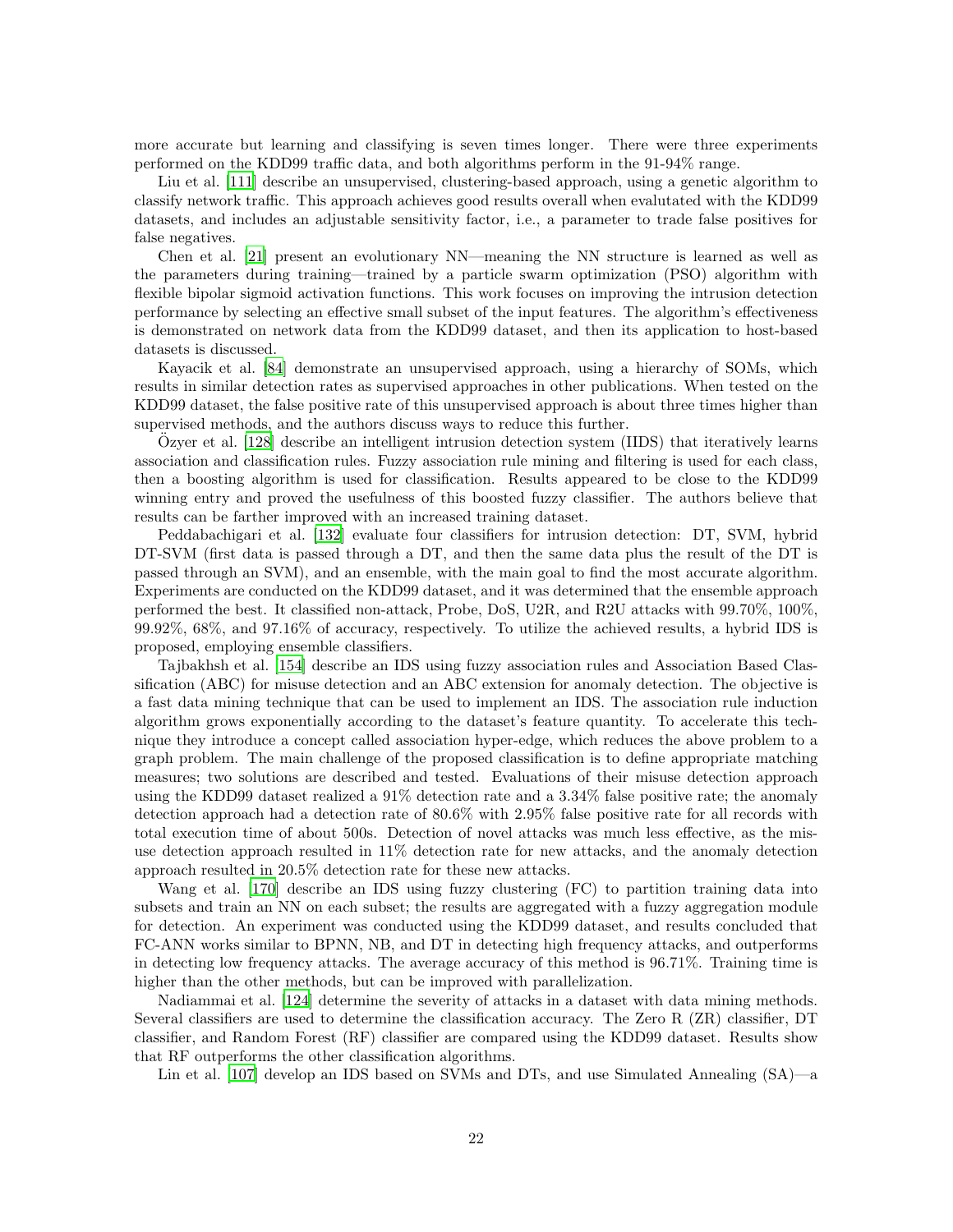probabilistic optimization technique for avoiding local optima—for feature selection and parameter selection. This is evaluated with the KDD99 dataset, and the results show very high accuracy. SVM and SA can find the optimal subset of features for anomaly intrusion detection accuracy evaluation while DT and SA can obtain decision rules for new attacks and can improve accuracy of classification.

Mishra et al. [\[117](#page-32-12)] propose two IDS frameworks for a cloud network to detect a broad range of attacks and focus on speed and efficiency by employing parallelization techniques. Two types of parallelization were introduced, splitting traffic into multiple sensor nodes and using GPU acceleration programmed in CUDA. Experiments were conducted using the KDD99 dataset. The first setup used a single node running an ensemble of NB, NN, and DT machine learning algorithms and resulted in 80-99.9% of accuracy of each attack category. The authors note that NN requiress significant training time, so frequent retraining would likely be problematically time consuming. The second setup was done with the use of a multi-node environment for parallelization with each node running a single classifier: NB, NN, or DT. The second setup allows for a training time reduction for classifiers. The anomaly detection accuracy of DT and NN is about the same, ranging from 69.10-99.88% for each attack category and NB produced the poorest result ranging from 45.20-98.30%.

Harshaw et al. [\[61](#page-29-0)] introduce a novel graph-mining and robust statistics technique to detect multiscale (host and network level) anomalies. Self-harvested network flow data is used and a simple graph is constructed for each 31s time window with 1 second overlap between consecutive windows. The graphs' vertices represent an IP, and directed edges represent network flows, with two edge colors to encode port information. For network-level anomaly detection, small vertex-induced subgraphs, called graphlets, are counted—this records how many small subgraphs make up the whole network flow graph for each time window—and streaming anomaly detection is done on this sequence of vectors of graphlet counts. Anomalies in this sequence indicate the network has some local topological changes. For host-level detection, the host's role in an incident graphlet is counted (automorphism orbits), and anomalies in this sequence are flagged. The upshot of this method is that network-level anomalies can be pinpointed to the hosts that changed communication patterns. To perform the anomaly detetion on the sequence of vectors, a gaussian is fit using the Minimum Covariance Determinant method of Rousseeuw & Driessen [\[141](#page-33-12)]—this robust fitting algorithm automatically omits  $h\%$  of outliers and fits the gaussian distribution to the remaining inlier—with the goal of preventing attacks and other anomalies in the training (historical) data from affecting the models. Accurate detection of anomalous bit torrent traffic and port scans (although non malicous) were exhibited.

Bridges et al. [\[15\]](#page-26-3) focus on mathematical foundations for setting the threshold of probabilistic anomaly detectors. Their method can be considered in two ways—either one can set the threshold to bound the number of alerts (useful in high-throughput data situations to prevent flooding downstream systems) or if the alert rate bound is broken that indicates the probability model is a poor fit to the data. To exhibit the second alternative, Bridges et al. show that the robustly fit gaussians of Harshaw et al. are overfit to the inliers, i.e.,  $h = 15\%$  is too high for this application.

Many of the literature reviews found in this survey discuss detailed techniques for improved feature selection via reduction and construction. Additional feature selection algorithms for IDSs can be found in the survey by Chen et al. [\[22\]](#page-26-16).

De la Hoz et al. [\[30\]](#page-27-10) use the NSGA-II algorithm of Deb et al. [\[32\]](#page-27-12), a multi-objective (maximize classification metrics while minimizing the number of features) feature selection algorithm with "an unsupervised clustering procedure based on Growing Hierarchical Self-Organizing Maps" (GH-SOMs) for both attack and anomaly detection. DARPA98 and NSL-KDD datasets used for evaluation. The selected feature sets are computed and reach 99.12% accuracy while yielding normal and anomalous traffic detection rates as high as 99.8% and 99.6%, respectively. Additionally, a reduction in the GH-SOM size improves the computational efficiency, making it a viable option for performing additional tasks (e.g., IP blocking) in real time.

As non-attack data quantities far outnumber attack quantities, class imbalance is a perennial problem for machine learning intrusion detection algorithms. Zhu et al. [\[185\]](#page-36-5) propose I-NSGA-III. Their algorithm is an improvement of NSGA-III, another multi-objective feature selection algorithm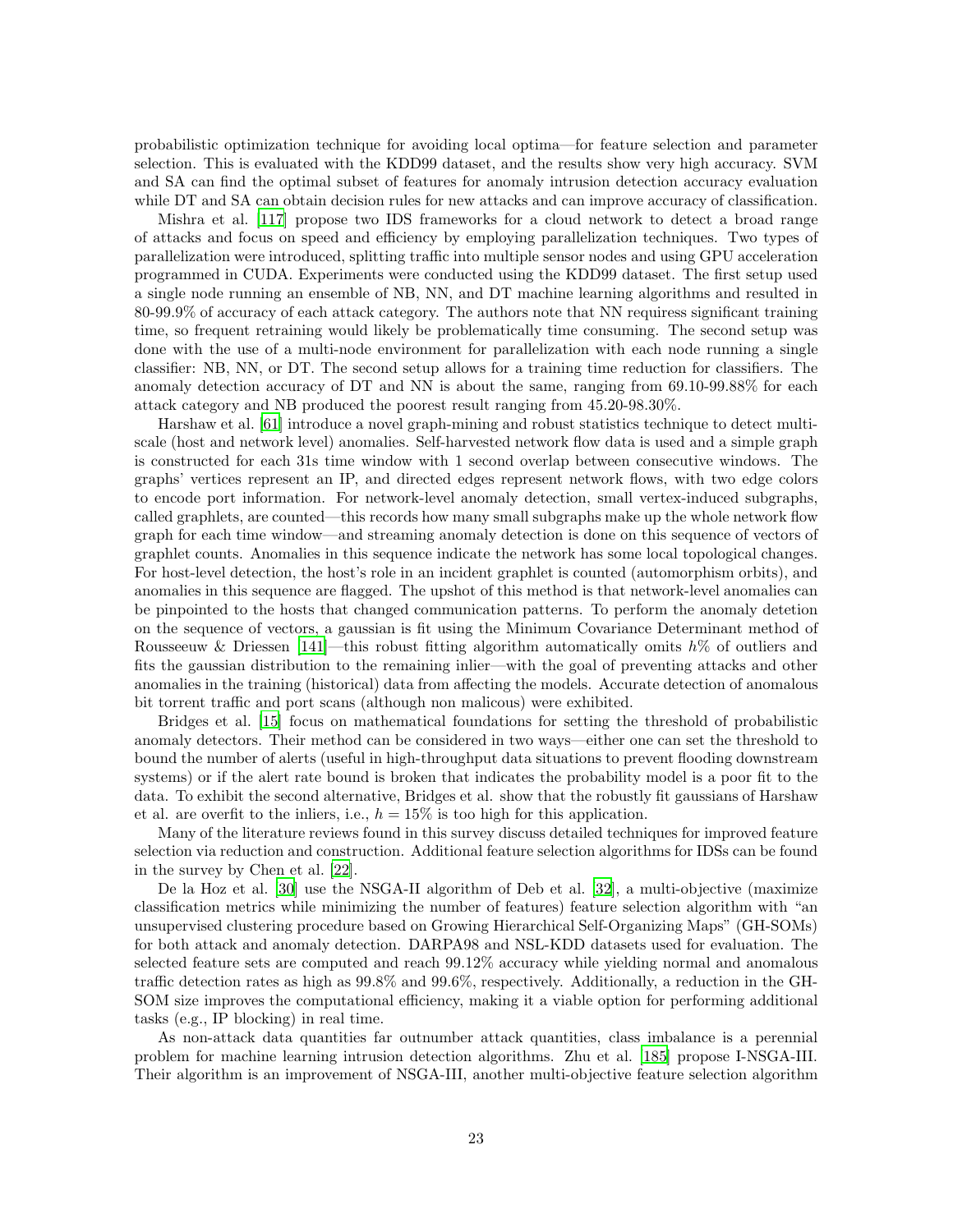of Deb et al. [\[31\]](#page-27-13), to both alleviate redundant features and improve the accuracy in the face of imbalanced classes. Building on De la Hoz et al. [\[30](#page-27-10)], they also use GH-SOM classifier for IDS and a similar method for feature selection. The algorithm can identify the attacks and distinguish between the different attack classes. The enhanced NSGA-III algorithm (I-NSGA-III) is compared to NSGA-II and NSGA-III algorithms among other algorithms. All are evaluated with NSL-KDD, KDD99, and GURE-KDD datasets.

Results indicate that I-NSGA-III algorithm requires the least training and testing time with the best or near best detection rate.

Kim et al. [\[89](#page-30-13)] introduce a new hybrid IDS for detection of anomalies and misuses. Their method is a combination of C4.5 DT and OCSVM methods. First, a DT is used for misuse detection and partitioning data into smaller subsets. Then, multiple OCSVMs are applied to each subset for anomaly detection. Using the NSL-KDD dataset for evaluation, results indicate that the proposed hybrid IDS has higher detection rate by about 10%, while false positive rate is below 10%, and shows faster training compared to other conventional methods. Training and testing time was 56.58s and 11.20s, respectively.

Ravale et al. [\[138\]](#page-33-11) create a hybrid learning approach by first applying k-means clustering, to reduce the large heterogeneous dataset into multiple, smaller homogeneous subsets, and to select features. Following this, a Radial SVM classifier is used with the selected features. Evaluation with the KDD99 dataset resulted in increased performance with greater rates of accuracy and detection, while achieving a fewer false alarms than either SVM or k-means independently.

Eesa et al. [\[38\]](#page-27-11) describe an IDS approach that minimizes the quantity of features utilized while maximizing the detection rate. For feature-selection, a new cuttlefish optimization algorithm (CFA) [\[37](#page-27-14)] is used as a search method to determine the ideal feature subset, and then a DT uses the CFAselected subset of features to perform classification. An experiment was conducted using the KDD99 dataset; this was processed eight times through the DT classifier with different subsets of of the CFAselected features, ranging from 5 to 41 features. The results reveal that the feature subsets containing 20 features or less, ascertained with CFA, provide greater rates of both detection and accuracy while presenting fewer false alarms than results utilizing every feature.

Lin et al. [\[108\]](#page-31-14) describe a feature representation method that combines Cluster Centers and Nearest Neighbors (CANN). The CANN method converts original features into a single "distance-based feature" that is fed to a k-NN classifier. This gives an initial computation cost for the dimension reduction, but yields better performance in detection. Results on KDD99 data show that CANN yields better accuracy, and true positive and false positive rate than either k-NN or SVM classifiers with unmodified six features. CANN is, however, ineffective at both U2R and R2L attack detection.

Ikram & Cherukuri [\[71\]](#page-29-17) describe a hybrid IDS with improved accuracy and lower resource consumption, using principal component analysis (PCA) for initial dimension reduction followed by an optimized SVM. The novelty of this proposed approach is optimization of an SVM punishment factor and RBF kernel's gamma parameter using automatic parameter selection. To test this proposed approach, NSL-KDD and GURE-KDD network traffic datasets were used. Detection accuracy for NSL-KDD data is reported before and after applying PCA of each class—Probe, DoS, U2R, R2L and Normal classes—from 85.65% to 90.84%, from 46.41% to 80.43%, from 33.33% to 78.35%, from 87.19% to 78.35% and from 97.38% to 63.62%, respectively.

We conclude this subsection with an introspective work on the flurry of algorithmic research spawned by the KDD and DARPA datasets. Motivated by many machine learning algorithms achieving greater than 90% detection rates with less than 1% false positive rates using the KDD99 dataset [\[135](#page-33-13), [103,](#page-31-15) [40,](#page-27-15) [82\]](#page-30-14), Kayacik et al. [\[83](#page-30-15)] conduct feature-relevance analysis to gain insight. The most relevant features with respect to dataset's labels are determined by employing information gain in conjunction with DTs; therefore, the highest information gain determines the most discriminative features, which makes classification easier. Due to the need for distinct features for information gain calculation, continuous features are converted to discrete features by equally partitioning with the equal frequency intervals method [\[173\]](#page-35-15). Three of the provided classes, "normal", "smurf", and "nep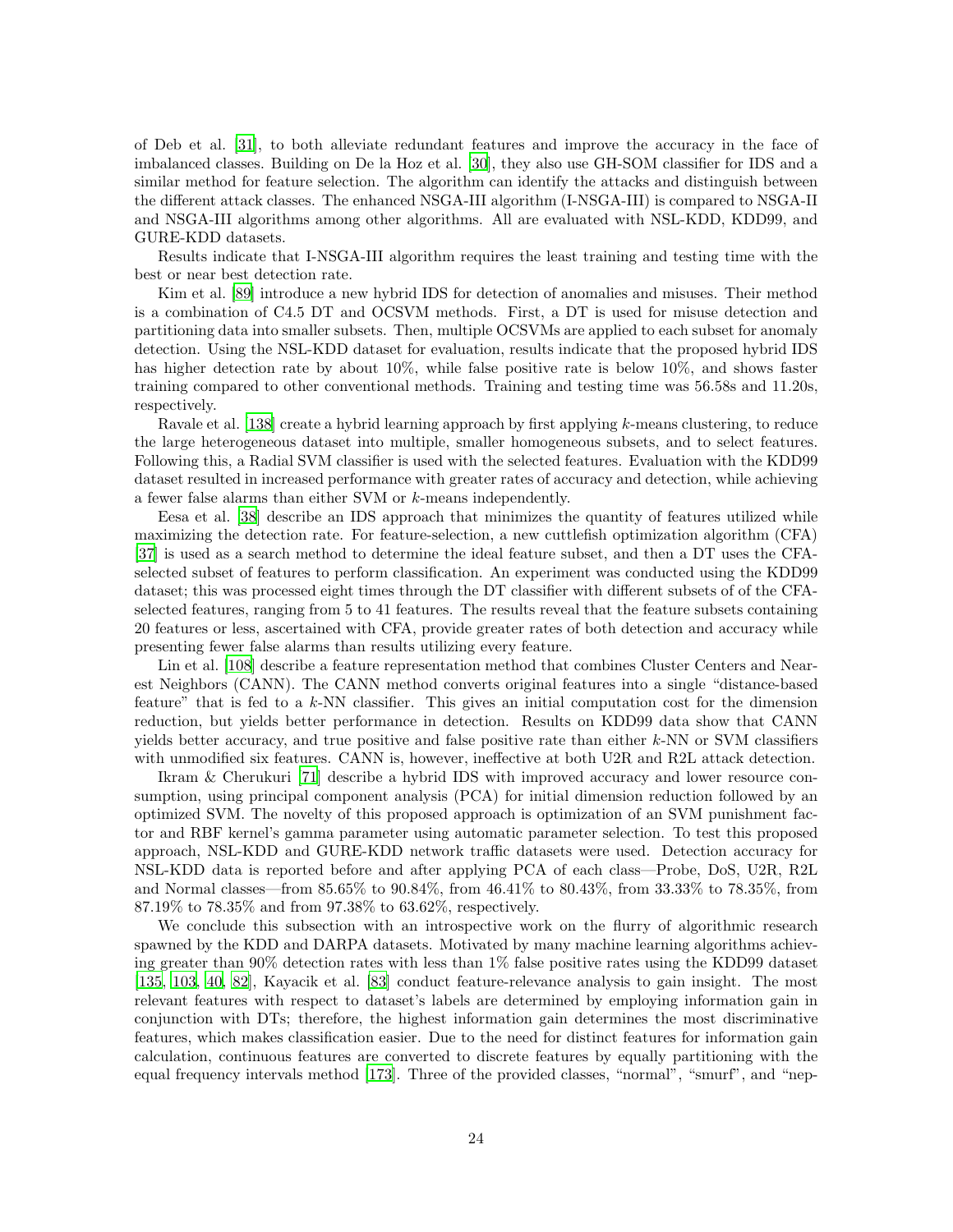tune", are highly related to certain features and are comprised of 98% of the training data thus making it easily classifiable for machine learning algorithms. While the quantity of data exchanged is the most discriminating feature for 14 of the 23 classes, some features have no effect on intrusion detection, indicating that they are not needed.

# 9 Conclusion

This survey provides an overview of IDS types including various locations and types of IDSs. Related surveys are identified, and focus is given to HIDSs. In order to organize works and itemize the available data sources, the HIDS literature is presented per input data source. In particular, system logs, audit data, Windows Registry, file systems, and program analysis detection works are sub-categories investigated. Specific sections are allocated for system call IDS and another for algorithmic research tested on network-level data but applicable to host data. A large number of works fall into these two categories because of the publicly available labeled datasets with these types of data. We conclude with a subsection outlining limitations and budding directions for HIDS research. Additionally, this survey compiles a supplementary list of many publicly available datasets, with descriptions of their characteristics and shortcomings.

### 9.1 Suggested Future Directions

Although there is a wealth of IDS literature, successfully transitioned-to-practice HIDS techniques are rare, with OCSEC and Tripwire as outstanding counter examples. This is due to a number of factors that point to directions for future progress in HIDS research.

First, IDS research is constrained by limited available datasets and "in vitro" development (where test environments fail to capture the complexities of real networks). For many data sources, there are either no datasets publicly available, or those that are available are outdated, low-quality, lacking in attack diversity, or contain other serious flaws. This leads to researchers often simulating or otherwise building datasets that often lacks fidelity, complexity, or realistic benign activity. Alternatively, when real data is recorded and used, it is generally not sharable due to privacy or security concerns, and may still contain many of the limitations above (e.g. lack of attack diversity.) As evidenced by the explosion of IDS research spawned by the few well-adopted datasets (DARPA, KDD, UNM, ADFA, most notably), these facilitate quantifiable comparison of techniques across publications and provide accessible data to the hands of eager researchers, in spite of their many flaws. Up-to-date efforts to curate and publicize realistic, attack-labeled, and ideally multi-source host and network data sets will likely be met with a similarly large response from the IDS research community. Moreover, for supervised learning techniques, addressing the question of training for actual operational use is a necessity, e.g., providing a validated method for generating training data that combines a real host's/network's data with labeled attacks.

Second, HIDS research is preoccupied with (admittedly important) detection metrics at the expense of understandability of alerts. Indeed, for adoption of an HIDS, gaining the user's trust in terms adequate testing to establish an acceptable true-to-false positive balance is a necessity. On the other hand, the myriad of publications that flex their statistical prowess and claim success upon incriminating detection rates often fail to provide actionable results to the operator. This "semantic gap" problem is perhaps first established by the famous Sommer & Paxson work [\[150\]](#page-34-1). Security information and event management (SIEM) tools, which correlate alerts and logs from diverse systems in real-time to enhance operators understanding, are emerging in the commercially available tools, and research providing open-source options also are developing, e.g., see Stucco<sup>[13](#page-24-0)</sup>. Research is needed to leverage the many diverse but related data sources available to an HIDS, (not only to increase detection accuracy, but) to provide a contextual, situational awareness along with an accurate alert is needed to operationalize much of the work surveyed here.

<span id="page-24-0"></span><sup>13</sup> See <https://github.com/stucco>.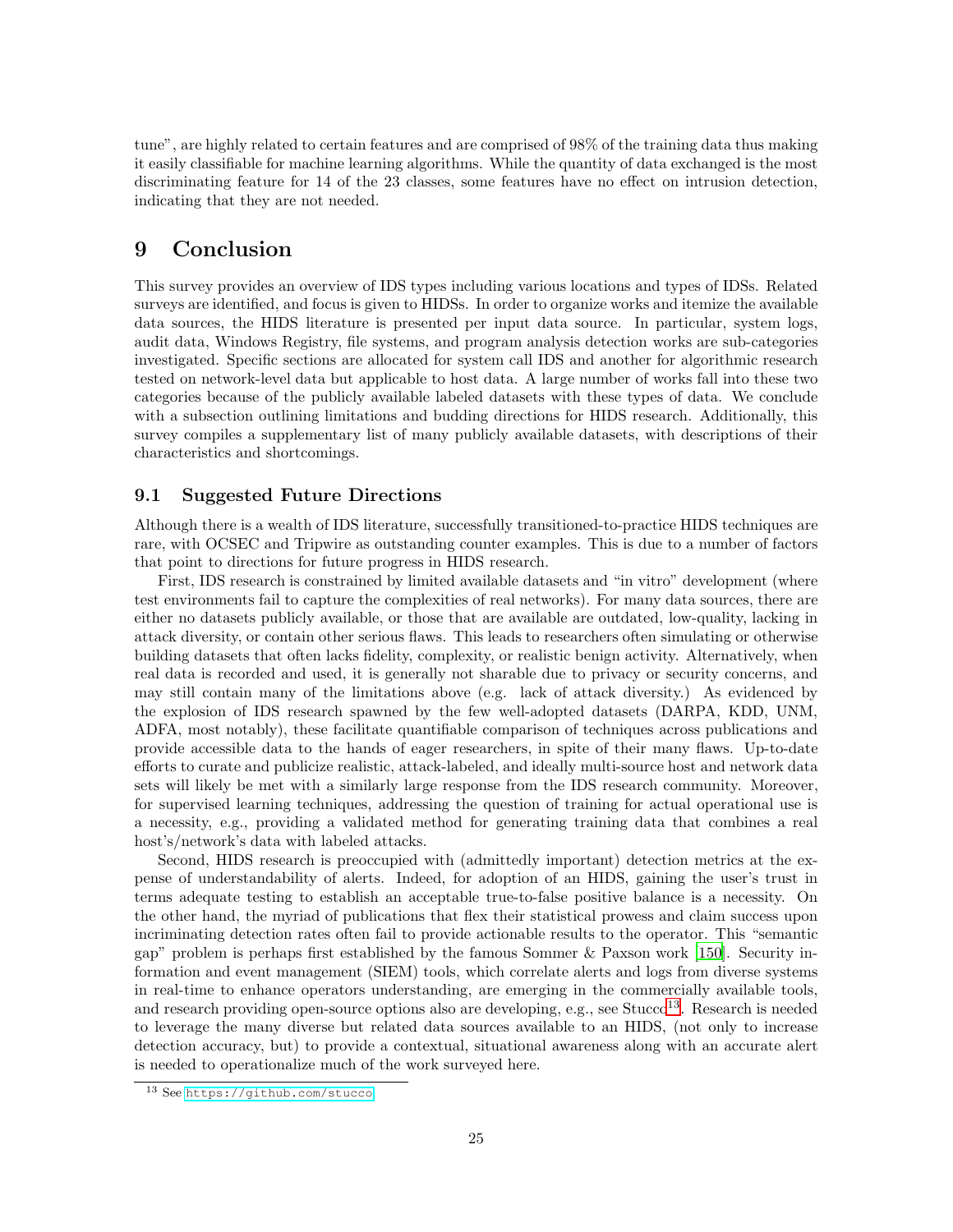We note that the new Unified Host and Network Data set of Turcotte et al. [\[164\]](#page-35-16) contributes to these first two directions by providing real network and host data for researchers. Further, efforts such as Ilgun [\[72\]](#page-29-2) provide an automated component to present the alerts to the user in a smart way.

Finally, while many researchers provide adequate investigations of the computational burden of their IDS, this is a known inhibitor of HIDS deployment. Research to dynamically change the IDS for dual optimization of increased security and decreased overhead is needed. Examples may include dynamic algorithms to adjust detector alert thresholds, change computational requirements, adjust data sources collected, or change the position or security posture of the host, based on current conditions to provide a more effective tradeoff between resources and security. Some works have begun these investigations, in particular, for cloud applications [\[101\]](#page-31-6) and for threshold tuning [\[15](#page-26-3)].

Overall, we hope our treatment of the HIDS literature provides an organized panorama for researchers to gain insights, identify opportunities, and more quickly progress in advancing HIDSs.

### Acknowledgement

The authors would like to thank the many reviewers who have helped polish this document, in particular, Jared M. Smith. The authors also thank Kerry Long for fruitful conversations contributing to this work's scope and direction. The research is based upon work supported by the Office of the Director of National Intelligence (ODNI), Intelligence Advanced Research Projects Activity (IARPA), via the Department of Energy (DOE) under contract D2017-170222007. The views and conclusions contained herein are those of the authors and should not be interpreted as necessarily representing the official policies or endorsements, either expressed or implied, of the ODNI, IARPA, or the U.S. Government. The U.S. Government is authorized to reproduce and distribute reprints for Governmental purposes notwithstanding any copyright annotation thereon.

### References

- <span id="page-25-2"></span>[1] C. Abad, J. Taylor, C. Sengul, W. Yurcik, Y. Zhou, and K. Rowe. Log correlation for intrusion detection: A proof of concept. In *Computer Security Applications Conference, 2003. Proceedings. 19th Annual*, pages 255–264, Las Vegas, NV, USA, 2003. IEEE.
- <span id="page-25-3"></span>[2] U. Ahmed and A. Masood. Host based intrusion detection using rbf neural networks. In *Emerging Technologies, 2009. ICET 2009. International Conference on*, pages 48–51, Islamabad, Pakistan, 2009. IEEE.
- <span id="page-25-1"></span>[3] M. Alazab, S. Venkatraman, P. Watters, M. Alazab, and A. Alazab. Cybercrime: the case of obfuscated malware. In *Global Security, Safety and Sustainability & e-Democracy*, pages 204–211. Springer, Berlin, Heidelberg, 2012.
- <span id="page-25-5"></span>[4] T. Ambwani. Multi class support vector machine implementation to intrusion detection. In *Neural Networks, 2003. Proceedings of the International Joint Conference on*, volume 3, pages 2300–2305, Portland, OR, USA, 2003. IEEE.
- <span id="page-25-6"></span>[5] N. B. Amor, S. Benferhat, and Z. Elouedi. Naive bayes vs decision trees in intrusion detection systems. In *Proceedings of the 2004 ACM symposium on Applied computing*, pages 420–424, New York, NY, 2004. ACM.
- <span id="page-25-4"></span>[6] M. Anandapriya and B. Lakshmanan. Anomaly based host intrusion detection system using semantic based system call patterns. In *Intelligent systems and control (ISCO), 2015 9th international conference*, pages 1–4, Coimbatore, India, 2015. IEEE.
- <span id="page-25-0"></span>[7] J. P. Anderson. Computer security technology planning study. volume 2. Technical report, Anderson (James P) and Co Fort Washington PA, 1972.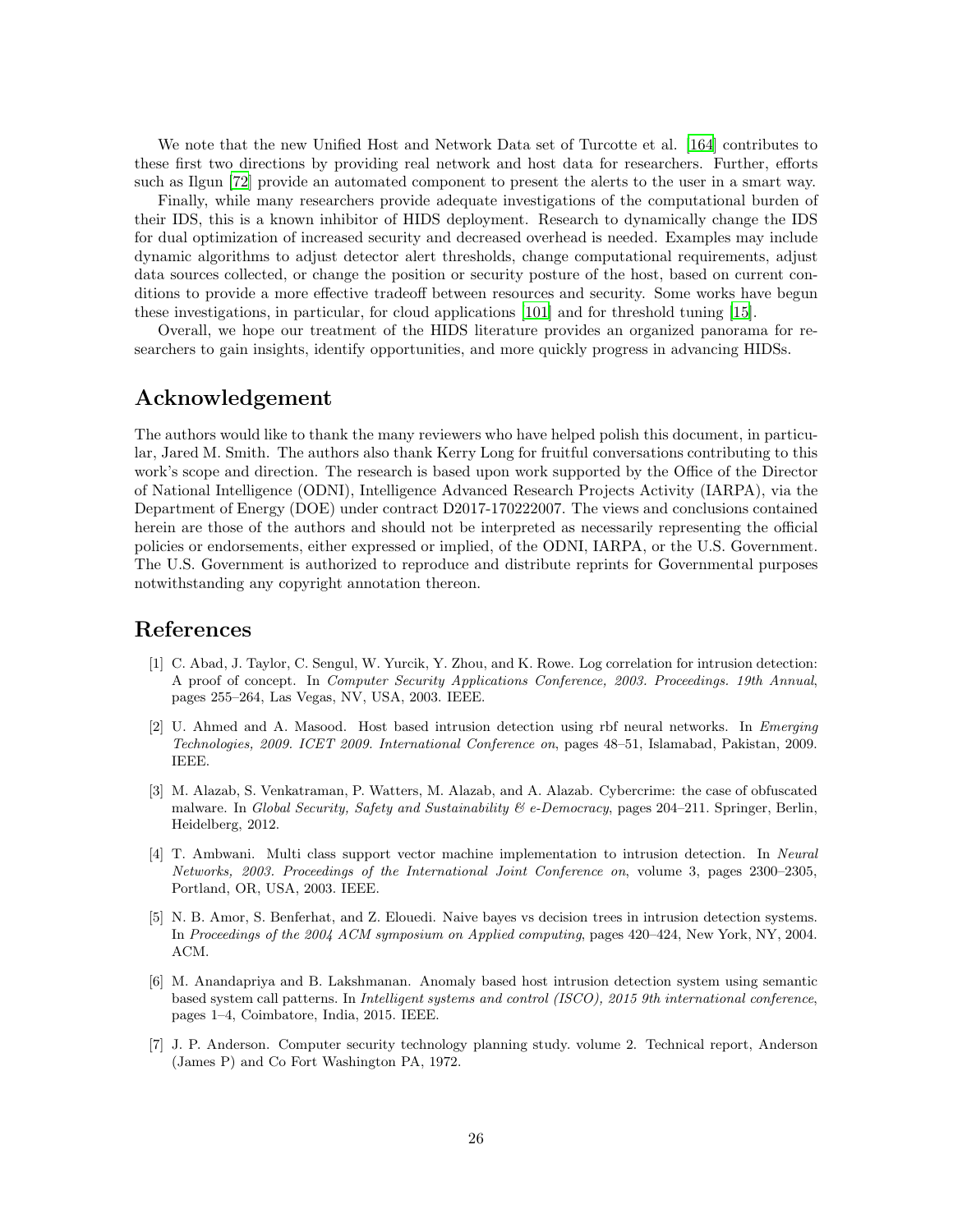- <span id="page-26-0"></span>[8] J. P. Anderson et al. Computer security threat monitoring and surveillance. Technical report, Technical report, James P. Anderson Company, Fort Washington, Pennsylvania, 1980.
- <span id="page-26-11"></span>[9] F. Apap, A. Honig, S. Hershkop, E. Eskin, and S. Stolfo. Detecting malicious software by monitoring anomalous windows registry accesses. In *Recent Advances in Intrusion Detection*, pages 36–53, Berlin, Heidelberg, 2002. Springer, Springer.
- <span id="page-26-6"></span>[10] S. Axelsson. Intrusion detection systems: A survey and taxonomy. Technical report, Technical report, 2000.
- <span id="page-26-14"></span>[11] D. Barbara, J. Couto, S. Jajodia, L. Popyack, and N. Wu. Adam: Detecting intrusions by data mining. In *In Proceedings of the IEEE Workshop on Information Assurance and Security*, New York, NY, 2001. Citeseer, IEEE.
- <span id="page-26-12"></span>[12] S. Bhatkar, A. Chaturvedi, and R. Sekar. Dataflow anomaly detection. In *Security and Privacy, 2006 Symposium*, pages 15–pp, Berkeley/Oakland, CA, USA, 2006. IEEE.
- <span id="page-26-10"></span>[13] M. Botha and R. Von Solms. Utilising fuzzy logic and trend analysis for effective intrusion detection. *Computers & Security*, 22(5):423–434, 2003.
- <span id="page-26-9"></span>[14] Y. Bouzida and S. Gombault. Eigenprofiles for intrusion detection, profils propres pour la detection d'intrusion. In *D´epartement RSM GET/ENST*, Bretagne, France, 2003. Actes du Symposium SSTIC.
- <span id="page-26-3"></span>[15] R. A. Bridges, J. D. Jamieson, and J. W. Reed. Setting the threshold for high throughput detectors: A mathematical approach for ensembles of dynamic, heterogeneous, probabilistic anomaly detectors. In *2017 IEEE International Conference on Big Data (Big Data)*, pages 1071–1078, Boston, MA, USA, Dec 2017. IEEE.
- <span id="page-26-17"></span>[16] S. T. Brugger and J. Chow. An assessment of the darpa ids evaluation dataset using snort. *UCDAVIS department of Computer Science*, 1(2007):22, 2007.
- <span id="page-26-1"></span>[17] G. Bruneau. The history and evolution of intrusion detection. *SANS Institute*, 1(2f), 2001.
- <span id="page-26-8"></span>[18] A. L. Buczak and E. Guven. A survey of data mining and machine learning methods for cyber security intrusion detection. *IEEE Communications Surveys & Tutorials*, 18(2):1153–1176, 2016.
- <span id="page-26-13"></span>[19] H. Carvey. The windows registry as a forensic resource. *Digital Investigation*, 2(3):201–205, 2005.
- <span id="page-26-2"></span>[20] Q. Chen and R. A. Bridges. Automated behavioral analysis of malware: A case study of wannacry ransomware. In *2017 16th IEEE International Conference on Machine Learning and Applications (ICMLA)*, pages 454–460, Cancun, Mexico, Dec 2017. IEEE.
- <span id="page-26-15"></span>[21] Y. Chen, A. Abraham, and B. Yang. Hybrid flexible neural-tree-based intrusion detection systems. *International journal of intelligent systems*, 22(4):337–352, 2007.
- <span id="page-26-16"></span>[22] Y. Chen, Y. Li, X.-Q. Cheng, and L. Guo. Survey and taxonomy of feature selection algorithms in intrusion detection system. In *Information security and cryptology*, pages 153–167, Berlin, Heidelberg, 2006. Springer, Springer.
- <span id="page-26-7"></span>[23] Z. Chiba, N. Abghour, K. Moussaid, A. El Omri, and M. Rida. A survey of intrusion detection systems for cloud computing environment. In *Engineering & MIS (ICEMIS), International Conference on*, pages 1–13, Agadir, Morocco, 2016. IEEE.
- <span id="page-26-4"></span>[24] W. Choi, H. J. Jo, S. Woo, J. Y. Chun, J. Park, and D. H. Lee. Identifying ecus through inimitable characteristics of signals in controller area networks. *IEEE Transactions on Vehicular Technology*, PP(99):1–1, 2018.
- <span id="page-26-5"></span>[25] S. S. Clark, B. Ransford, A. Rahmati, S. Guineau, J. Sorber, W. Xu, K. Fu, A. Rahmati, M. Salajegheh, D. Holcomb, et al. Wattsupdoc: Power side channels to nonintrusively discover untargeted malware on embedded medical devices. In *Proceedings of USENIX Workshop on Health Information Technologies*, page 11p., Washington D.C., 2013. USENIX.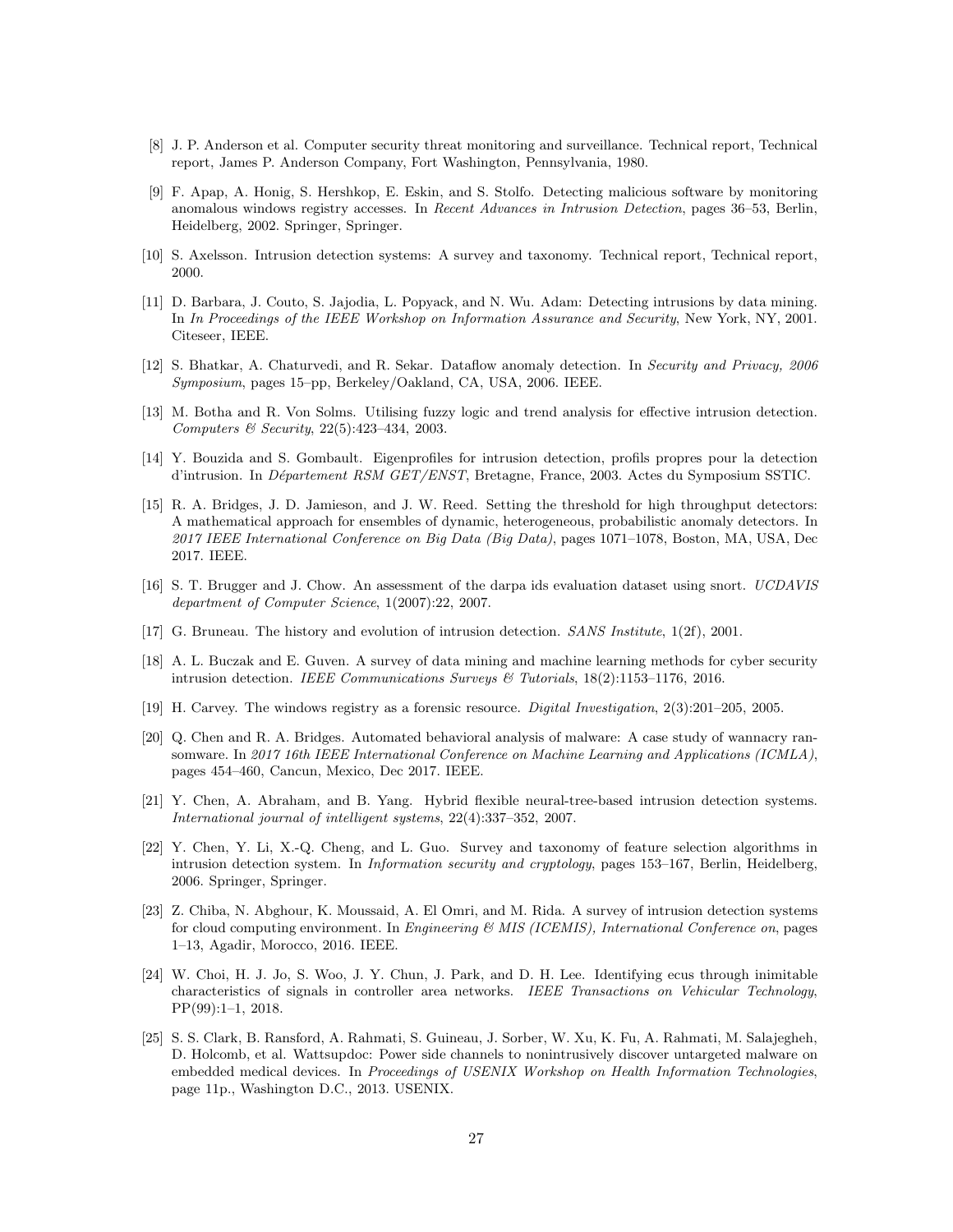- <span id="page-27-7"></span>[26] W. W. Cohen. Fast effective rule induction. In *Proceedings of the twelfth international conference on machine learning*, pages 115–123, Tahoe City, CA, 1995. Elsevier.
- <span id="page-27-16"></span>[27] G. Creech and J. Hu. Generation of a new ids test dataset: Time to retire the kdd collection. In *Wireless Communications and Networking Conference (WCNC), 2013*, pages 4487–4492, Shanghai, China, 2013. IEEE.
- <span id="page-27-4"></span>[28] G. Creech and J. Hu. A semantic approach to host-based intrusion detection systems using contiguousand discontiguous system call patterns. *IEEE Transactions on Computers*, 63(4):807–819, 2014.
- <span id="page-27-2"></span>[29] J. A. Dawson, J. T. McDonald, J. Shropshire, T. R. Andel, P. Luckett, and L. Hively. Rootkit detection through phase-space analysis of power voltage measurements. In *12th IEEE International Conference on Malicious and Unwanted Software (MALCON 2017)*, San Juan, Puerto Rico, 2018. IEEE.
- <span id="page-27-10"></span>[30] E. de la Hoz, E. de la Hoz, A. Ortiz, J. Ortega, and A. Martínez-Álvarez. Feature selection by multiobjective optimisation: Application to network anomaly detection by hierarchical self-organising maps. *Knowledge-Based Systems*, 71:322–338, 2014.
- <span id="page-27-13"></span>[31] K. Deb and H. Jain. An evolutionary many-objective optimization algorithm using reference-pointbased nondominated sorting approach, part i: Solving problems with box constraints. *IEEE Trans. Evolutionary Computation*, 18(4):577–601, 2014.
- <span id="page-27-12"></span>[32] K. Deb, A. Pratap, S. Agarwal, and T. Meyarivan. A fast and elitist multiobjective genetic algorithm: Nsga-ii. *IEEE transactions on evolutionary computation*, 6(2):182–197, 2002.
- <span id="page-27-9"></span>[33] R. F. DeMara and A. J. Rocke. Mitigation of network tampering using dynamic dispatch of mobile agents. *Computers & Security*, 23(1):31–42, 2004.
- <span id="page-27-0"></span>[34] D. Denning and P. G. Neumann. *Requirements and model for IDES-a real-time intrusion-detection expert system*. SRI International, California, 1985.
- <span id="page-27-8"></span>[35] B. Dolan-Gavitt. Forensic analysis of the windows registry in memory. *digital investigation*, 5:S26–S32, 2008.
- <span id="page-27-3"></span>[36] G. W. Dunlap, S. T. King, S. Cinar, M. A. Basrai, and P. M. Chen. Revirt: Enabling intrusion analysis through virtual-machine logging and replay. *ACM SIGOPS Operating Systems Review*, 36(SI):211–224, 2002.
- <span id="page-27-14"></span>[37] A. Eesa, A. Abdulazeez, and Z. Orman. Cuttlefish algorithm - a novel bio-inspired optimization algorithm. *International Journal of Scientific & Engineering Research*, 4(9):1978–1986, 2013.
- <span id="page-27-11"></span>[38] A. S. Eesa, Z. Orman, and A. M. A. Brifcani. A novel feature-selection approach based on the cuttlefish optimization algorithm for intrusion detection systems. *Expert Systems with Applications*, 42(5):2670– 2679, 2015.
- <span id="page-27-6"></span>[39] M. T. Elgraini, N. Assem, and T. Rachidi. Host intrusion detection for long stealthy system call sequences. In *Information Science and Technology (CIST), 2012 Colloquium in*, pages 96–100, Fez, Morocco, 2012. IEEE.
- <span id="page-27-15"></span>[40] E. Eskin, A. Arnold, M. Prerau, L. Portnoy, and S. Stolfo. A geometric framework for unsupervised anomaly detection: Detecting intrusions in unlabeled data. *Applications of data mining in computer security*, 6:77–102, 2002.
- <span id="page-27-5"></span>[41] H. H. Feng, O. M. Kolesnikov, P. Fogla, W. Lee, and W. Gong. Anomaly detection using call stack information. In *Security and Privacy, 2003. Proceedings. 2003 Symposium on*, pages 62–75, Berkeley, CA, USA, 2003. IEEE.
- <span id="page-27-1"></span>[42] E. M. Ferragut, J. Laska, and R. A. Bridges. A new, principled approach to anomaly detection. In *Machine Learning and Applications (ICMLA), 2012 11th International Conference on*, volume 2, pages 210–215, Boca Raton, FL, USA, 2012. IEEE.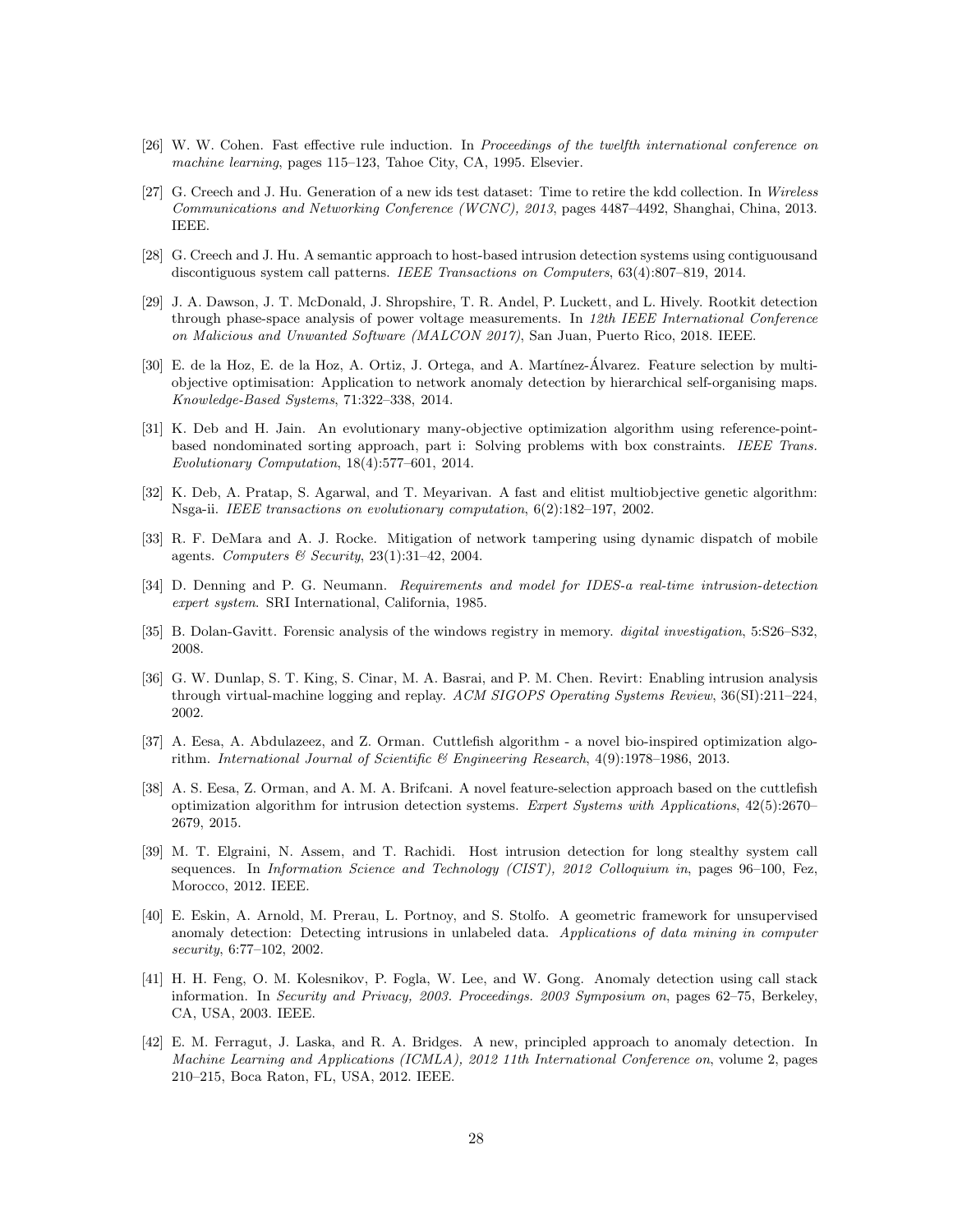- <span id="page-28-2"></span>[43] S. Forrest, S. Hofmeyr, and A. Somayaji. The evolution of system-call monitoring. In *Computer Security Applications Conference, 2008. ACSAC 2008. Annual*, pages 418–430, Anaheim, CA, USA, 2008. IEEE.
- <span id="page-28-3"></span>[44] S. Forrest, S. A. Hofmeyr, A. Somayaji, and T. A. Longstaff. A sense of self for unix processes. In *Security and Privacy, 1996. Proceedings., 1996 IEEE Symposium on*, pages 120–128, Oakland, CA, USA, 1996. IEEE.
- <span id="page-28-10"></span>[45] N. Friedman and Y. Singer. Efficient bayesian parameter estimation in large discrete domains. In *Advances in neural information processing systems*, pages 417–423, Cambridge, MA, USA, 1999. The MIT Press.
- <span id="page-28-6"></span>[46] D. Gao, M. K. Reiter, and D. Song. Behavioral distance measurement using hidden markov models. In *RAID*, pages 19–40, Berlin, Heidelberg, 2006. Springer.
- <span id="page-28-16"></span>[47] S. Garcia, M. Grill, J. Stiborek, and A. Zunino. An empirical comparison of botnet detection methods. *computers & security*, 45:100–123, 2014.
- <span id="page-28-4"></span>[48] A. K. Ghosh and A. Schwartzbard. A study in using neural networks for anomaly and misuse detection. In *USENIX security symposium*, volume 99, page 12, Berkeley, CA, USA, 1999. USENIX.
- <span id="page-28-5"></span>[49] A. K. Ghosh, A. Schwartzbard, and M. Schatz. Learning program behavior profiles for intrusion detection. In *Workshop on Intrusion Detection and Network Monitoring*, volume 51462, pages 1–13, Berkeley, CA, USA, 1999. USENIX.
- <span id="page-28-9"></span>[50] J. T. Giffin, S. Jha, and B. P. Miller. Automated discovery of mimicry attacks. In *RAID*, volume 4219, pages 41–60, Amsterdam, The Netherlands, 2006. Springer.
- <span id="page-28-0"></span>[51] C. R. A. González and J. H. Reed. Power fingerprinting in SDR integrity assessment for security and regulatory compliance. *Analog Integrated Circuits and Signal Processing*, 69(2-3):307–327, 2011.
- <span id="page-28-11"></span>[52] J. L. Griffin, A. Pennington, J. S. Bucy, D. Choundappan, N. Muralidharan, and G. R. Ganger. On the feasibility of intrusion detection inside workstation disks. Technical report, CARNEGIE-MELLON UNIV PITTSBURGH PA SCHOOL OF COMPUTER SCIENCE, 2003.
- <span id="page-28-1"></span>[53] D. Guan, K. Wang, X. Ye, and W. Feng. A collaborative intrusion detection system using log server and neural networks. In *Mechatronics and Automation, 2005 IEEE International Conference*, volume 2, pages 874–877, Niagara Falls, Ont., Canada, 2005. IEEE.
- <span id="page-28-7"></span>[54] S. Gupta and P. Kumar. An immediate system call sequence based approach for detecting malicious program executions in cloud environment. *Wireless Personal Communications*, 81(1):405–425, 2015.
- <span id="page-28-12"></span>[55] S. Gupta, P. Kumar, A. Sardana, and A. Abraham. A secure and lightweight approach for critical data security in cloud. In *Computational Aspects of Social Networks (CASoN), 2012 Fourth International Conference on*, pages 315–320, Sao Carlos, Brazil, 2012. IEEE.
- <span id="page-28-13"></span>[56] S. Gupta, A. Sardana, and P. Kumar. A light weight centralized file monitoring approach for securing files in cloud environment. In *Internet Technology And Secured Transactions, 2012 International Conference for*, pages 382–387, London, UK, 2012. IEEE.
- <span id="page-28-15"></span>[57] W. Haider, G. Creech, Y. Xie, and J. Hu. Windows based data sets for evaluation of robustness of host based intrusion detection systems (ids) to zero-day and stealth attacks. *Future Internet*, 8(3):29, 2016.
- <span id="page-28-8"></span>[58] W. Haider, J. Hu, and M. Xie. Towards reliable data feature retrieval and decision engine in hostbased anomaly detection systems. In *Industrial Electronics and Applications (ICIEA), 2015 IEEE 10th Conference on*, pages 513–517, Auckland, New Zealand, 2015. IEEE.
- <span id="page-28-14"></span>[59] W. Haider, J. Hu, X. Yu, and Y. Xie. Integer data zero-watermark assisted system calls abstraction and normalization for host based anomaly detection systems. In *Cyber Security and Cloud Computing (CSCloud), 2015 IEEE 2nd International Conference on*, pages 349–355, New York, NY, USA, 2015. IEEE.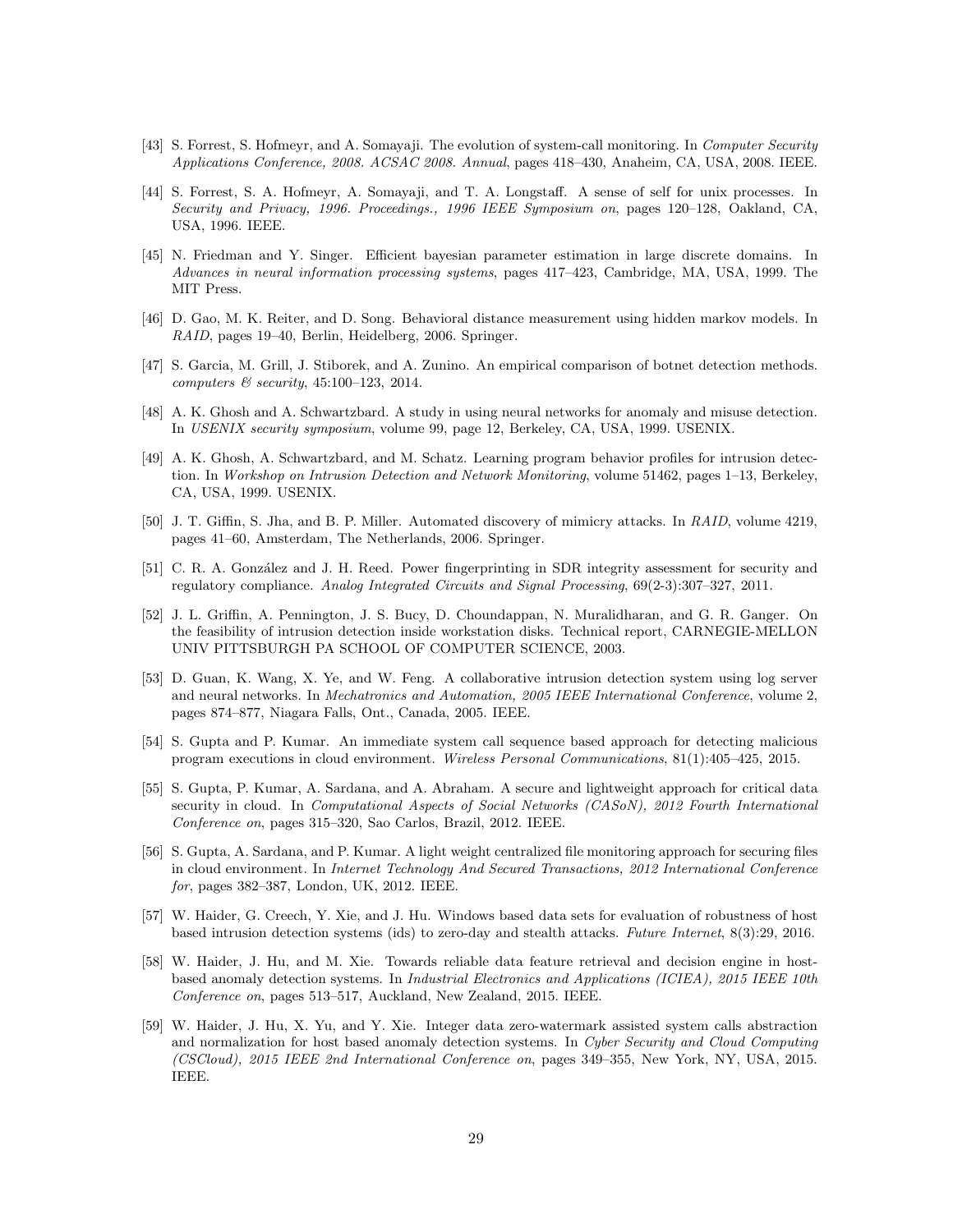- <span id="page-29-6"></span>[60] S.-J. Han and S.-B. Cho. Evolutionary neural networks for anomaly detection based on the behavior of a program. *IEEE Transactions on Systems, Man, and Cybernetics, Part B (Cybernetics)*, 36(3):559–570, 2005.
- <span id="page-29-0"></span>[61] C. R. Harshaw, R. A. Bridges, M. D. Iannacone, J. W. Reed, and J. R. Goodall. Graphprints: towards a graph analytic method for network anomaly detection. In *Proceedings of the 11th Annual Cyber and Information Security Research Conference*, pages 1–15, New York, NY, 2016. ACM.
- <span id="page-29-15"></span>[62] K. A. Heller, K. M. Svore, A. D. Keromytis, and S. J. Stolfo. One class support vector machines for detecting anomalous windows registry accesses. *In Proc. of the workshop on Data Mining for Computer Security*, 9, 2003.
- <span id="page-29-9"></span>[63] P. Helman and J. Bhangoo. A statistically based system for prioritizing information exploration under uncertainty. *IEEE Transactions on Systems, Man, and Cybernetics-Part A: Systems and Humans*, 27(4):449–466, 1997.
- <span id="page-29-4"></span>[64] X. D. Hoang, J. Hu, and P. Bertok. A multi-layer model for anomaly intrusion detection using program sequences of system calls. In *Proc. 11th IEEE Intl. Conf*, Sydney, NSW, Australia, 2003. Citeseer, IEEE.
- <span id="page-29-11"></span>[65] X. D. Hoang, J. Hu, and P. Bertok. A program-based anomaly intrusion detection scheme using multiple detection engines and fuzzy inference. *Journal of Network and Computer Applications*, 32(6):1219–1228, 2009.
- <span id="page-29-3"></span>[66] S. A. Hofmeyr, S. Forrest, and A. Somayaji. Intrusion detection using sequences of system calls. *Journal of computer security*, 6(3):151–180, 1998.
- <span id="page-29-14"></span>[67] G. Hoglund and J. Butler. *Rootkits: subverting the Windows kernel*. Addison-Wesley Professional, Indianapolis, Indiana, 2006.
- <span id="page-29-7"></span>[68] J. Hu, X. Yu, D. Qiu, and H.-H. Chen. A simple and efficient hidden markov model scheme for host-based anomaly intrusion detection. *IEEE network*, 23(1):42–47, 2009.
- <span id="page-29-10"></span>[69] G.-B. Huang, Q.-Y. Zhu, and C.-K. Siew. Extreme learning machine: a new learning scheme of feedforward neural networks. In *Neural Networks, 2004. Proceedings. 2004 IEEE International Joint Conference on*, volume 2, pages 985–990, Budapest, Hungary, 2004. IEEE.
- <span id="page-29-13"></span>[70] N. Idika and A. P. Mathur. A survey of malware detection techniques. *Purdue University*, 48, 2007.
- <span id="page-29-17"></span>[71] S. T. Ikram and A. K. Cherukuri. Improving accuracy of intrusion detection model using pca and optimized svm. *Journal of computing and information technology*, 24(2):133–148, 2016.
- <span id="page-29-2"></span>[72] K. Ilgun. Ustat: A real-time intrusion detection system for unix. In *Research in Security and Privacy, 1993. Proceedings., 1993 IEEE Computer Society Symposium on*, pages 16–28, Oakland, CA, USA, 1993. IEEE.
- <span id="page-29-8"></span>[73] B. Jewell and J. Beaver. Host-based data exfiltration detection via system call sequences. In *ICIW2011- Proceedings of the 6th International Conference on Information Warfare and Secuirty: ICIW*, page 134, England, 2011. Academic Conferences Limited, Academic Conferences Limited.
- <span id="page-29-5"></span>[74] S. Jha, L. Kruger, T. Kurtx, Y. Lee, and A. Smith. A filtering approach to anomaly and masquerade detection. In *University of Wisconsin, Tech. Rep*, Madison, 2004. Dept. of Computer Science, Univ. of Wisconsin.
- <span id="page-29-1"></span>[75] J. M. H. Jiménez, J. A. Nichols, K. Goseva-Popstojanova, S. Prowell, and R. A. Bridges. Malware detection on general-purpose computers using power consumption monitoring: A proof of concept and case study, 2017.
- <span id="page-29-16"></span>[76] H. Jin, G. Xiang, D. Zou, S. Wu, F. Zhao, M. Li, and W. Zheng. A vmm-based intrusion prevention system in cloud computing environment. *The Journal of Supercomputing*, 66(3):1133–1151, 2013.
- <span id="page-29-12"></span>[77] C. Jirapummin, N. Wattanapongsakorn, and P. Kanthamanon. Hybrid neural networks for intrusion detection system. *Proc. of ITC–CSCC*, 7:928–931, 2002.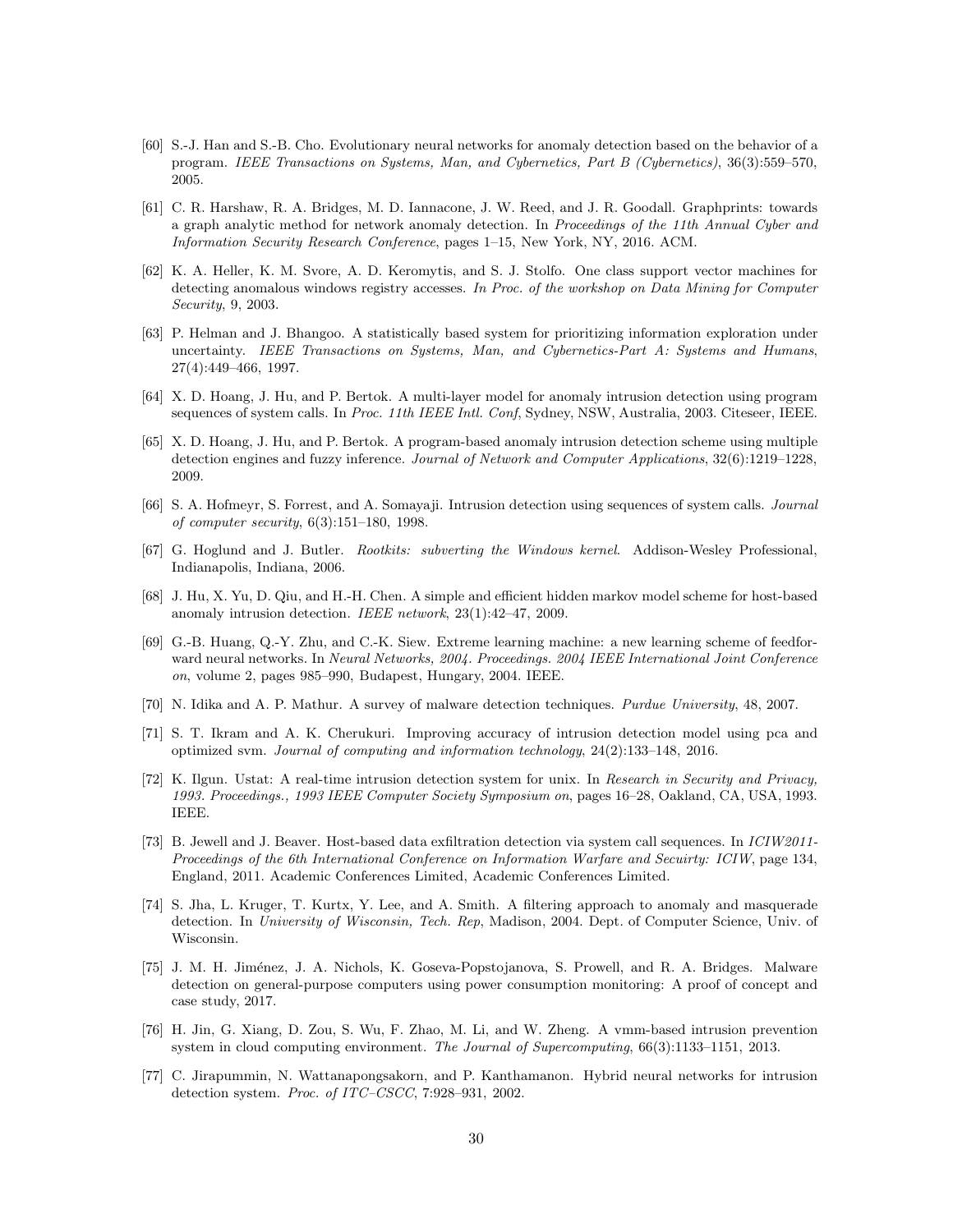- <span id="page-30-2"></span>[78] P. Kabiri and A. A. Ghorbani. Research on intrusion detection and response: A survey. *IJ Network Security*, 1(2):84–102, 2005.
- <span id="page-30-4"></span>[79] H. G. Kayacik, M. Heywood, and N. Zincir-Heywood. On evolving buffer overflow attacks using genetic programming. In *Proceedings of the 8th annual conference on Genetic and evolutionary computation*, pages 1667–1674, New York, NY, USA, 2006. ACM.
- <span id="page-30-5"></span>[80] H. G. Kayacik and A. N. Zincir-Heywood. On the contribution of preamble to information hiding in mimicry attacks. In *Advanced Information Networking and Applications Workshops, 2007, AINAW'07. 21st International Conference on*, volume 1, pages 632–638, Niagara Falls, Ont., Canada, 2007. IEEE.
- <span id="page-30-6"></span>[81] H. G. Kayacik and A. N. Zincir-Heywood. Mimicry attacks demystified: What can attackers do to evade detection? In *Privacy, Security and Trust, 2008. PST'08. Sixth Annual Conference on*, pages 213–223, Fredericton, NB, Canada, 2008. IEEE.
- <span id="page-30-14"></span>[82] H. G. Kayacik, A. N. Zincir-Heywood, and M. I. Heywood. On the capability of an som based intrusion detection system. In *Neural Networks, 2003. Proceedings of the International Joint Conference on*, volume 3, pages 1808–1813, Portland, OR, USA, 2003. IEEE.
- <span id="page-30-15"></span>[83] H. G. Kayacik, A. N. Zincir-Heywood, and M. I. Heywood. Selecting features for intrusion detection: A feature relevance analysis on kdd 99 intrusion detection datasets. In *Proceedings of the third annual conference on privacy, security and trust*, St. Andrews, New Brunswick, Canada, 2005. Dalhousie University.
- <span id="page-30-12"></span>[84] H. G. Kayacik, A. N. Zincir-Heywood, and M. I. Heywood. A hierarchical som-based intrusion detection system. *Engineering applications of artificial intelligence*, 20(4):439–451, 2007.
- <span id="page-30-0"></span>[85] R. A. Kemmerer and G. Vigna. Intrusion detection: a brief history and overview. *Computer*, 35(4):supl27–supl30, 2002.
- <span id="page-30-3"></span>[86] M. A. Khan. A survey of security issues for cloud computing. *Journal of Network and Computer Applications*, 71:11–29, 2016.
- <span id="page-30-10"></span>[87] M. S. Khan, S. Siddiqui, and K. Ferens. Cognitive modeling of polymorphic malware using fractal based semantic characterization. In *Technologies for Homeland Security (HST), 2017 IEEE International Symposium on*, pages 1–7, Waltham, MA, USA, 2017. IEEE.
- <span id="page-30-9"></span>[88] M. S. Khan, S. Siddiqui, R. D. McLeod, K. Ferens, and W. Kinsner. Fractal based adaptive boosting algorithm for cognitive detection of computer malware. In *Cognitive Informatics & Cognitive Computing (ICCI\* CC), 2016 IEEE 15th International Conference on*, pages 50–59, Palo Alto, CA, USA, 2016. IEEE.
- <span id="page-30-13"></span>[89] G. Kim, S. Lee, and S. Kim. A novel hybrid intrusion detection method integrating anomaly detection with misuse detection. *Expert Systems with Applications*, 41(4):1690–1700, 2014.
- <span id="page-30-7"></span>[90] G. H. Kim and E. H. Spafford. The design and implementation of tripwire: A file system integrity checker. In *Proceedings of the 2nd ACM Conference on Computer and Communications Security*, pages 18–29, New York, NY, 1994. ACM.
- <span id="page-30-11"></span>[91] W. Kinsner. A unified approach to fractal dimensions. In *Fourth IEEE Conference on Cognitive Informatics, 2005.(ICCI 2005).*, pages 58–72, Irvine, CA, USA, 2005. IEEE.
- <span id="page-30-8"></span>[92] R. K. Ko, P. Jagadpramana, and B. S. Lee. Flogger: A file-centric logger for monitoring file access and transfers within cloud computing environments. In *Trust, Security and Privacy in Computing and Communications (TrustCom), 2011 IEEE 10th International Conference on*, pages 765–771, Changsha, China, 2011. IEEE.
- <span id="page-30-1"></span>[93] A. P. Kosoresow and S. Hofmeyer. Intrusion detection via system call traces. *IEEE Software*, 14(5):35– 42, 1997.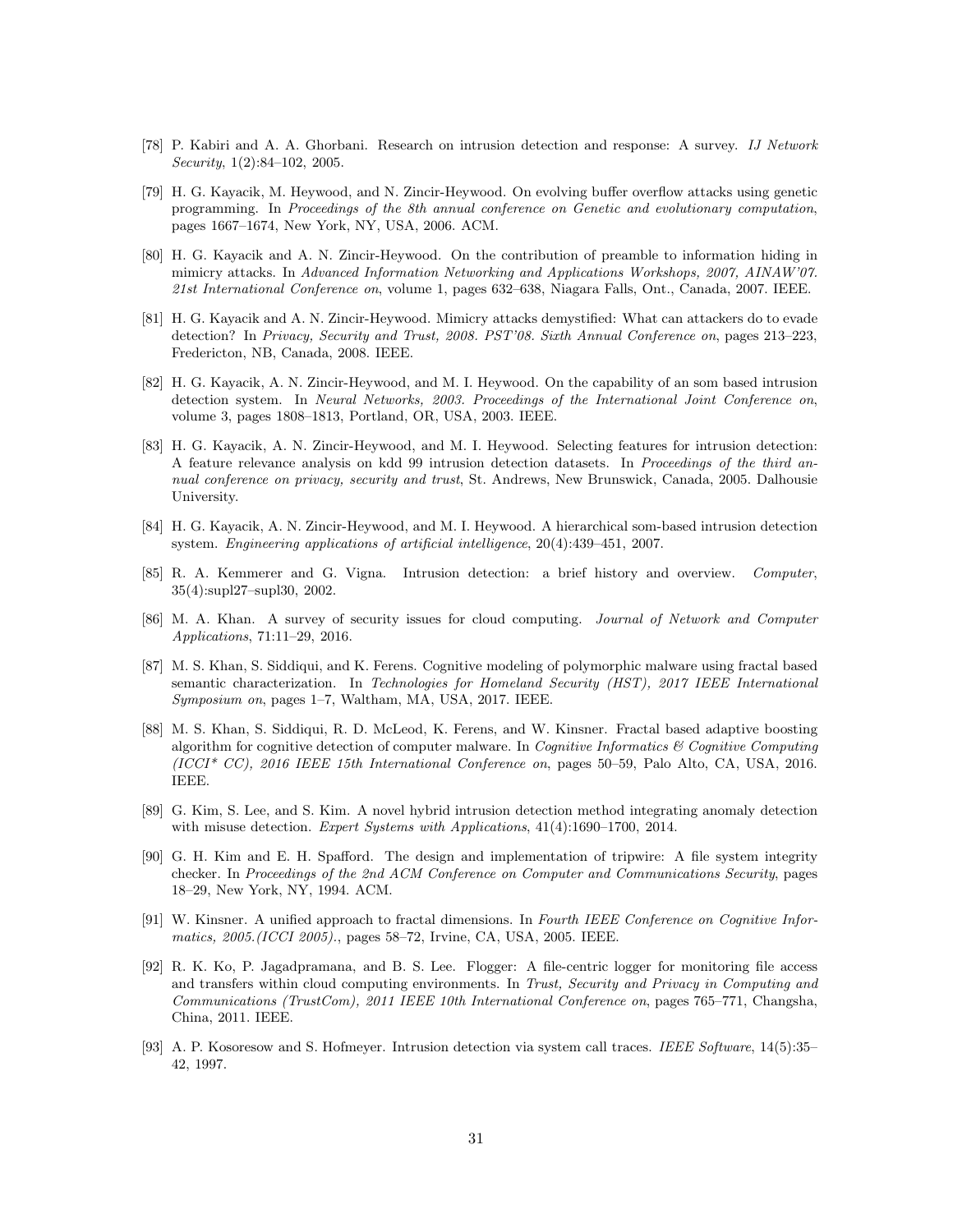- <span id="page-31-17"></span>[94] A. Kountouras, P. Kintis, C. Lever, Y. Chen, Y. Nadji, D. Dagon, M. Antonakakis, and R. Joffe. *Enabling Network Security Through Active DNS Datasets*, pages 188–208. Springer International Publishing, Cham, 2016.
- <span id="page-31-11"></span>[95] C. Kruegel, E. Kirda, D. Mutz, W. Robertson, and G. Vigna. Automating mimicry attacks using static binary analysis. In *Proceedings of the 14th conference on USENIX Security Symposium-Volume 14*, pages 11–11, Berkeley, CA, USA, 2005. USENIX.
- <span id="page-31-8"></span>[96] C. Kruegel, D. Mutz, W. Robertson, and F. Valeur. Bayesian event classification for intrusion detection. In *Computer Security Applications Conference, 2003. Proceedings. 19th Annual*, pages 14–23, Las Vegas, NV, USA, 2003. IEEE.
- <span id="page-31-9"></span>[97] C. Kruegel, D. Mutz, F. Valeur, and G. Vigna. On the detection of anomalous system call arguments. In *European Symposium on Research in Computer Security*, pages 326–343, Berlin, Heidelberg, 2003. Springer.
- <span id="page-31-2"></span>[98] U. Kumar and B. N. Gohil. A survey on intrusion detection systems for cloud computing environment. *International Journal of Computer Applications*, 109(1):6–15, 2015.
- <span id="page-31-16"></span>[99] M. L. Labs. Darpa intrusion detection evaluation, 2017.
- <span id="page-31-0"></span>[100] A. Lazarevic, V. Kumar, and J. Srivastava. Intrusion detection: A survey. In *Managing Cyber Threats*, pages 19–78. Springer, Amsterdam, The Netherlands, 2005.
- <span id="page-31-6"></span>[101] J.-H. Lee, M.-W. Park, J.-H. Eom, and T.-M. Chung. Multi-level intrusion detection system and log management in cloud computing. In *Advanced Communication Technology (ICACT), 2011 13th International Conference on*, pages 552–555, Seoul, South Korea, 2011. IEEE.
- <span id="page-31-10"></span>[102] W. Lee, S. J. Stolfo, and K. W. Mok. A data mining framework for building intrusion detection models. In *Security and Privacy, 1999. Proceedings of the 1999 IEEE Symposium on*, pages 120–132, Oakland, CA, USA, 1999. IEEE.
- <span id="page-31-15"></span>[103] I. Levin. Kdd-99 classifier learning contest: Llsoft's results overview. *SIGKDD explorations*, 1(2):67–75, 2000.
- <span id="page-31-3"></span>[104] L. Li and C. N. Manikopoulos. Windows nt one-class masquerade detection. In *Information Assurance Workshop, 2004. Proceedings from the Fifth Annual IEEE SMC*, pages 82–87, West Point, NY, USA, 2004. IEEE.
- <span id="page-31-1"></span>[105] H.-J. Liao, C.-H. R. Lin, Y.-C. Lin, and K.-Y. Tung. Intrusion detection system: A comprehensive review. *Journal of Network and Computer Applications*, 36(1):16–24, 2013.
- <span id="page-31-7"></span>[106] Y. Liao and V. Vemuri. Use of k-nearest neighbor classifier for intrusion detection11an earlier version of this paper is to appear in the proceedings of the 11th usenix security symposium, san francisco, ca, august 2002. *Computers & Security*, 21(5):439 – 448, 2002.
- <span id="page-31-13"></span>[107] S.-W. Lin, K.-C. Ying, C.-Y. Lee, and Z.-J. Lee. An intelligent algorithm with feature selection and decision rules applied to anomaly intrusion detection. *Applied Soft Computing*, 12(10):3285–3290, 2012.
- <span id="page-31-14"></span>[108] W.-C. Lin, S.-W. Ke, and C.-F. Tsai. Cann: An intrusion detection system based on combining cluster centers and nearest neighbors. *Knowledge-based systems*, 78:13–21, 2015.
- <span id="page-31-4"></span>[109] Y. Lin, Y. Zhang, and Y.-j. Ou. The design and implementation of host-based intrusion detection system. In *Intelligent Information Technology and Security Informatics (IITSI), 2010 Third International Symposium on*, pages 595–598, Jinggangshan, China, 2010. IEEE.
- <span id="page-31-5"></span>[110] N. Littlestone. Learning quickly when irrelevant attributes abound: A new linear-threshold algorithm. *Machine learning*, 2(4):285–318, 1988.
- <span id="page-31-12"></span>[111] Y. Liu, K. Chen, X. Liao, and W. Zhang. A genetic clustering method for intrusion detection. *Pattern Recognition*, 37(5):927–942, 2004.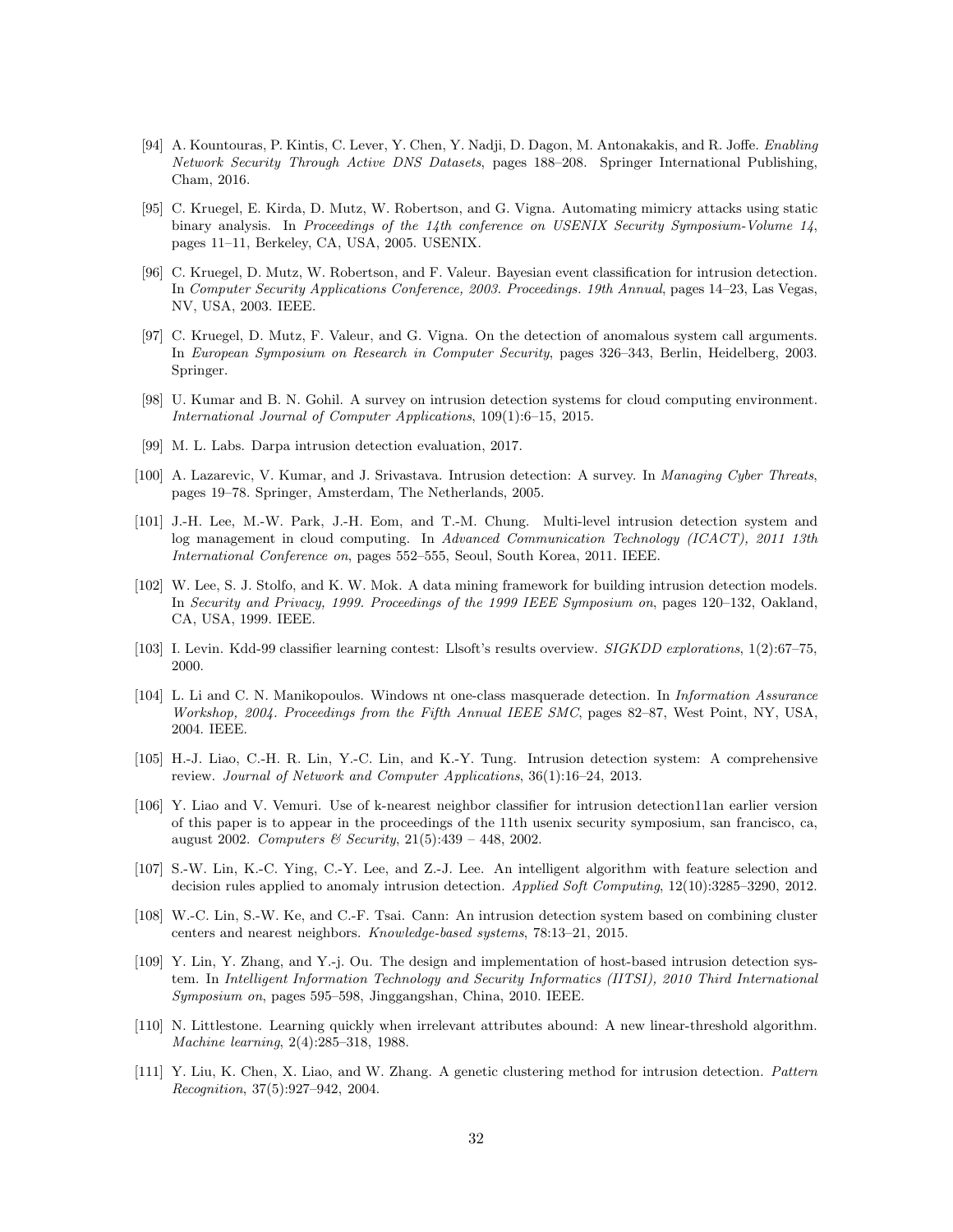- <span id="page-32-14"></span>[112] M. Mahoney and P. Chan. An analysis of the 1999 darpa/lincoln laboratory evaluation data for network anomaly detection. In *Recent advances in intrusion detection*, pages 220–237, Amsterdam, The Netherlands, 2003. Springer.
- <span id="page-32-13"></span>[113] J. McHugh. Testing intrusion detection systems: a critique of the 1998 and 1999 darpa intrusion detection system evaluations as performed by lincoln laboratory. *ACM Transactions on Information and System Security (TISSEC)*, 3(4):262–294, 2000.
- <span id="page-32-7"></span>[114] V. Mee, T. Tryfonas, and I. Sutherland. The windows registry as a forensic artefact: Illustrating evidence collection for internet usage. *Digital Investigation*, 3(3):166–173, 2006.
- <span id="page-32-1"></span>[115] Y. Mehmood, U. Habiba, M. A. Shibli, and R. Masood. Intrusion detection system in cloud computing: Challenges and opportunities. In *Information Assurance (NCIA), 2013 2nd National Conference on*, pages 59–66, Rawalpindi, Pakistan, 2013. IEEE.
- <span id="page-32-3"></span>[116] S. Mehnaz and E. Bertino. Ghostbuster: A fine-grained approach for anomaly detection in file system accesses. In *Proceedings of the Seventh ACM on Conference on Data and Application Security and Privacy*, CODASPY '17, pages 3–14, New York, NY, USA, 2017. ACM.
- <span id="page-32-12"></span>[117] P. Mishra, E. S. Pilli, V. Varadharajan, and U. Tupakula. Efficient approaches for intrusion detection in cloud environment. In *Computing, Communication and Automation (ICCCA), 2016 International Conference on*, pages 1211–1216, Noida, India, 2016. IEEE.
- <span id="page-32-2"></span>[118] P. Mishra, E. S. Pilli, V. Varadharajan, and U. Tupakula. Intrusion detection techniques in cloud environment: A survey. *Journal of Network and Computer Applications*, 77:18–47, 2017.
- <span id="page-32-0"></span>[119] C. Modi, D. Patel, B. Borisaniya, H. Patel, A. Patel, and M. Rajarajan. A survey of intrusion detection techniques in cloud. *Journal of Network and Computer Applications*, 36(1):42–57, 2013.
- <span id="page-32-5"></span>[120] A. Moser, C. Kruegel, and E. Kirda. Limits of static analysis for malware detection. In *Computer security applications conference, 2007. ACSAC 2007. Twenty-third annual*, pages 421–430, Miami Beach, FL, USA, 2007. IEEE.
- <span id="page-32-9"></span>[121] R. Moskovitch, S. Pluderman, I. Gus, D. Stopel, C. Feher, Y. Parmet, Y. Shahar, and Y. Elovici. Host based intrusion detection using machine learning. In *Intelligence and Security Informatics, 2007 IEEE*, pages 107–114, New Brunswick, NJ, USA, 2007. IEEE.
- <span id="page-32-4"></span>[122] S. Mukkamala, G. Janoski, and A. Sung. Intrusion detection using neural networks and support vector machines. In *Neural Networks, 2002. IJCNN'02. Proceedings of the 2002 International Joint Conference on*, volume 2, pages 1702–1707, Honolulu, HI, USA, 2002. IEEE.
- <span id="page-32-6"></span>[123] D. Mutz, F. Valeur, G. Vigna, and C. Kruegel. Anomalous system call detection. *ACM Transactions on Information and System Security (TISSEC)*, 9(1):61–93, 2006.
- <span id="page-32-11"></span>[124] G. Nadiammai, S. Krishnaveni, and M. Hemalatha. A comprehensive analysis and study in intrusion detection system using data mining techniques. *International Journal of Computer Applications*, 35(8):51–56, 2011.
- <span id="page-32-8"></span>[125] J. Newsome and D. Song. Dynamic taint analysis for automatic detection, analysis, and signature generation of exploits on commodity software. In *In In Proceedings of the 12th Network and Distributed Systems Security Symposium*, page 43, San Diego, California, USA, 2005. Internet Society.
- <span id="page-32-16"></span>[126] U. of California's San Diego Supercomputer Center. Center for applied internet data analysis, 2018.
- <span id="page-32-15"></span>[127] T. R. of the University of New Mexico. Sequence-based intrusion detection, 2006.
- <span id="page-32-10"></span>[128] T. Ozyer, R. Alhajj, and K. Barker. Intrusion detection by integrating boosting genetic fuzzy classifier and data mining criteria for rule pre-screening. *Journal of Network and Computer Applications*, 30(1):99– 113, 2007.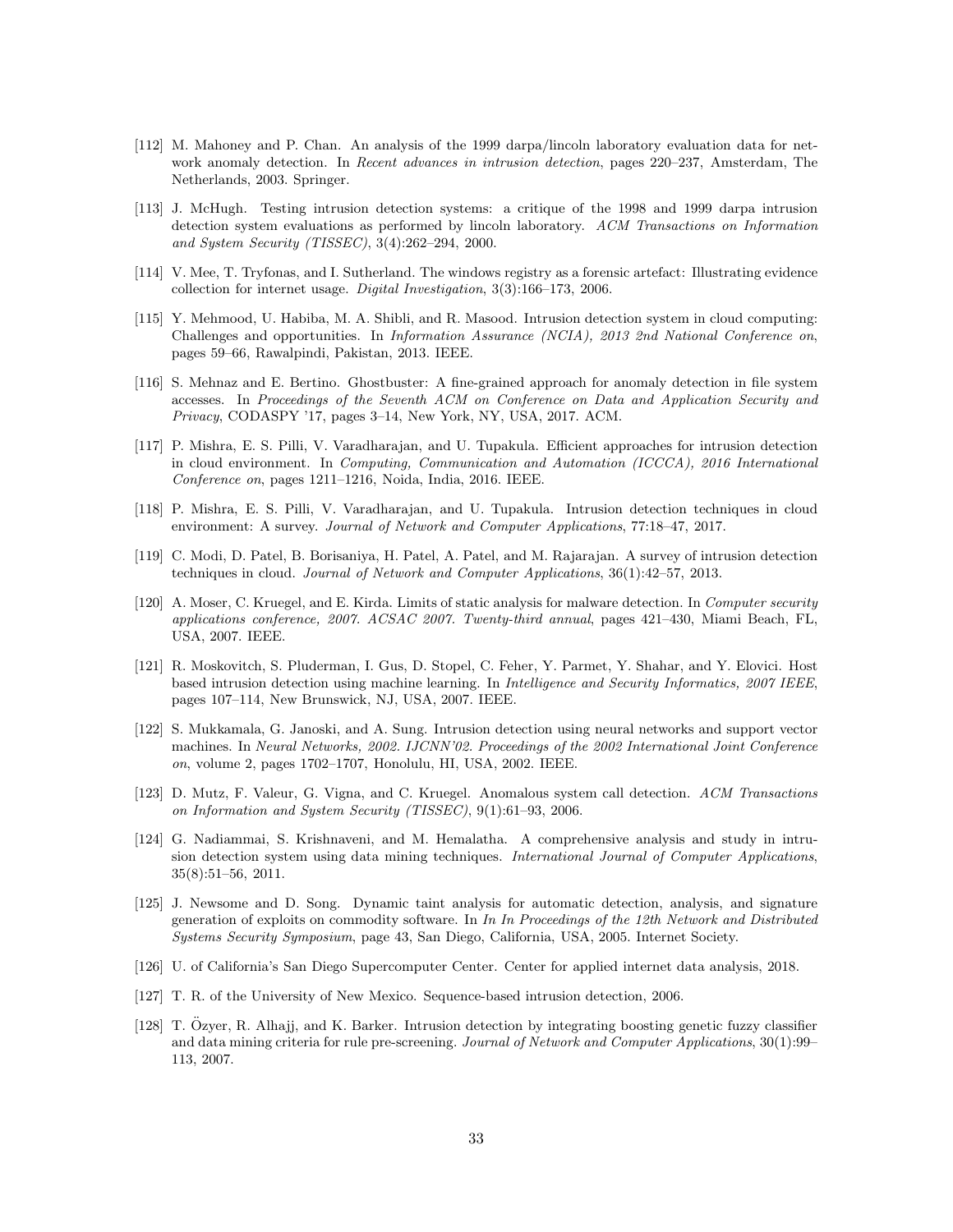- <span id="page-33-14"></span>[129] V. K. Pachghare, V. K. Khatavkar, and P. Kulkarni. Pattern based ids using supervised, semi-supervised and unsupervised approaches. In *International Conference on Computer Science and Information Technology*, pages 542–551, Berlin, Heidelberg, 2012. Springer.
- <span id="page-33-1"></span>[130] A. Patcha and J.-M. Park. An overview of anomaly detection techniques: Existing solutions and latest technological trends. *Computer networks*, 51(12):3448–3470, 2007.
- <span id="page-33-7"></span>[131] S. Patil, A. Kashyap, G. Sivathanu, and E. Zadok. I3fs: An in-kernel integrity checker and intrusion detection file system. In *LISA*, volume 4, pages 67–78, Berkeley, CA, USA, 2004. USENIX.
- <span id="page-33-10"></span>[132] S. Peddabachigari, A. Abraham, C. Grosan, and J. Thomas. Modeling intrusion detection system using hybrid intelligent systems. *Journal of Network and Computer Applications*, 30(1):114–132, Jan. 2007.
- <span id="page-33-6"></span>[133] A. G. Pennington, J. D. Strunk, J. L. Griffin, C. A. Soules, G. R. Goodson, and G. R. Ganger. Storagebased intrusion detection: Watching storage activity for suspicious behavior . In *USENIX Security Symposium*, Berkeley, CA, USA, 2003. USENIX.
- <span id="page-33-17"></span>[134] Perona., Gurrutxaga, Arbelaitz, Martn, Muguerza, and Prez. gurekddcup database, 2008. <http://aldapa.eus/res/gureKddcup/>.
- <span id="page-33-13"></span>[135] B. Pfahringer. Winning the kdd99 classification cup: bagged boosting. *ACM SIGKDD Explorations Newsletter*, 1(2):65–66, 2000.
- <span id="page-33-5"></span>[136] P. A. Porras and R. A. Kemmerer. Penetration state transition analysis: A rule-based intrusion detection approach. In *ACSAC*, pages 220–229, San Antonio, TX, USA, 1992. IEEE.
- <span id="page-33-8"></span>[137] N. A. Quynh and Y. Takefuji. A novel approach for a file-system integrity monitor tool of xen virtual machine. In *Proceedings of the 2nd ACM symposium on Information, computer and communications security*, pages 194–202, New York, NY, USA, 2007. ACM.
- <span id="page-33-11"></span>[138] U. Ravale, N. Marathe, and P. Padiya. Feature selection based hybrid anomaly intrusion detection system using k means and rbf kernel function. *Procedia Computer Science*, 45:428–435, 2015.
- <span id="page-33-4"></span>[139] W. Ren and H. Jin. Distributed agent-based real time network intrusion forensics system architecture design. In *Advanced Information Networking and Applications, 2005. AINA 2005. 19th International Conference on*, volume 1, pages 177–182, Taipei, Taiwan, 2005. IEEE.
- <span id="page-33-3"></span>[140] J. R. Reuning. Applying term weight techniques to event log analysis for intrusion detection. In *Masters thesis, University of North Carolina at Chapel Hill*, pages 1–60, Chapel Hill, NC, 2004. School of Information and Library Science.
- <span id="page-33-12"></span>[141] P. J. Rousseeuw and K. V. Driessen. A fast algorithm for the minimum covariance determinant estimator. *Technometrics*, 41(3):212–223, 1999.
- <span id="page-33-2"></span>[142] F. Sabahi and A. Movaghar. Intrusion detection: A survey. In *Systems and Networks Communications, 2008. ICSNC'08. 3rd International Conference on*, pages 23–26, Sliema, Malta, 2008. IEEE.
- <span id="page-33-15"></span>[143] M. Sabhnani and G. Serpen. Why machine learning algorithms fail in misuse detection on kdd intrusion detection data set. *Intelligent data analysis*, 8(4):403–415, 2004.
- <span id="page-33-16"></span>[144] S. K. Sahu, S. Sarangi, and S. K. Jena. A detail analysis on intrusion detection datasets. In *Advance Computing Conference (IACC), 2014 IEEE International*, pages 1348–1353, Gurgaon, India, 2014. IEEE.
- <span id="page-33-0"></span>[145] K. Scarfone and P. Mell. Guide to intrusion detection and prevention systems (idps). *NIST special publication*, 800(2007):94, 2007.
- <span id="page-33-9"></span>[146] M. G. Schultz, E. Eskin, F. Zadok, and S. J. Stolfo. Data mining methods for detection of new malicious executables. In *Security and Privacy, 2001. S&P 2001. Proceedings. 2001 IEEE Symposium on*, pages 38–49, Oakland, CA, USA, 2001. IEEE.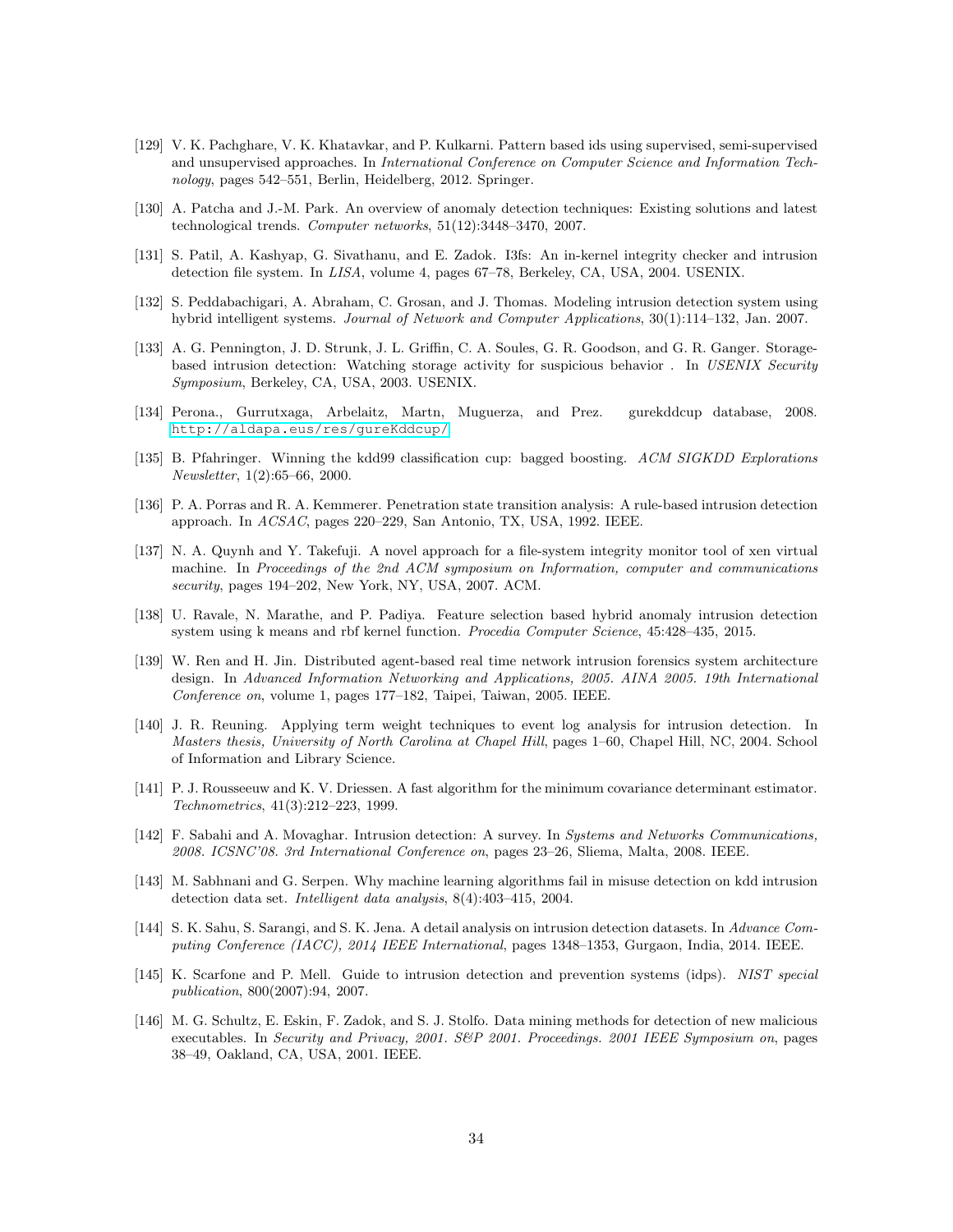- <span id="page-34-5"></span>[147] R. Sekar, M. Bendre, D. Dhurjati, and P. Bollineni. A fast automaton-based method for detecting anomalous program behaviors. In *Security and Privacy, 2001. S&P 2001. Proceedings. 2001 IEEE Symposium on*, pages 144–155, Oakland, CA, USA, 2001. IEEE.
- <span id="page-34-3"></span>[148] J. Shavlik and M. Shavlik. Selection, combination, and evaluation of effective software sensors for detecting abnormal computer usage. In *Proceedings of the tenth ACM SIGKDD international conference on Knowledge discovery and data mining*, pages 276–285, New York, NY, 2004. ACM.
- <span id="page-34-14"></span>[149] S. Siddiqui, M. S. Khan, K. Ferens, and W. Kinsner. Detecting advanced persistent threats using fractal dimension based machine learning classification. In *Proceedings of the 2016 ACM on International Workshop on Security And Privacy Analytics*, IWSPA '16, pages 64–69, New York, NY, USA, 2016. ACM.
- <span id="page-34-1"></span>[150] R. Sommer and V. Paxson. Outside the closed world: On using machine learning for network intrusion detection. In *Security and Privacy (SP), 2010 IEEE Symposium on*, pages 305–316, Berkeley/Oakland, CA, USA, 2010. IEEE.
- <span id="page-34-0"></span>[151] A. K. Sood, R. Bansal, and R. J. Enbody. Cybercrime: Dissecting the state of underground enterprise. *Ieee internet computing*, 17(1):60–68, 2013.
- <span id="page-34-12"></span>[152] S. J. Stolfo, F. Apap, E. Eskin, K. Heller, S. Hershkop, A. Honig, and K. Svore. A comparative evaluation of two algorithms for windows registry anomaly detection. *Journal of Computer Security*, 13(4):659–693, 2005.
- <span id="page-34-9"></span>[153] Sufatrio and R. H. Yap. Improving host-based ids with argument abstraction to prevent mimicry attacks. In *International Workshop on Recent Advances in Intrusion Detection*, pages 146–164, Berlin, Heidelberg, 2005. Springer.
- <span id="page-34-15"></span>[154] A. Tajbakhsh, M. Rahmati, and A. Mirzaei. Intrusion detection using fuzzy association rules. *Applied Soft Computing*, 9(2):462–469, 2009.
- <span id="page-34-11"></span>[155] K. Tan, K. Killourhy, and R. Maxion. Undermining an anomaly-based intrusion detection system using common exploits. In *Recent Advances in Intrusion Detection*, pages 54–73, Berlin, Heidelberg, 2002. Springer Berlin Heidelberg.
- <span id="page-34-10"></span>[156] K. M. Tan and R. A. Maxion. "why 6?" defining the operational limits of stide, an anomaly-based intrusion detector. In *Security and Privacy, 2002. Proceedings. 2002 IEEE Symposium on*, pages 188– 201, Berkeley, CA, USA, 2002. IEEE.
- <span id="page-34-6"></span>[157] G. Tandon and P. K. Chan. Learning useful system call attributes for anomaly detection. In *FLAIRS Conference*, pages 405–411, Palo Alto, California, 2005. AAAI.
- <span id="page-34-7"></span>[158] G. Tandon and P. K. Chan. On the learning of system call attributes for host-based anomaly detection. *International Journal on Artificial Intelligence Tools*, 15(06):875–892, 2006.
- <span id="page-34-16"></span>[159] M. Tavallaee, E. Bagheri, W. Lu, and A. A. Ghorbani. A detailed analysis of the kdd cup 99 data set. In *Computational Intelligence for Security and Defense Applications, 2009. CISDA 2009. IEEE Symposium on*, pages 1–6, Ottawa, ON, Canada, 2009. IEEE.
- <span id="page-34-2"></span>[160] T. A. Tchakoucht, M. Ezziyyani, M. Jbilou, and M. Salaun. Behavioral appraoch for intrusion detection. In *Computer Systems and Applications (AICCSA), 2015 IEEE/ACS 12th International Conference of*, pages 1–5, Marrakech, Morocco, 2015. IEEE.
- <span id="page-34-4"></span>[161] O. P. Team. Open source security, 2017.
- <span id="page-34-8"></span>[162] X. Tong, Z. Wang, and H. Yu. A research using hybrid rbf/elman neural networks for intrusion detection system secure model. *Computer physics communications*, 180(10):1795–1801, 2009.
- <span id="page-34-13"></span>[163] M. Topallar, M. Depren, E. Anarim, and K. Ciliz. Host-based intrusion detection by monitoring windows registry accesses. In *Signal Processing and Communications Applications Conference, 2004. Proceedings of the IEEE 12th*, pages 728–731, Kusadasi, Turkey, 2004. IEEE.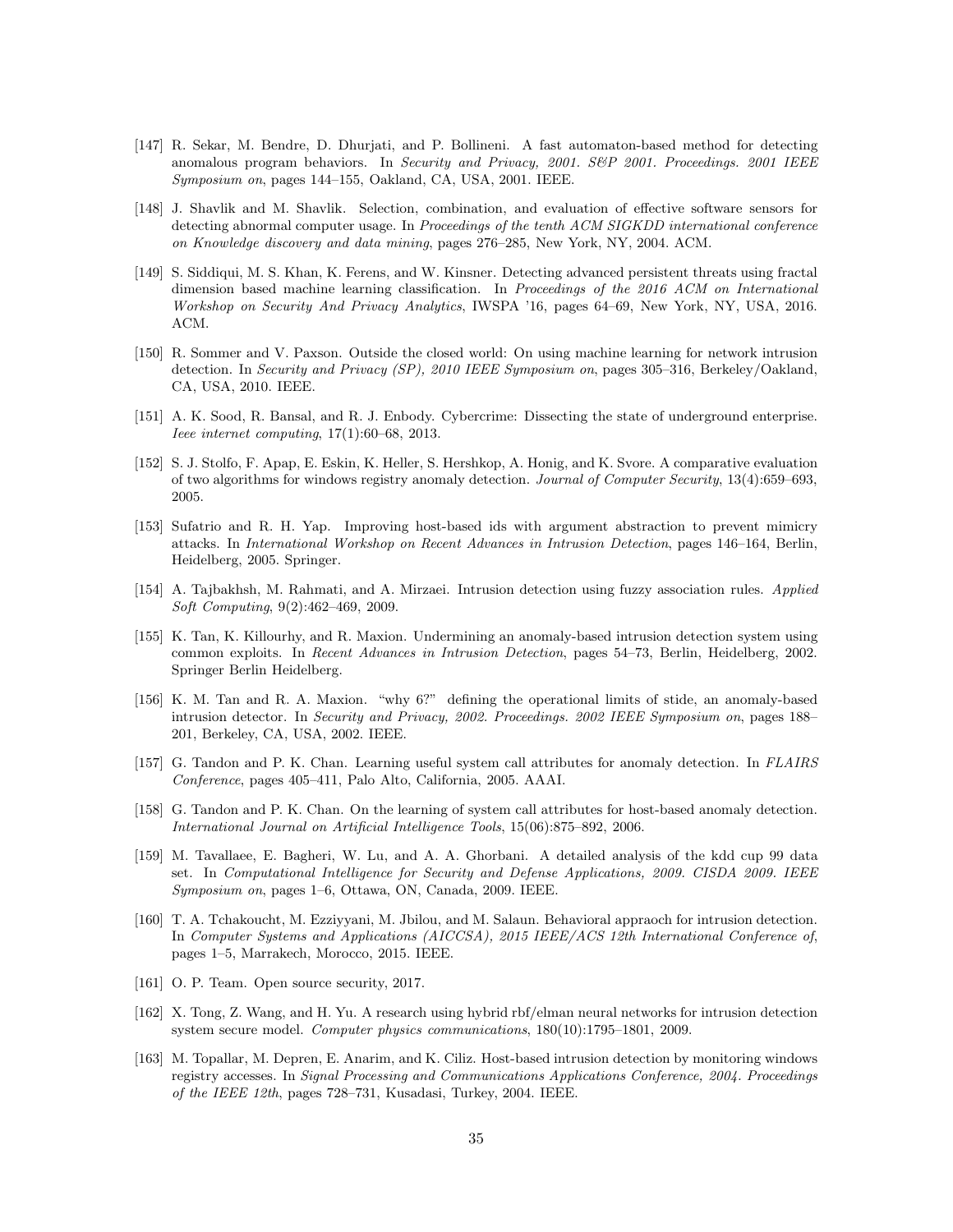- <span id="page-35-16"></span>[164] M. J. M. Turcotte, A. D. Kent, and C. Hash. Unified Host and Network Data Set. *ArXiv e-prints*, abs/1708.07518, Aug. 2017.
- <span id="page-35-13"></span>[165] C. Vaas and J. Happa. Detecting disguised processes using application-behavior profiling. In *Technologies for Homeland Security (HST), 2017 IEEE International Symposium on*, pages 1–6, Waltham, MA, USA, 2017. IEEE.
- <span id="page-35-0"></span>[166] K. Veeramachaneni, I. Arnaldo, V. Korrapati, C. Bassias, and K. Li. Ai<sup>2</sup>: training a big data machine to defend. In *Big Data Security on Cloud (BigDataSecurity), IEEE International Conference on High Performance and Smart Computing (HPSC), and IEEE International Conference on Intelligent Data and Security (IDS), 2016 IEEE 2nd International Conference on*, pages 49–54, New York, NY, USA, 2016. IEEE, IEEE.
- <span id="page-35-3"></span>[167] L. Vokorokos and A. Baláž. Host-based intrusion detection system. In *Intelligent Engineering Systems (INES), 2010 14th International Conference on*, pages 43–47, Las Palmas, Spain, 2010. IEEE.
- <span id="page-35-2"></span>[168] L. Vokorokos, A. Balaz, and M. Chovanec. Intrusion detection system using self organizing map. *Acta Electrotechnica et Informatica*, 6(1):1–6, 2006.
- <span id="page-35-8"></span>[169] D. Wagner and R. Dean. Intrusion detection via static analysis. In *Security and Privacy, 2001. S&P 2001. Proceedings. 2001 IEEE Symposium on*, pages 156–168, Oakland, CA, USA, 2001. IEEE.
- <span id="page-35-14"></span>[170] G. Wang, J. Hao, J. Ma, and L. Huang. A new approach to intrusion detection using artificial neural networks and fuzzy clustering. *Expert systems with applications*, 37(9):6225–6232, 2010.
- <span id="page-35-1"></span>[171] Z. Wang and Y. Zhu. A centralized hids framework for private cloud. In *Software Engineering, Artificial Intelligence, Networking and Parallel/Distributed Computing (SNPD), 2017 18th IEEE/ACIS International Conference on*, pages 115–120, Kanazawa, Japan, 2017. IEEE.
- <span id="page-35-7"></span>[172] C. Warrender, S. Forrest, and B. Pearlmutter. Detecting intrusions using system calls: Alternative data models. In *Security and Privacy, 1999. Proceedings of the 1999 IEEE Symposium on*, pages 133–145, Oakland, CA, USA, 1999. IEEE.
- <span id="page-35-15"></span>[173] A. K. Wong and D. K. Chiu. Synthesizing statistical knowledge from incomplete mixed-mode data. *IEEE Transactions on Pattern Analysis and Machine Intelligence*, PAMI-9(6):796–805, 1987.
- <span id="page-35-10"></span>[174] M. Xie and J. Hu. Evaluating host-based anomaly detection systems: A preliminary analysis of adfa-ld. In *Image and Signal Processing (CISP), 2013 6th International Congress on*, volume 3, pages 1711–1716, Hangzhou, China, 2013. IEEE.
- <span id="page-35-12"></span>[175] M. Xie, J. Hu, and J. Slay. Evaluating host-based anomaly detection systems: Application of the one-class svm algorithm to adfa-ld. In *Fuzzy Systems and Knowledge Discovery (FSKD), 2014 11th International Conference on*, pages 978–982, Xiamen, China, 2014. IEEE.
- <span id="page-35-11"></span>[176] M. Xie, J. Hu, X. Yu, and E. Chang. Evaluating host-based anomaly detection systems: Application of the frequency-based algorithms to adfa-ld. In *International Conference on Network and System Security*, pages 542–549, Berlin, Heidelberg, 2014. Springer.
- <span id="page-35-6"></span>[177] X. Xu, G. Liu, and J. Zhu. Cloud data security and integrity protection model based on distributed virtual machine agents. In *Cyber-Enabled Distributed Computing and Knowledge Discovery (CyberC), 2016 International Conference on*, pages 6–13, Chengdu, China, 2016. IEEE.
- <span id="page-35-5"></span>[178] N. Ye, S. M. Emran, Q. Chen, and S. Vilbert. Multivariate statistical analysis of audit trails for hostbased intrusion detection. *IEEE Transactions on computers*, 51(7):810–820, 2002.
- <span id="page-35-4"></span>[179] N. Ye, X. Li, Q. Chen, S. M. Emran, and M. Xu. Probabilistic techniques for intrusion detection based on computer audit data. *IEEE Transactions on Systems, Man, and Cybernetics-Part A: Systems and Humans*, 31(4):266–274, 2001.
- <span id="page-35-9"></span>[180] Q. Ye, X. Wu, and B. Yan. An intrusion detection approach based on system call sequences and rules extraction. In *e-Business and Information System Security (EBISS), 2010 2nd International Conference on*, pages 1–4, Wuhan, China, 2010. IEEE.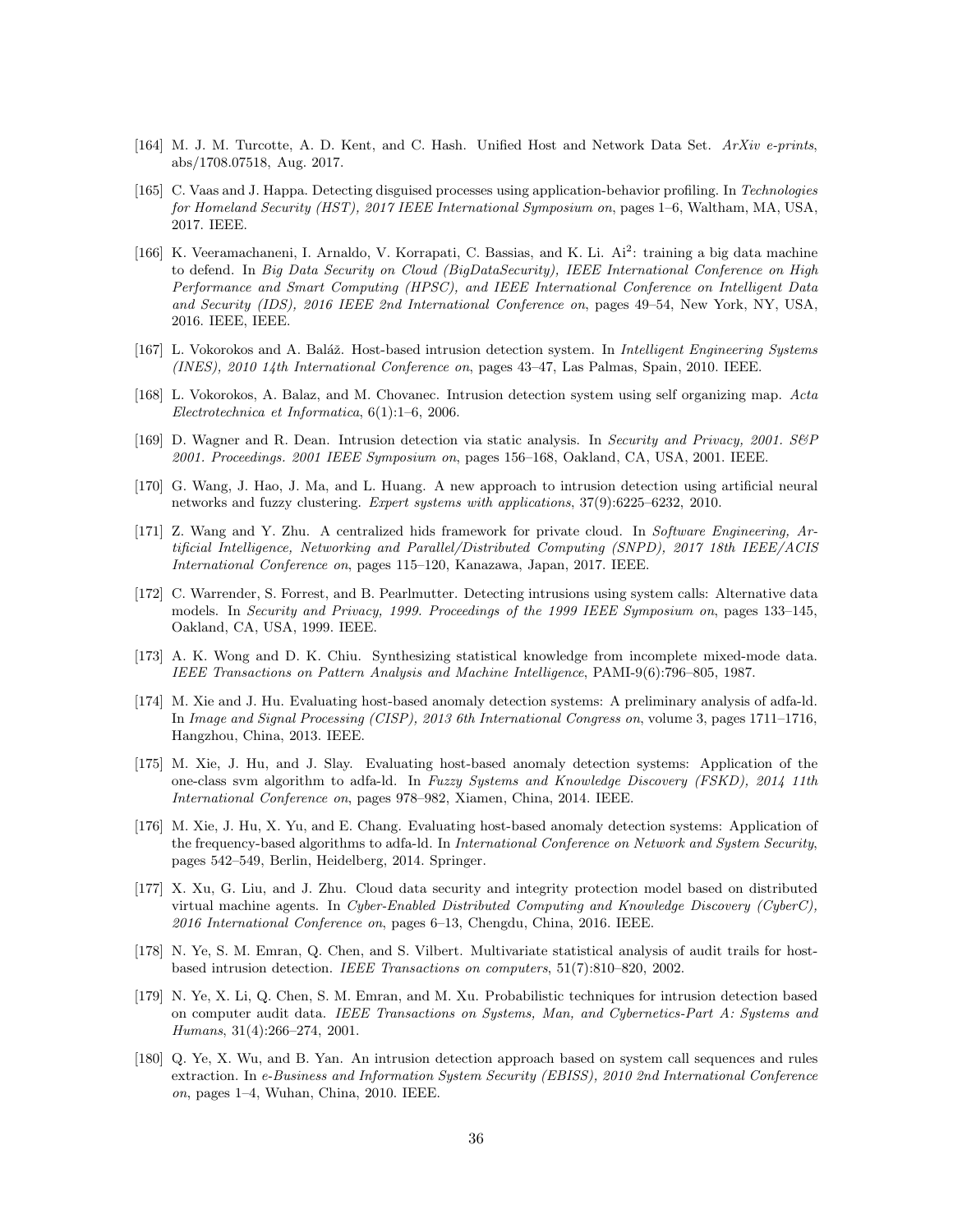- <span id="page-36-2"></span>[181] T. Zhang and R. B. Lee. Cloudmonatt: An architecture for security health monitoring and attestation of virtual machines in cloud computing. In *Computer Architecture (ISCA), 2015 ACM/IEEE 42nd Annual International Symposium on*, pages 362–374, Portland, OR, USA, 2015. IEEE.
- <span id="page-36-3"></span>[182] Z. Zhang and H. Shen. Application of online-training svms for real-time intrusion detection with different considerations. *Computer Communications*, 28(12):1428–1442, 2005.
- <span id="page-36-1"></span>[183] G. Zhaojun and W. Chao. Statistic and analysis for host-based syslog. In *Education Technology and Computer Science (ETCS), 2010 Second International Workshop on*, volume 2, pages 277–280, Wuhan, China, 2010. IEEE.
- <span id="page-36-4"></span>[184] M. Zhu and Z. Huang. Intrusion detection system based on data mining for host log. In *2017 IEEE 2nd Advanced Information Technology, Electronic and Automation Control Conference (IAEAC)*, pages 1742–1746, Chongqing, China, 2017. IEEE.
- <span id="page-36-5"></span>[185] Y. Zhu, J. Liang, J. Chen, and Z. Ming. An improved nsga-iii algorithm for feature selection used in intrusion detection. *Knowledge-Based Systems*, 116:74–85, 2017.

# <span id="page-36-0"></span>Supplementary Section: Datasets

Intrusion detection evaluation datasets are important resources for validation, comparison, and experimentation. Popularity of a labeled dataset among researchers allows comparison of detection metrics or performance across publications, and in many cases has stimulated a flurry of IDS research on a particular data source. Common pitfalls of such datasets are artificial artifacts correlated with targets, unrealistic attacks, and redundant or missing data among others. Here we have compiled the datasets commonly used in the HIDS research literature with a brief description of their contents, and noteworthy advantages or drawbacks. Table [10](#page-37-0) gives itemized information at a glance, and the website for each data source is at the conclusion of its description in the text.

- Information Marketplace for Policy and Analysis of Cyber-Risk & Trust (IMPACT) The Depart-ment of Homeland Security maintains the IMPACT database<sup>[14](#page-36-6)</sup>. Formerly known as PREDICT, the "Protected Repository for the Defense of Infrastructure Against Cyber Threats", IMPACT contains recent network operations data contributions from developers around the world aiming to improve cyber-risk research and development. The cyber-related dataset repository is publicly available.
- Digital Corpora Computer forensics education research data including disk images, memory dumps, network packet captures, etc., is available freely in this database. Additionally, Digital Corpora provides a research corpus of real data acquired from around the world; however, usage is limited.
- DARPA Intrusion Detection 1998, 1999, & 2000 The "Cyber Systems and Technology Group" of MIT Lincoln Laboratory, working with DARPA (Defense Advanced Research Projects Agency) and AFRL (Air Force Research Laboratory), created the first public, standard corpora intended for evaluation of computer network intrusion detection systems [\[99](#page-31-16)].

The 1998 dataset is a widely-used collection of known attacks, and consists of system call based audit data and network data, including full packet capture. The data is comprised of praudit<sup>[15](#page-36-7)</sup> and list files, as well as packet captures from tcpdump; The attacks conducted to generate this dataset were not automated, and they are considered high footprint attacks by subsequent researchers. [\[59](#page-28-14)]

Numerous issues have been documented with this dataset [\[113](#page-32-13), [112](#page-32-14), [16\]](#page-26-17). Brugger and Chow [\[16\]](#page-26-17) noted several issues with the dataset including inability to accommodate the latest attack trends, and the majority of malicious connections consisting of denial of service attacks and probing activity.

The 1999 dataset consists of a series of network packet dumps and BSM system call records. The data has been widely used in the intrusion detection and networking community, even though it is known to have a number of artifacts of its creation, including the lack of damaged or unusual background packets and uniform host distribution. [\[112](#page-32-14)]

<span id="page-36-6"></span><sup>14</sup> See <https://www.impactcybertrust.org>.

<span id="page-36-7"></span><sup>15</sup> See <https://docs.oracle.com/cd/E19253-01/816-4557/auditref-76/index.html> for description of the praudit command.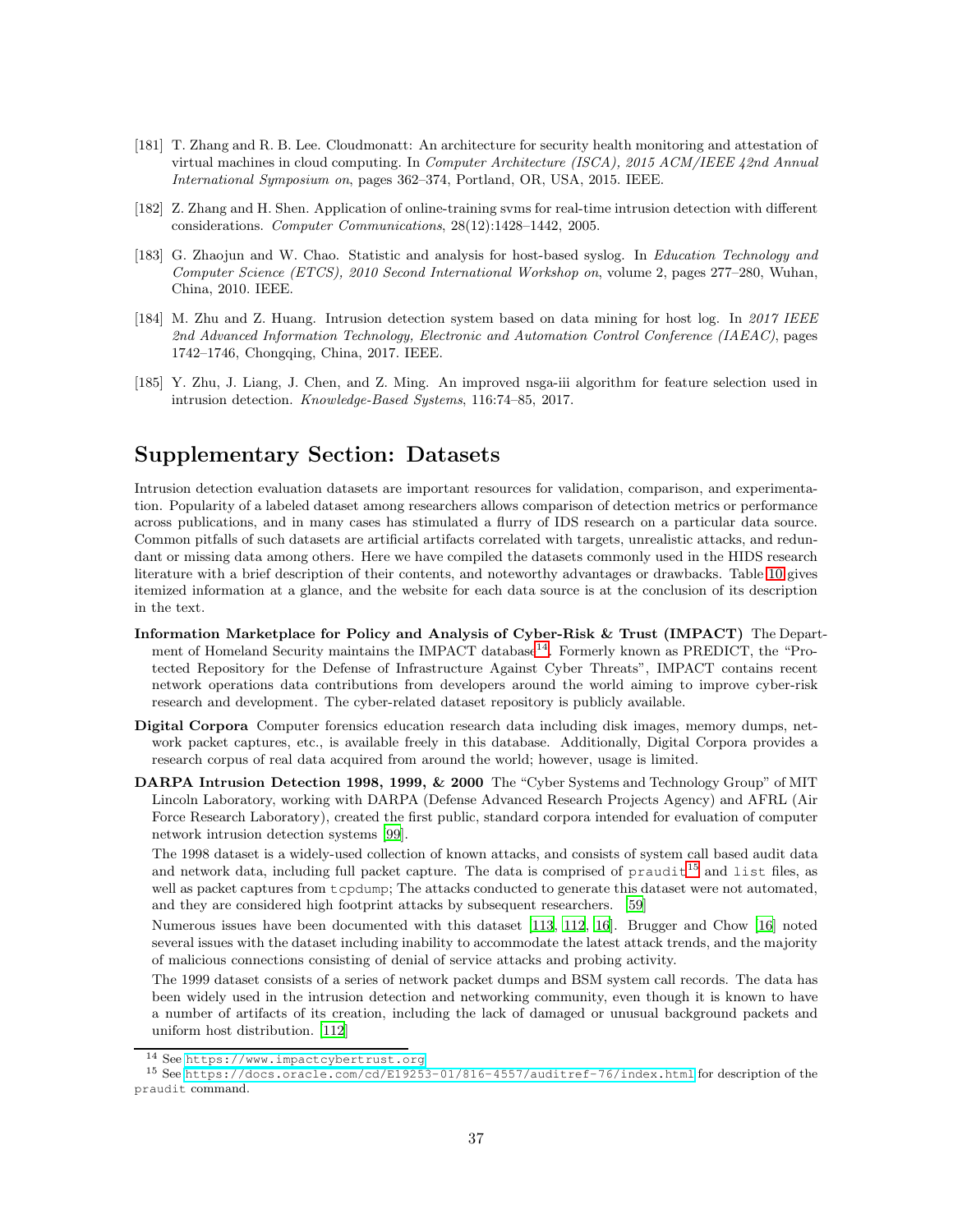| Name/Abbreviation                            | Data Source                                     | Attack Class                                          | Table TV. Datasets and I ubile Datasets and Dataset Conections<br>Website |
|----------------------------------------------|-------------------------------------------------|-------------------------------------------------------|---------------------------------------------------------------------------|
| <b>IMPACT</b><br>Digital Corpora<br>Database | NA<br>NA                                        | Various<br>Various                                    | http://www.impactcybertrust.org<br>http://digitalcorpora.org              |
| DARPA98, 99, 00                              | Network traf-<br>System<br>fic,<br>calls        | DOS, U2R, R2L,<br>PROBE                               | http://www.ll.mit.edu/mission/communications/cyl                          |
| KDD99                                        | Network traffic                                 | DOS, U2R, R2L,<br>PROBE                               | https://kdd.ics.uci.edu/databases/kddcup99/kddcu                          |
| NSL-KDD                                      | Network traffic                                 | DOS, U2R, R2L,<br>PROBE                               | http://www.unb.ca/cic/research/datasets/nsl.html                          |
| <b>GURE-KDD</b>                              | PCAPs                                           | DOS, U2R, R2L,<br>PROBE                               | http://aldapa.eus/res/gureKddcup                                          |
| <b>UNM</b>                                   | System calls                                    | Buffer overflows,<br>symbolic link,<br>trojans        | http://www.cs.unm.edu/~immsec/systemcalls.htm                             |
| ADFA-LD,<br>ADFA-<br>WD,<br>ADFA-<br>WD:SAA  | System calls                                    | Exfiltration, DDoS,<br>other                          | https://www.unsw.adfa.edu.au/australian-centre-                           |
| Active DNS Project                           | DNS PCAPs                                       | Malware, spam,<br>phishing, other                     | https://www.activednsproject.org                                          |
| SecRepo                                      | malware,<br>NIDS,<br>host logs,<br><b>PCAPs</b> | Various                                               | http://www.secrepo.com                                                    |
| Malware Traffic<br>Analysis                  | Malware,<br><b>PCAPs</b>                        | Malware                                               | http://www.malware-traffic-analysis.net                                   |
| <b>NETRESEC</b>                              | PCAP DBs list                                   | Various                                               | http://www.netresec.com/?page=PCAPFiles                                   |
| CTU 13                                       | Network flow,<br>PCAPs                          | <b>Botnet</b>                                         | https://goo.gl/i9WQq3                                                     |
| Malware Capture<br><b>Facility Project</b>   | PCAPs                                           | Botnet, Various                                       | https://www.stratosphereips.org/datasets-malware                          |
| The<br>Honeynet<br>Project                   | Malware,<br>PCAPs, logs                         | Various                                               | http://honeynet.org/challenges                                            |
| VAST Challenge 2013                          | Network flows,<br>logs                          | DOS, FTP exfil.,<br>other                             | http://vacommunity.org/VAST+Challenge+2013                                |
| VAST Challenge 2012                          | Network logs                                    | Botnet, scanning,<br>exfil.                           | http://vacommunity.org/VAST+Challenge+2012                                |
| UNSW-NB15                                    | PCAPs                                           | Fuzzers, backdoors,<br>DoS, exploits,<br>recon, other | https://www.unsw.adfa.edu.au/australian-centre-                           |
| CAIDA                                        | PCAP headers.<br>other internet<br>data         | Unlabeled                                             | http://www.caida.org/data                                                 |
| Unified Host and<br>Network Dataset          | Network &<br>host audit data                    | Unlabeled                                             | https://csr.lanl.gov/data/2017.html                                       |

<span id="page-37-0"></span>Table 10: Datasets and Public Datasets and Dataset Collections

KDD Cup 1999 (KDD99) This dataset was created by processing the tcpdump<sup>[16](#page-37-1)</sup> portions of the DARPA98 dataset. It provides labeled data for intrusion detection and contains four attack types; DoS (denial of service), U2R, R2L, and PROBE [\[129\]](#page-33-14). However, evaluating machine learning algorithms, such as DTs [\[135](#page-33-13), [103](#page-31-15)], NNs [\[82\]](#page-30-14), and SVMs [\[40](#page-27-15)], with KDD99 substantiates that it is not possible to accurately detect

<span id="page-37-1"></span><sup>16</sup> See <https://danielmiessler.com/study/tcpdump/> for a tutorial on the tcpdump command/tool.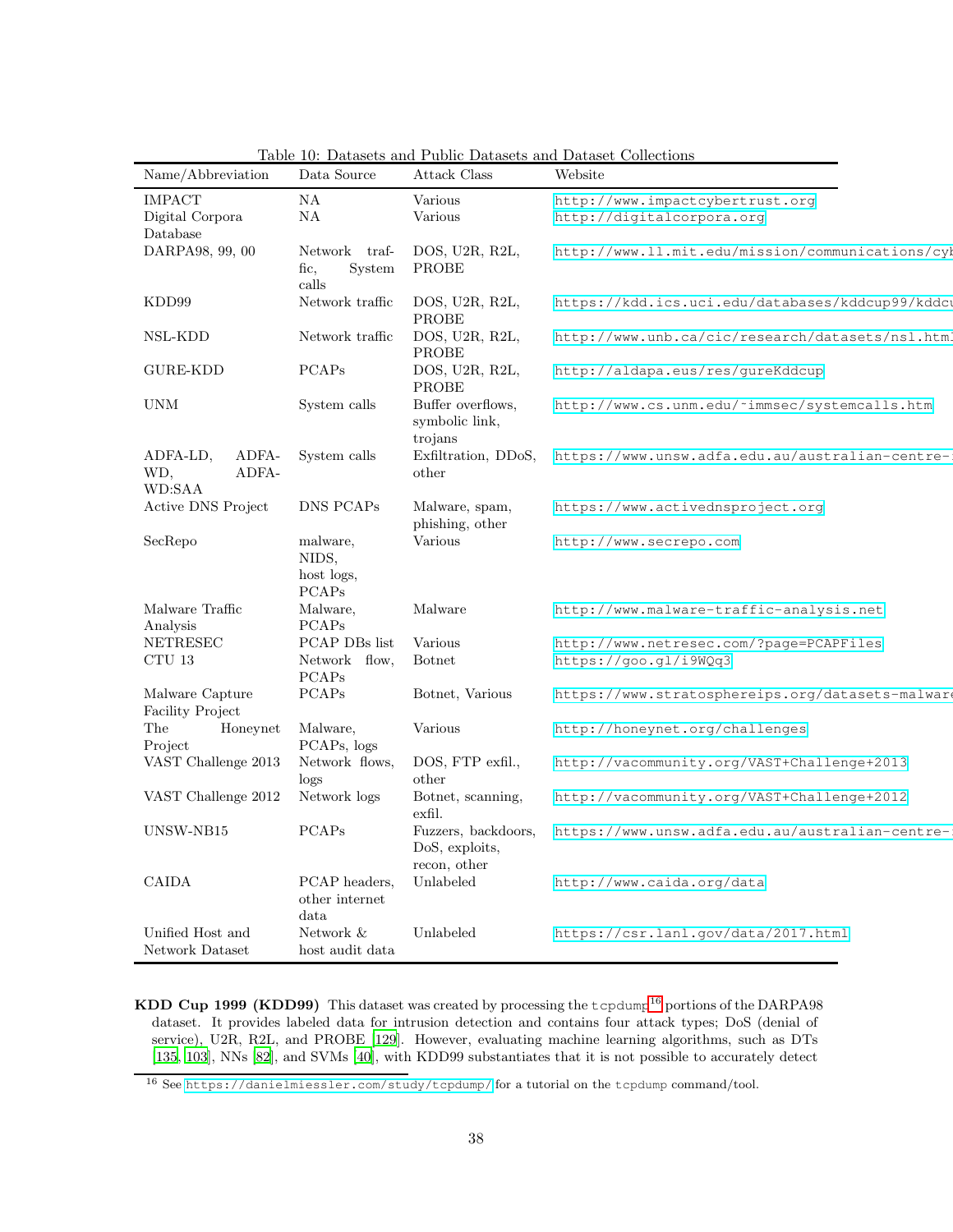U2R and R2L attacks. Sabhnani & Serpen [\[143](#page-33-15)] investigated the KDD dataset deficiencies and concluded that for the U2R and the R2L attack categories no trainable pattern classification or machine learning algorithm can achieve an acceptable level of misuse detection performance on the KDD testing data subset if classifier models are built using the KDD training data subset. This is due to the omission of attacks and their records from the training data subset.

- NSL-KDD The NSL-KDD dataset was created to improve upon the shortcomings of the KDD99 dataset. KDD99s record redundancy hinders an algorithms ability to learn by causing a bias against infrequent records and, in turn, overlooking harmful attacks. This issue was resolve with the removal of duplicate records in both the training and testing sets. Consequently, the reduction makes it feasible to run the experiments on the full set without requiring random subset selection. . [\[159](#page-34-16)]
- GureKddcup and GureKddcup6percent GureKddcup consists of the KDD99 connections with added network packet payload that allows for direct extraction by learning algorithms. The GureKDDcup dataset is generated by following the same steps as the KDD99 dataset and consists of numerous redundant entries. Bro-IDS is used for processing the tcpdump files to acquire connections along with their attributes. All connections are labeled with MIT's "connections-class" files [\[144\]](#page-33-16). The original dataset size is 9.3GB, and the 6% dataset size is 4.2GB. [\[134](#page-33-17)]
- University of New Mexico dataset (UNM) In 2004, the UNM dataset was released consisting of four datasets of systems calls executed by active processes; "Synthetic Sendmail UNM, Synthetic Sendmail CERT, live lpr UNM, and live lpr MIT" [\[39](#page-27-6)]. Several programs are included "(e.g., programs that run as daemons and those that do not), programs that vary widely in their size and complexity, and different kinds of intrusions (buffer overflows, symbolic link attacks, and Trojan programs). [\[127](#page-32-15)]. The dataset consists of both "synthetic" and "live" traces, and a trace consists of a list of a unique process system calls. The UNM dataset is as antiquated as the KDD data and focuses on individual processes rather than the entire OS [\[27\]](#page-27-16).
- ADFA IDS datasets (ADFA-LD, ADFA-WD and ADFA-WD:SAA) Since performance on the Darpa98 and KDD99 datasets does not represent true performance against contemporary attacks, ADFA was developed as a modern benchmark for HID. The ADFA IDS labeled dataset is the successor of the KDD collection using the latest publicly available exploits and methods. There are three groups of data with raw system call traces: training, testing normal, and testing attack. The dataset is designed for use with an anomaly based IDS so there are no attack traces used during training.

All training and validation data traces were gathered under normal host operations, during activities varying from browsing the web to L<sup>A</sup>TEXdocument generation. The ADFA dataset contains more similarities between attack data and normal data than either the Darpa98 or the KDD99 datasets. This allows for a more accurate portrayal of cyber attacks and better assessment of IDS performance. [\[27](#page-27-16)]

Two Windows OS specific datasets were generated to protect from zero-day attacks, stealth attacks, data exfiltration, and DDoS attacks. ADFA-WD is comprised of known "Windows based vulnerability oriented zero-day attacks" and ADFA-WD:SAA is an expansion used for resistance validation of prospective HIDS. [\[57](#page-28-15)]

- Active DNS Project Over a terabyte of "unprocessed DNS packet captures" (PCAPs) along with a plethora of daily de-duplicated DNS records. [\[94\]](#page-31-17).
- Security Repo (SecRepo) The SecRepo is a compilation of Security data including malware, NIDS, Modbus, and system logs. Additionally, it consists of several of the following datasets.
- Malware Traffic Analysis Samples of malware binaries and PCAPs are provided along with an active campaign listing. [17](#page-38-0)
- NETRESEC Data This data is a list of public packet capture repositories, which are freely available on the Internet. Most of the sites listed below share Full Packet Capture (FPC) files, but some do unfortunately only have truncated frames. This includes SCADA/ICS Network Captures.
- CTU 13 The data contains 13 datasets <sup>[18](#page-38-1)</sup>, each containing a malware binary, a network flow .csv file from the ARGUS flow sensor [19](#page-38-2), and PCAP file(s) with botnet traffic. Included in every dataset is a readme file providing information for which IPs are infected or attacked and how. [\[47](#page-28-16)]

<sup>17</sup> See <http://www.malware-traffic-analysis.net/2018/index.html>.

<span id="page-38-0"></span><sup>18</sup> See https://mcfp.weebly.com/the-ctu-13-dataset-a-labeled-dataset-with-botnet-normal-and-background-traffic

<span id="page-38-2"></span><span id="page-38-1"></span><sup>19</sup> See <http://qosient.com/argus>.